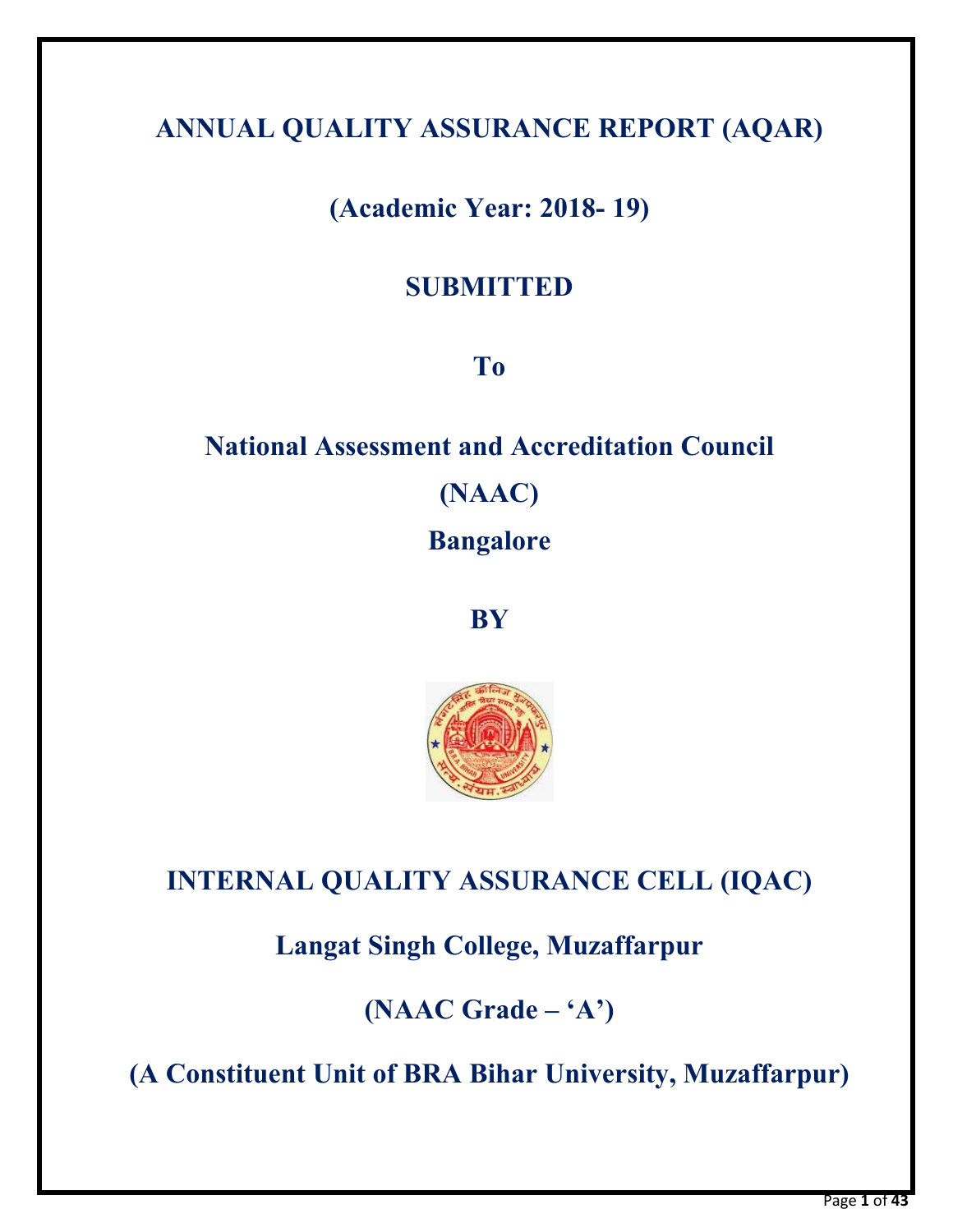# **The Annual Quality Assurance Report (AQAR) of the IQAC**

# **Part – A**

## **Data of the Institution**

| 1. Name of the Institution                                          | <b>Langat Singh College</b>                |
|---------------------------------------------------------------------|--------------------------------------------|
| Name of the Head of the institution                                 | Prof. (Dr) Om Prakash Roy                  |
| Designation                                                         | Principal                                  |
| Does the institution function from<br>its own campus?               | Yes                                        |
| Phone no./Alternate phone no.                                       | 0621-2242261                               |
| Mobile no.                                                          | +91-9431800974                             |
| Registered e-mail                                                   | lscollegeprincipal@gmail.com               |
| Alternate e-mail<br>$\bullet$                                       | $lscollege-princ-bih@gov.in$               |
| Address                                                             | Kalambagh Road, Muzaffarpur                |
| City/Town                                                           | Muzaffarpur                                |
| State/UT                                                            | Bihar                                      |
| Pin Code                                                            | 842001                                     |
| 2. Institutional status:                                            |                                            |
| Affiliated / Constituent<br>Type of Institution: Co-education/<br>٠ | Constituent                                |
| Men/Women                                                           | Co-education                               |
| Location: Rural/Semi-urban/Urban                                    | Urban                                      |
| <b>Financial Status</b>                                             | Grant-in-Aid                               |
| Name of the Affiliating University<br>Muzaffarpur,                  | B. R. A. Bihar University,<br><b>Bihar</b> |
| Name of the IQAC Coordinator<br>٠                                   | Prof. (Dr) S. K. Mukul                     |
| Phone no.                                                           | 0621-2242261                               |
| Alternate phone no.                                                 |                                            |
| Mobile                                                              | 9572103506                                 |
| IQAC e-mail address                                                 | lscollegeprincipal@gmail.com               |
| Alternate e-mail address                                            | lscollege-princ-bih@gov.in                 |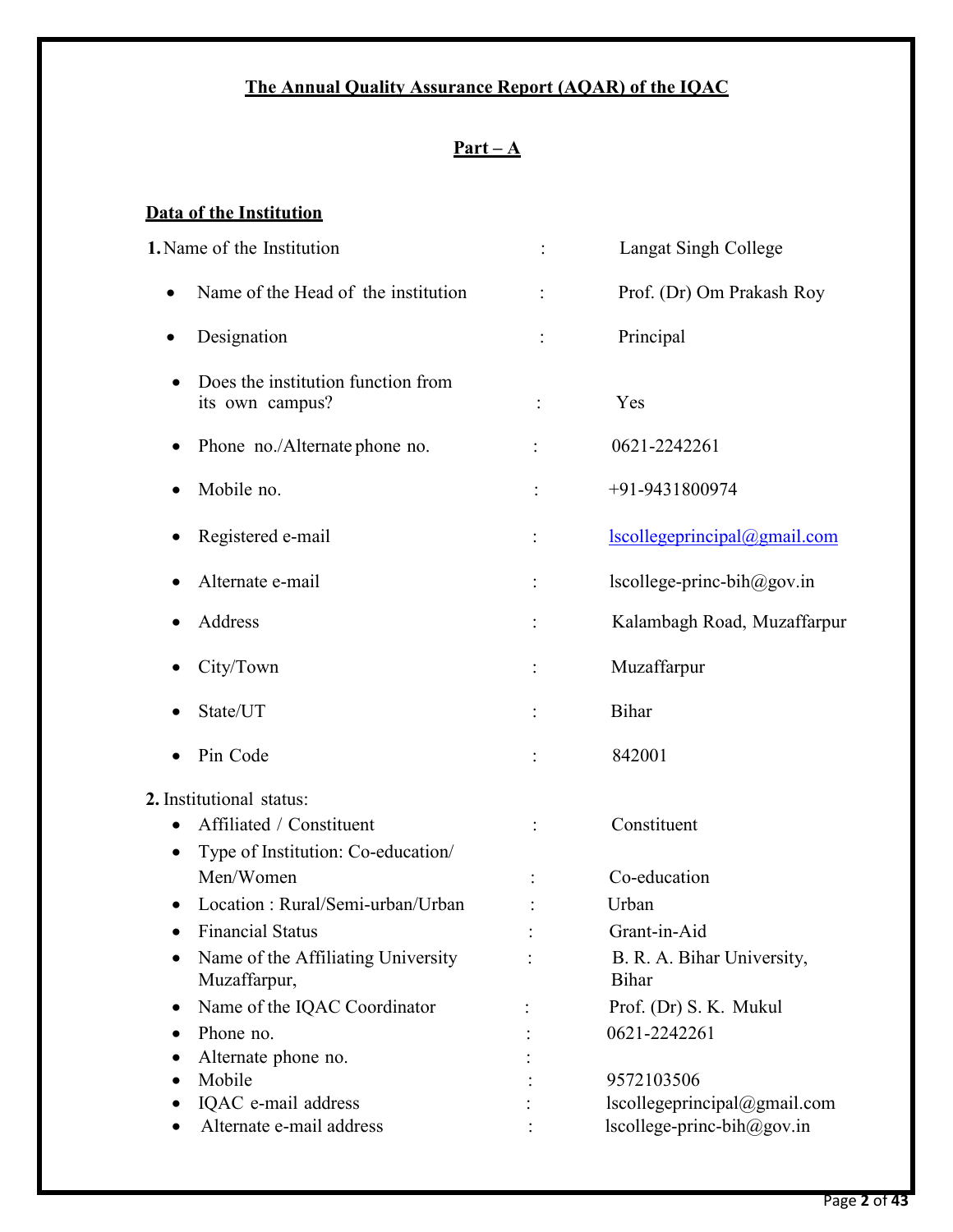**3.** Website address: www.lscollege.ac.in Weblink of the AQAR: (Previous Academic Year): www.lscollege.ac.in/aqar/2017-2018.pdf

**4.** Whether Academic Calendar prepared during the year?

Yes/No : if yes, whether it is uploaded on the Institutional website: Yes

Weblink: www.lscollege.ac.in

 Academic Calendar for the Undergraduate Courses for the Academic Year 2018-2019

| <b>Description</b>                                            | Date                     |
|---------------------------------------------------------------|--------------------------|
| Fresher's Meet                                                | $16^{th}$ July, 2018     |
| Classes Begin                                                 | $18^{th}$ July, 2018     |
| X-mas Break                                                   | 24-12-2018 to 31-12-2018 |
| Classes begin after X-mas Break 2 <sup>nd</sup> January, 2019 |                          |
| Dispersal of Classes                                          | $10^{th}$ May, 2019      |
| <b>University Exams</b>                                       | $15^{th}$ May, 2019      |
| Summer Vacation                                               | 01-06-2019 to 30-06-2019 |

As the semester system at the postgraduate level has been recently introduced, P. G. examinations are getting streamlined, So the Calendar is flexible now.

**5.** Accreditation Details:

| `vcle | ìrade | $\Gamma$ GPA | Year of Accreditation | <b>Validity Period</b>   |
|-------|-------|--------------|-----------------------|--------------------------|
| .st   |       | 3.05         | 2014                  | 10.12.2014 to 09.12.2019 |

**6.** Date of Establishment of IQAC: DD/MM/YYYY: 23.06.2011

**7.** Internal Quality Assurance System

| 7.1 Quality initiatives by IQAC during the year for promoting quality culture |                           |                            |  |  |  |  |  |
|-------------------------------------------------------------------------------|---------------------------|----------------------------|--|--|--|--|--|
| Item /Title of the quality                                                    | Date & duration           | Number of                  |  |  |  |  |  |
| initiative by IQAC                                                            |                           | participants/beneficiaries |  |  |  |  |  |
| 1. Computer Literacy                                                          | $13/10/2018 - 22/10/2018$ |                            |  |  |  |  |  |
| Programme                                                                     |                           |                            |  |  |  |  |  |
| 2. Yoga Camp                                                                  | $17/02/2019 - 19/02/2019$ | 28                         |  |  |  |  |  |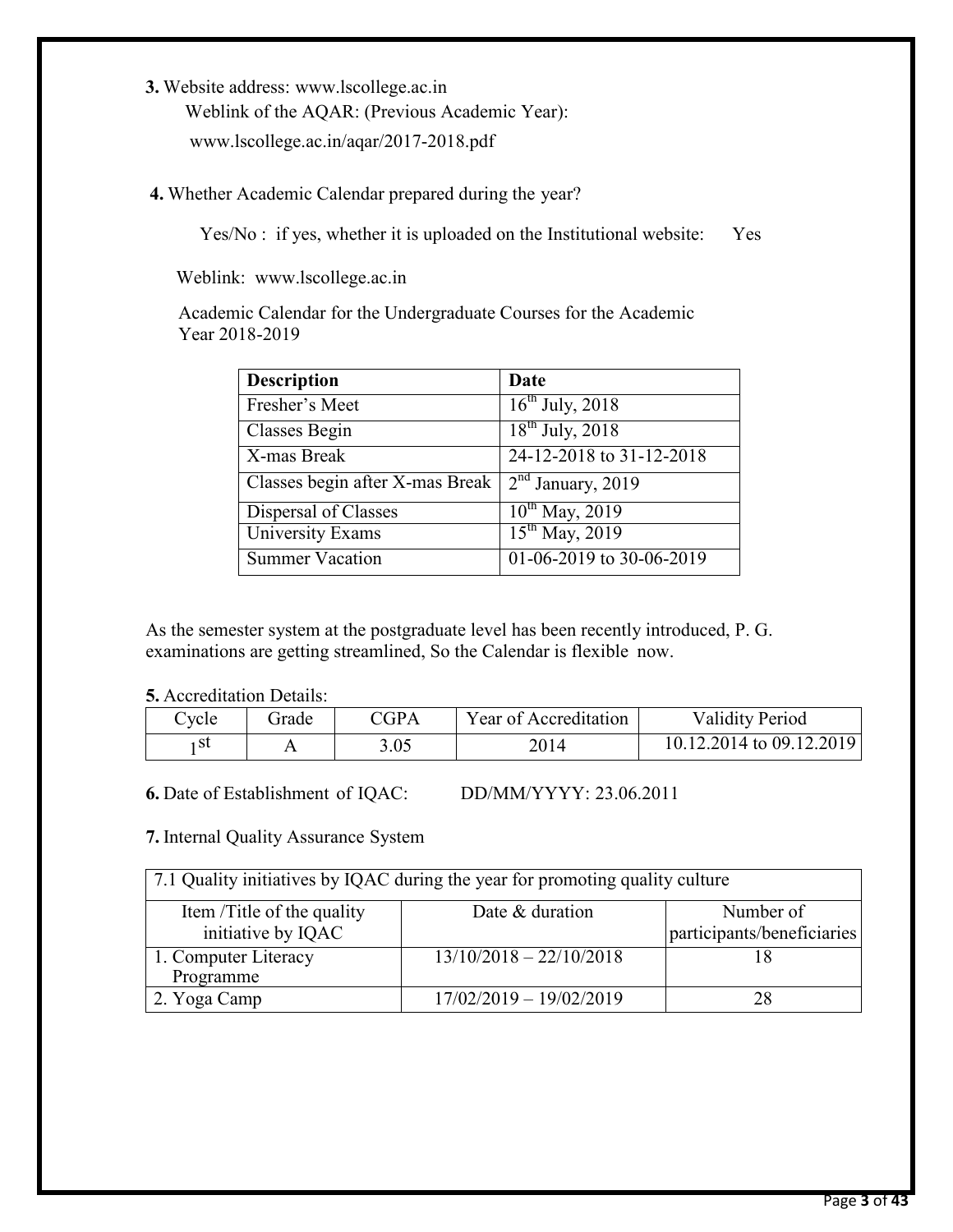## *Note: Some Quality Assurance initiatives of the institution are: (Indicative list)*

- Regular meeting of Internal Quality Assurance Cell (IQAC).
- Regular submission of DCF-II to All India Survey of Higher Education.
- Financial Audit (Internal & External).
- Funds from RUSA
- Proposal submitted to UGC for Heritage Status.
- Feedback from all stakeholders collected, analyzed and used for improvements.

**8.** Provide the list of funds by Central/ State Government/

UGC/CSIR/DST/DBT/ICMR/TEQIP/World Bank/CPE of UGC

| Institution/                 |                 |                     | Year of award |           |
|------------------------------|-----------------|---------------------|---------------|-----------|
| Department/Faculty           | Scheme          | Funding agency      | with duration | Amount    |
| L.S. College,<br>Muzaffarpur | <b>RUSA</b>     | SHEC, Government    | 2016          | 1.5 crore |
|                              |                 | Bihar, Patna        |               |           |
| Science Faculty,             | <b>DST-FIST</b> | Department of       | 2016          | 60 lakh   |
| L.S. College,                |                 | Science &           |               |           |
| Muzaffarpur                  |                 | Technology,         |               |           |
|                              |                 | Government of India |               |           |

- **9.** Whether composition of IQAC as per latest NAAC guidelines: Yes
- **10.** No. of IQAC meetings held during the year: 03 (Please upload minutes of meetings and action taken report)

The minutes of IQAC meetings and their compliance have been uploaded on the institutional website : www.lscollege.ac.in

**11.** Whether IQAC received funding from any of the funding agencies to support its activities during the year? :

Yes, 3 lakh from UGC Duration : 2014-2019

**12.** Significant contributions made by IQAC during the current year (maximum five bullets)

- Regular submission of DCF-II to All India Survey of Higher Education.
- Financial Audit (Internal & External).
- Funds from RUSA
- Maintenance of Campus
- Feedback from all stakeholders collected, analyzed and used for improvements.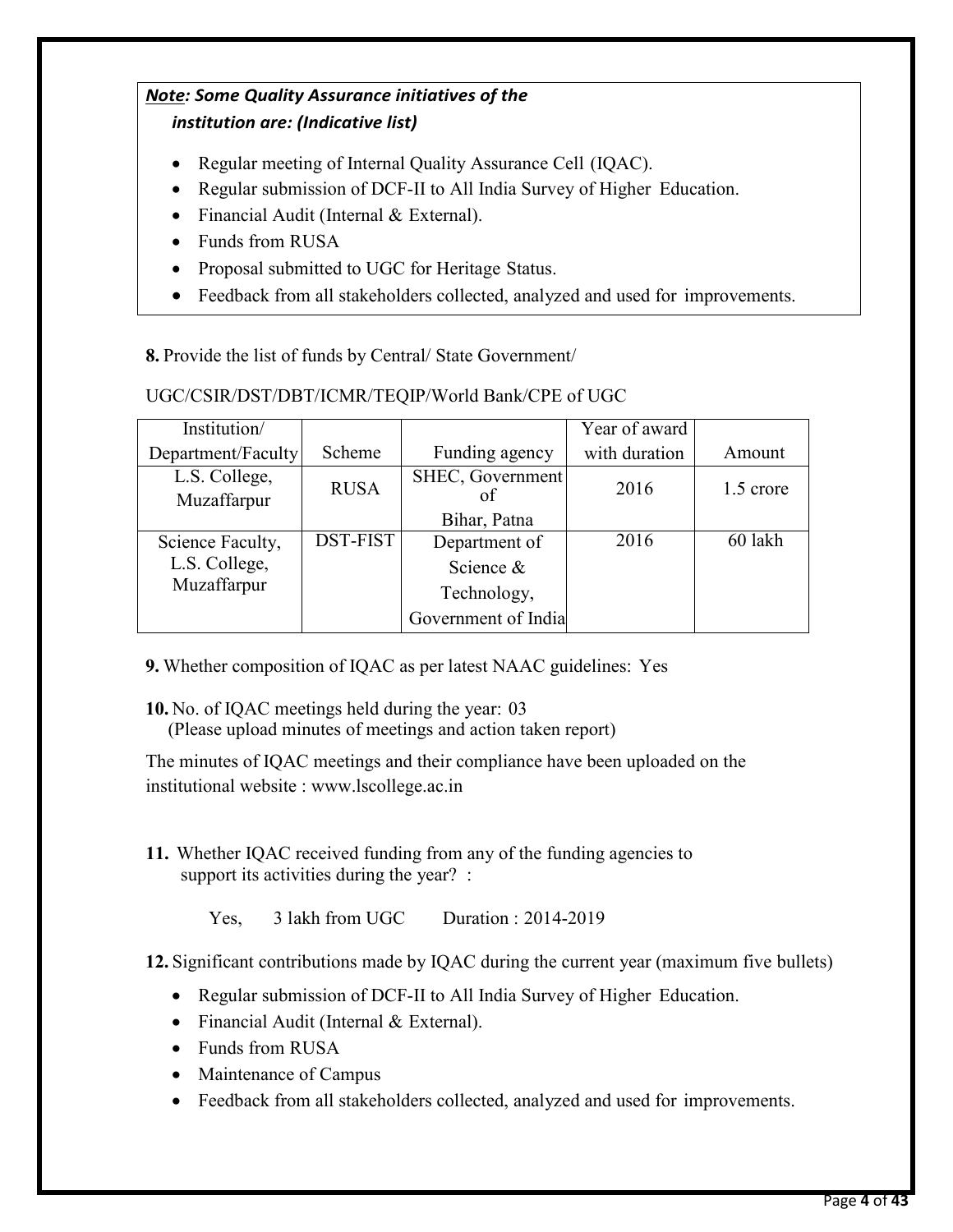**13.** Plan of action chalked out by the IQAC in the beginning of the Academic year towards Quality Enhancement and the outcome achieved by the end of the Academic year

| <b>Plan of Action</b>         | <b>Achievements/Outcome</b>                       |
|-------------------------------|---------------------------------------------------|
| Regular submission of DCF-II  | As per the direction of MHRD, the IQAC is         |
| to All India Survey of Higher | committed to submit DCF-II to All India Survey    |
| Education.                    | of Higher Education, Government of India.         |
| Financial Audit (Internal &   | With the effort of IQAC the college conducted     |
| External).                    | internal $&$ external audit regularly.            |
| Maintenance of Campus         | Infrastructure of the college maintained with the |
|                               | help RUSA fund.                                   |
| Feedback from students        | Analysis of the feedback report from students.    |
| Feedback from parents         | Analysis of the feedback report from parents.     |

- **14.** Whether the AQAR was placed before statutory body? Yes, placed before statutory body. Name of the Statutory body: Development Committee Date of meeting(s): 13/11/2019
- **15.**Whether NAAC/or any other accredited body(s) visited IQAC or interacted with it to assess the functioning? : No
- **16.** Whether institutional data submitted to AISHE: Yes

Year: 2018-19 Date of Submission: 23/03/2019

**17.** Does the Institution have Management Information System? **:** Yes

If yes, give a brief description and a list of modules currently operational. (Maximum 500 words)

 The College has Management Information System. It has different modules like Administration, Accounts, Admission, Teaching, Library, etc. These modules are linked together and have centralized database. We have updated the college website with the active participation of the students of BCA and BBA. The college is trying to develop a software which can make academic and other activities in a college automated, organized and integrated. It will help in maintaining the entire record, beginning from admission process to the completion of the course.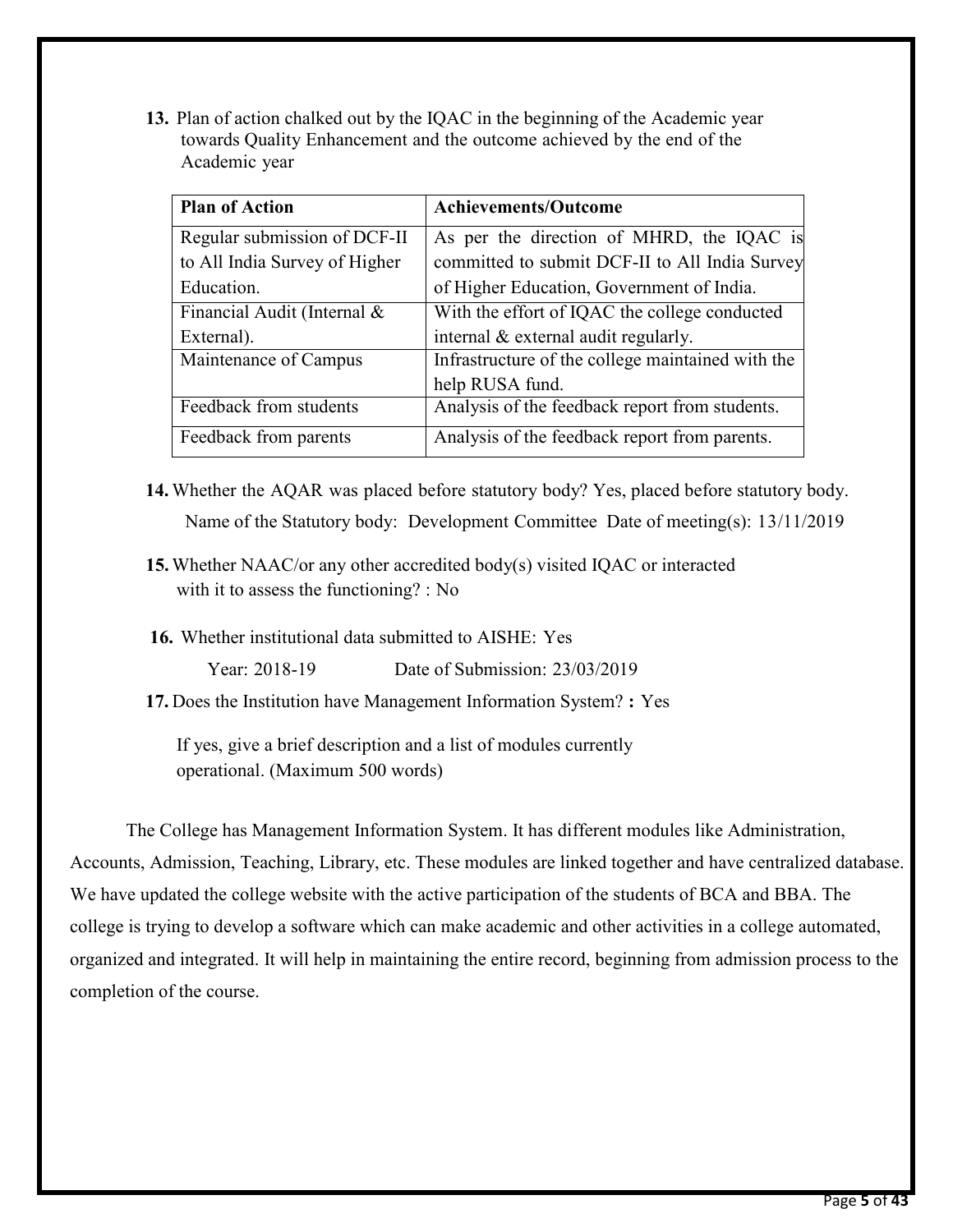#### **Part-B**

## **CRITERION I – CURRICULAR ASPECTS**

#### **1.1Curriculum Planning and Implementation**

1.1.1 Institution has the mechanism for well planned curriculum delivery and documentation. Explain in 500 words

 L. S. College has well organized mechanism for teaching, research and other activities. Teaching is imparted with the help of ICT. The faculty use projectors, sometimes K-Yan, in the classroom for the proper delivery of lecture. Slides are prepared for Power Point Presentations. Some of our classes are smart, equipped with adequate electronic devices comprising audio-visual aids. Besides curriculum delivery, other activities are also organized for students, such as quiz, elocution, group discussion, debates, etc. Seminars and symposia are also organized to enlighten students on different topics included in college curriculum. Students are also assigned to do the Project Work on different topics within stipulated period of time. So far as the documentation is concerned, the record of all the project works is maintained. Power Point Presentation is given and also documented. After activities, certificates are also distributed among students as the appreciation of their active participation and extraordinary performance.

|                                                                                          | 1.1.2 Certificate/ Diploma Courses introduced during the Academic year |                |      |                      |             |                           |  |           |                             |
|------------------------------------------------------------------------------------------|------------------------------------------------------------------------|----------------|------|----------------------|-------------|---------------------------|--|-----------|-----------------------------|
| Name of the                                                                              |                                                                        | Name of the    |      | Date of introduction |             | focus on                  |  |           | Skill development           |
| Certificate                                                                              |                                                                        | Diploma        |      | and duration         |             | employability/            |  |           |                             |
| Course                                                                                   |                                                                        | Courses        |      |                      |             | entrepreneurship          |  |           |                             |
| Certificate                                                                              |                                                                        | Post Graduate  |      | 1 Year               |             | Yes                       |  |           | Yes                         |
| in                                                                                       | Diploma in Yogic                                                       |                |      |                      |             |                           |  |           |                             |
| Computer                                                                                 |                                                                        | <b>Studies</b> |      |                      |             |                           |  |           |                             |
| Application                                                                              |                                                                        |                |      |                      |             |                           |  |           |                             |
| 1.2 Academic Flexibility                                                                 |                                                                        |                |      |                      |             |                           |  |           |                             |
| 1.2.1 New programmes/courses introduced during the Academic year                         |                                                                        |                |      |                      |             |                           |  |           |                             |
| Programme with Code                                                                      |                                                                        |                |      | Date of Introduction |             | Course with Code          |  |           | Date of Introduction        |
| None                                                                                     |                                                                        |                |      | None                 |             | None                      |  |           | None                        |
| 1.2.2 Programmes in which Choice Based Credit System (CBCS)/Elective course system       |                                                                        |                |      |                      |             |                           |  |           |                             |
| implemented at the affiliated Colleges (if applicable) during the Academic year.         |                                                                        |                |      |                      |             |                           |  |           |                             |
| Name of Programmes                                                                       |                                                                        | <b>UG</b>      | PG   |                      |             | Date of implementation of |  | <b>UG</b> | PG                          |
| adopting CBCS                                                                            |                                                                        |                |      |                      |             | CBCS / Elective Course    |  |           |                             |
|                                                                                          |                                                                        |                |      |                      | System      |                           |  |           |                             |
| None                                                                                     |                                                                        | None           | None |                      | None        |                           |  | None      | None                        |
| Already adopted (mention the year)                                                       |                                                                        |                |      |                      |             |                           |  |           |                             |
| 1.2.3 Students enrolled in Certificate/ Diploma Courses introduced during the year       |                                                                        |                |      |                      |             |                           |  |           |                             |
|                                                                                          |                                                                        |                |      |                      | Certificate |                           |  |           | Diploma Courses             |
|                                                                                          | No. of Students                                                        |                |      |                      | 27          |                           |  |           | N <sub>o</sub>              |
| <b>1.3 Curriculum Enrichment</b>                                                         |                                                                        |                |      |                      |             |                           |  |           |                             |
| 1.3.1 Value-added courses imparting transferable and life skills offered during the year |                                                                        |                |      |                      |             |                           |  |           |                             |
|                                                                                          | Value added courses                                                    |                |      | Date of introduction |             |                           |  |           | Number of students enrolled |
| Communicative English                                                                    | 05-08-2018<br>39                                                       |                |      |                      |             |                           |  |           |                             |
| <b>Computer Application</b>                                                              |                                                                        |                |      | 17-05-2019<br>47     |             |                           |  |           |                             |
|                                                                                          |                                                                        |                |      |                      |             |                           |  |           |                             |
|                                                                                          |                                                                        |                |      |                      |             |                           |  |           |                             |
|                                                                                          |                                                                        |                |      |                      |             |                           |  |           |                             |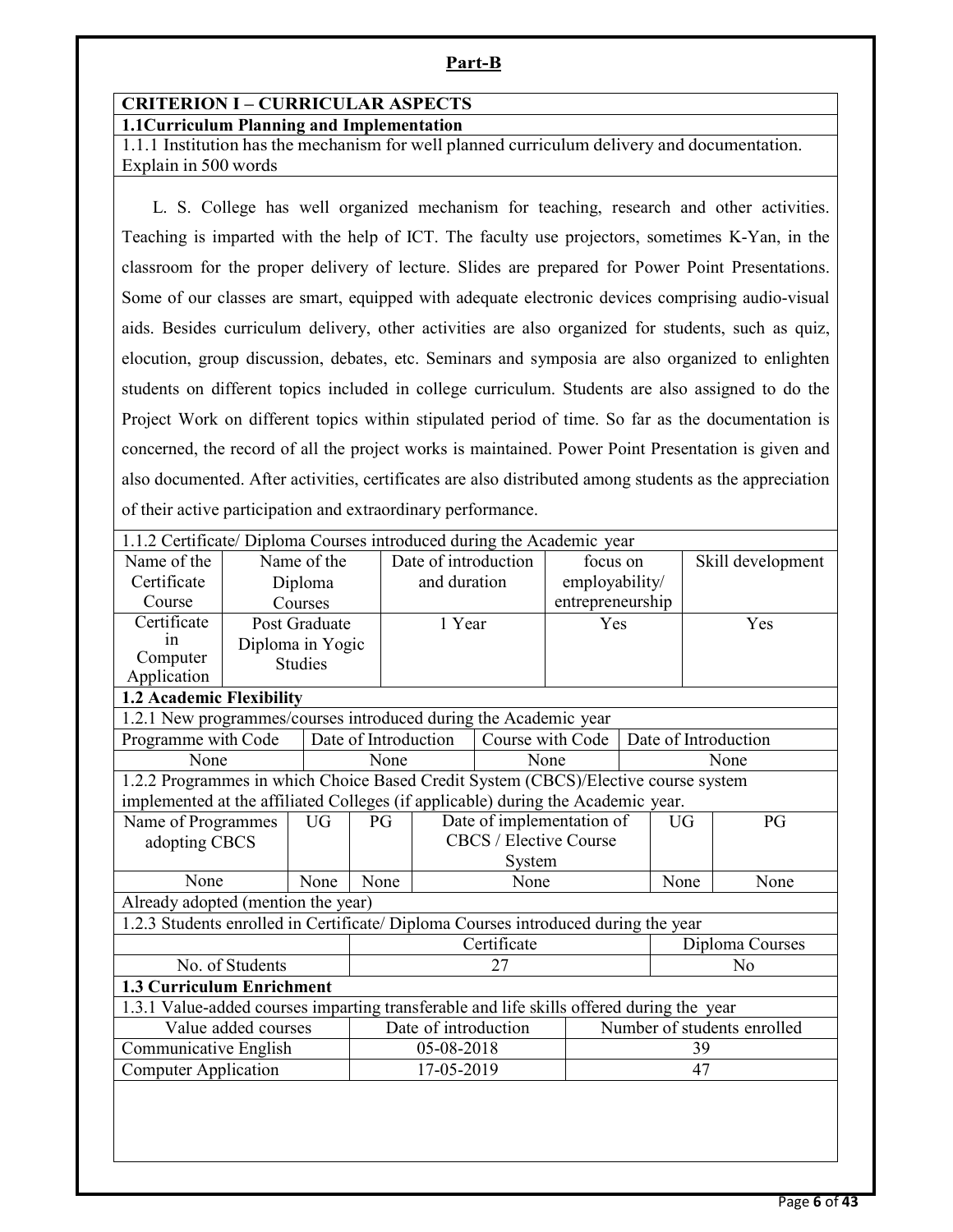|                          | 1.3.2 Field Projects / Internships undertaken during the year                                                                     |                                    |           |                                                                                                                                                                                                                                                                                                                                                                                                                                                                                                                                                                       |
|--------------------------|-----------------------------------------------------------------------------------------------------------------------------------|------------------------------------|-----------|-----------------------------------------------------------------------------------------------------------------------------------------------------------------------------------------------------------------------------------------------------------------------------------------------------------------------------------------------------------------------------------------------------------------------------------------------------------------------------------------------------------------------------------------------------------------------|
|                          | Project/Programme Title                                                                                                           |                                    |           | No. of students enrolled for Field Projects / Internships                                                                                                                                                                                                                                                                                                                                                                                                                                                                                                             |
|                          | 1. "Production of Baked Food Products<br>and Their Marketing" in Vaishali.                                                        |                                    |           |                                                                                                                                                                                                                                                                                                                                                                                                                                                                                                                                                                       |
|                          | 2. "Industrial Training" at Sudha<br>Dairy, Muzaffarpur.                                                                          |                                    |           |                                                                                                                                                                                                                                                                                                                                                                                                                                                                                                                                                                       |
| Samastipur               | 3. "Mushroom Cultivation" at Pusa,                                                                                                |                                    | 22        |                                                                                                                                                                                                                                                                                                                                                                                                                                                                                                                                                                       |
|                          | 4. "Summer Training in the Area of<br>Quality Control" at Lupin<br>Pharmaceutical, East Sikkim                                    |                                    |           |                                                                                                                                                                                                                                                                                                                                                                                                                                                                                                                                                                       |
| 1.4 Feedback System      |                                                                                                                                   |                                    |           |                                                                                                                                                                                                                                                                                                                                                                                                                                                                                                                                                                       |
|                          | 1.4.1 Whether structured feedback received from all the stakeholders.                                                             |                                    |           |                                                                                                                                                                                                                                                                                                                                                                                                                                                                                                                                                                       |
| 1) Student               | 2) Teachers                                                                                                                       | 3) Employers                       | 4) Alumni | 5) Parents                                                                                                                                                                                                                                                                                                                                                                                                                                                                                                                                                            |
| Yes                      | Yes                                                                                                                               | Yes                                | Yes       | Yes                                                                                                                                                                                                                                                                                                                                                                                                                                                                                                                                                                   |
|                          | 1.4.2 How the feedback obtained is being analyzed and utilized for overall development of the<br>institution? (maximum 500 words) |                                    |           |                                                                                                                                                                                                                                                                                                                                                                                                                                                                                                                                                                       |
|                          | changing situations in different classroom.                                                                                       |                                    |           | obtained from them. Utmost care is taken for the removal of specific doubts. On the other hand, teachers are<br>also informed of their limitations and at the same time urged for improvement in their teaching style, keeping<br>in mind the requirements of the students. The remarks of students about teachers, though kept confidential,<br>are given prime consideration. The fact is that teachers are meant for students. They are from time to time<br>advised to be up to date and be useful to students. They are asked to adopt new ways of teaching with |
|                          | <b>CRITERION II -TEACHING-LEARNING AND EVALUATION</b>                                                                             |                                    |           |                                                                                                                                                                                                                                                                                                                                                                                                                                                                                                                                                                       |
|                          | 2.1 Student Enrolment and Profile<br>2.1.1 Demand Ratio during the year                                                           |                                    |           |                                                                                                                                                                                                                                                                                                                                                                                                                                                                                                                                                                       |
| Name of the<br>Programme | Number of seats<br>available                                                                                                      | Number of applications<br>received |           | <b>Students Enrolled</b>                                                                                                                                                                                                                                                                                                                                                                                                                                                                                                                                              |
| B.A.                     | 1757                                                                                                                              | 868                                |           | 865                                                                                                                                                                                                                                                                                                                                                                                                                                                                                                                                                                   |
| B.Sc                     | 937                                                                                                                               | 496                                |           | 491                                                                                                                                                                                                                                                                                                                                                                                                                                                                                                                                                                   |
| <b>B.Com</b>             | 318                                                                                                                               | 171                                |           | 170                                                                                                                                                                                                                                                                                                                                                                                                                                                                                                                                                                   |
| M.A.                     | 1050                                                                                                                              | 316                                |           | 315                                                                                                                                                                                                                                                                                                                                                                                                                                                                                                                                                                   |
| M.Sc.                    | 550                                                                                                                               | 210                                |           | 206                                                                                                                                                                                                                                                                                                                                                                                                                                                                                                                                                                   |
| <b>IMB</b>               | 50                                                                                                                                | 22                                 |           | 22                                                                                                                                                                                                                                                                                                                                                                                                                                                                                                                                                                    |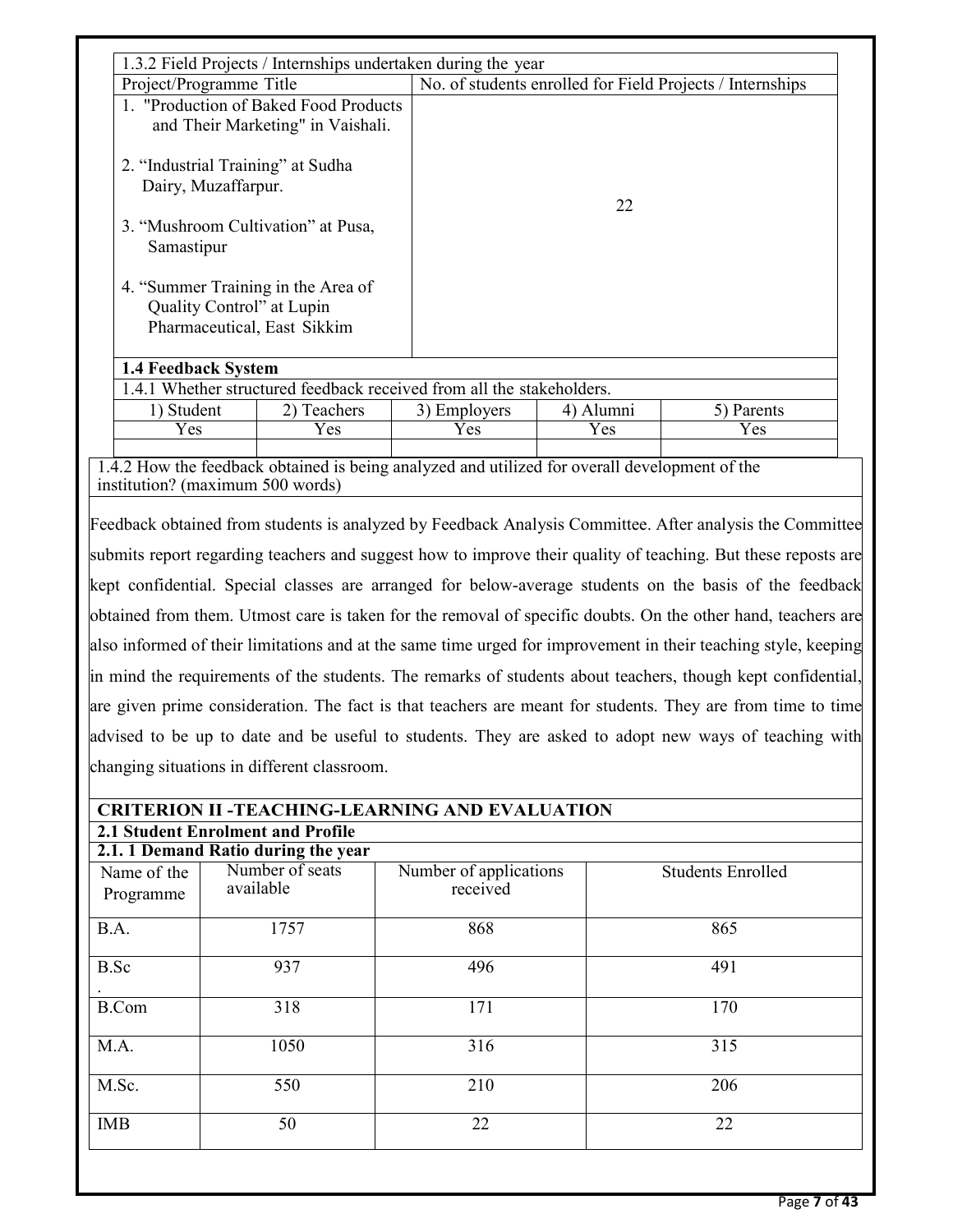| <b>BBA</b>                        |                           | 91                           |                                                      |                                | 61                                                             |  |                  | 61                                                                                                               |
|-----------------------------------|---------------------------|------------------------------|------------------------------------------------------|--------------------------------|----------------------------------------------------------------|--|------------------|------------------------------------------------------------------------------------------------------------------|
| <b>BCA</b>                        |                           | 94                           |                                                      | 250                            |                                                                |  | 94               |                                                                                                                  |
| <b>BMC</b>                        |                           | 50                           |                                                      |                                | 22                                                             |  |                  | 22                                                                                                               |
| <b>BLIS</b>                       |                           | 40                           |                                                      |                                | 22                                                             |  |                  | 22                                                                                                               |
| <b>COMMERCE</b>                   |                           | 250                          |                                                      |                                | 173                                                            |  |                  | 173                                                                                                              |
| <b>GEOGRAPHY</b>                  |                           | 150                          |                                                      |                                | 69                                                             |  |                  | 69                                                                                                               |
| 2.2 Catering to Student Diversity |                           |                              |                                                      |                                |                                                                |  |                  |                                                                                                                  |
|                                   |                           |                              |                                                      |                                | 2.2.1. Student and Full-time teacher ratio (current year data) |  |                  |                                                                                                                  |
|                                   |                           |                              |                                                      |                                |                                                                |  |                  |                                                                                                                  |
| $\overline{Y}$ ear                | Number of                 |                              | Number of                                            |                                | Number of full                                                 |  | Number of full   | Number of                                                                                                        |
|                                   | students                  |                              | students                                             |                                | time teachers                                                  |  | time teachers    | teachers teaching                                                                                                |
|                                   | enrolled in               |                              | enrolled in the                                      |                                | available in the                                               |  | available in the | both UG and PG courses                                                                                           |
|                                   | the institution           |                              | institution                                          |                                | institution                                                    |  | institution      |                                                                                                                  |
|                                   | (UG)                      |                              | (PG)                                                 | teaching only<br>teaching only |                                                                |  |                  |                                                                                                                  |
|                                   | (Regular Course)          |                              | (Regular Course)                                     |                                | <b>UG</b> courses                                              |  | PG courses       |                                                                                                                  |
| 2018-19                           | 1526                      |                              | 521                                                  |                                | 63                                                             |  | 63               | 63                                                                                                               |
| 2.3 Teaching - Learning Process   |                           |                              |                                                      |                                |                                                                |  |                  |                                                                                                                  |
|                                   |                           |                              | (LMS), E-learning resources etc. (current year data) |                                |                                                                |  |                  | 2.3.1 Percentage of teachers using ICT for effective teaching with Learning Management Systems                   |
| Number of                         |                           | Number of                    | ICT tools and                                        |                                | Number of ICT                                                  |  | Number of        | E-resources and                                                                                                  |
| teachers on                       |                           | teachers using               | resources                                            |                                | enabled                                                        |  | smart            | techniques                                                                                                       |
| roll                              |                           | ICT $(LMS, e-$<br>Resources) | available                                            |                                | classrooms                                                     |  | classrooms       | used                                                                                                             |
|                                   |                           |                              |                                                      |                                |                                                                |  |                  |                                                                                                                  |
| $\overline{63}$                   | 59<br>Smart<br><b>PPT</b> |                              | Computer,<br>Classroom,                              |                                | 10                                                             |  | 04               | PPT &<br><b>Smart Classrooms</b>                                                                                 |
|                                   |                           |                              | Presentation<br>etc.                                 |                                |                                                                |  |                  |                                                                                                                  |
|                                   |                           |                              |                                                      |                                |                                                                |  |                  | 2.3.2 Students mentoring system available in the institution? Give details. (maximum 500 words)                  |
|                                   |                           |                              |                                                      |                                |                                                                |  |                  | La den Otto dante. Mantening, Oestern von de tradition han in einem Schliche theory students. He wat aufortradit |

Under Students Mentoring System, each teacher has a group of thirty-three students. He not only teaches them in the classroom but also guides them personally outside the class. He motivates them for higher studies and entrepreneurship. He creates awareness among students regarding moral values and goal achievements. In this way, better environment on campus is created.

 There are several types of mentoring. For example, professional guidance, career advancement, course-specific, lab-specific, etc. Professional guidance is given to students in order to help them achieve their professional goals. Mentors help students in career advancement regarding self-employment opportunities, entrepreneurship development and morale, honesty and integrity required for career growth. Course-specific guidance is also given to students regarding attendance and performance in the present semester and overall performance in the previous semester. Lab-specific mentoring is done regarding Dos and Don'ts in the lab.

The mentor has a lot of responsibilities to shoulder. He meets the group of students at least twice a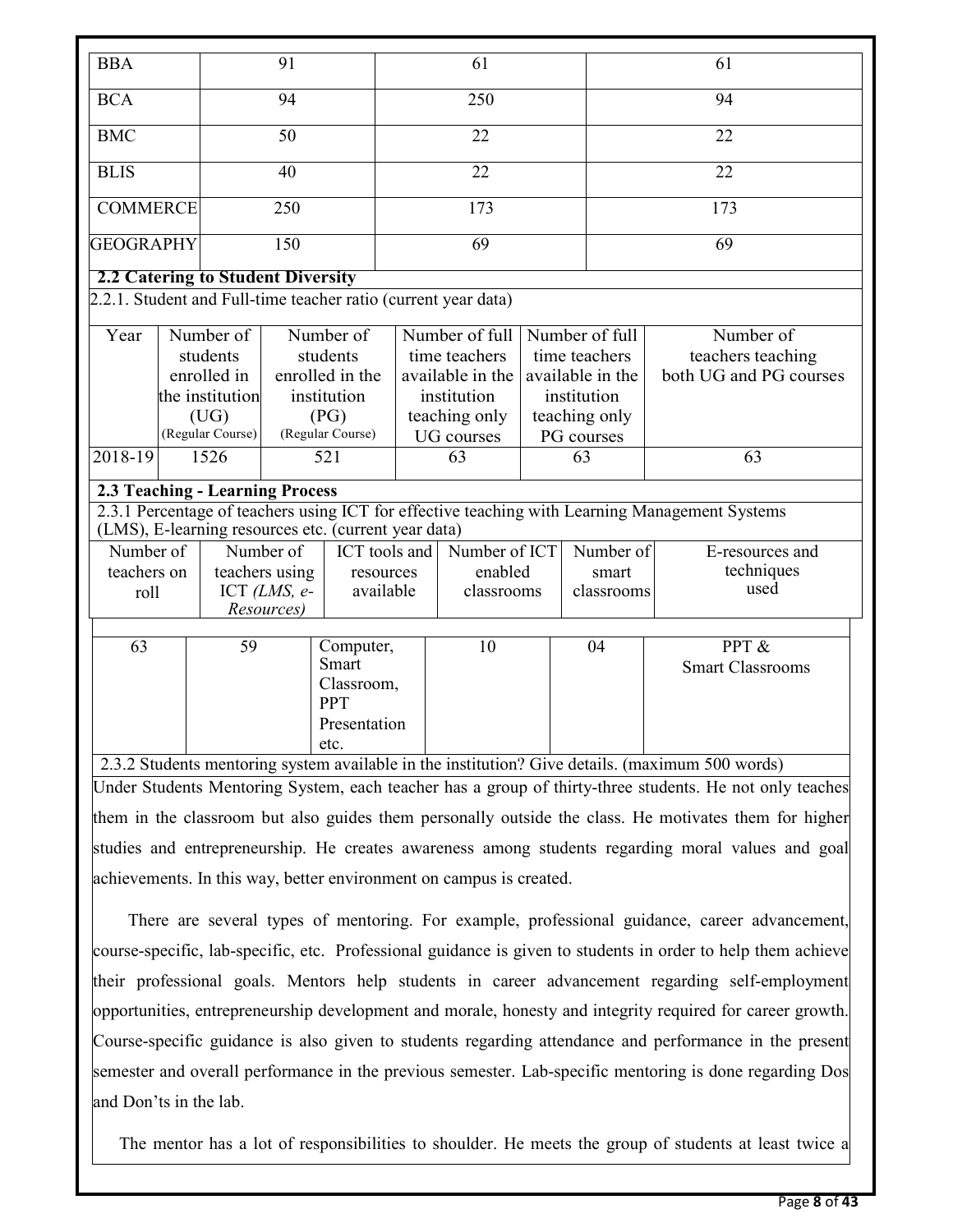month. He monitors, counsels, guides and motivates the students in all academic matters. He advises students in the selection of electives, project work, summer training, etc. Sometimes, he has to contact their parents if situation demands in the case of academic irregularities, negative behavioural changes and interpersonal relations, detrimental activities etc. He also keeps contact with the students even after their graduation is over. He intimates HoD and suggests administrative action if required. The HoD meets all the mentors of the department and discusses with them the relevant problems of students. Whenever required, he gives mentors proper advice and initiates administrative action. The college has also academic council to look after the mentoring system. The following is the plan of the mentoring system:

|             |                                                                                                                                                                                                 |                                                                           |                            | <b>Academic Council</b>         |                            |                                                                                           |                                                                          |      |                                                  |
|-------------|-------------------------------------------------------------------------------------------------------------------------------------------------------------------------------------------------|---------------------------------------------------------------------------|----------------------------|---------------------------------|----------------------------|-------------------------------------------------------------------------------------------|--------------------------------------------------------------------------|------|--------------------------------------------------|
|             |                                                                                                                                                                                                 |                                                                           |                            |                                 |                            |                                                                                           |                                                                          |      |                                                  |
|             |                                                                                                                                                                                                 |                                                                           |                            | <b>Heads of the Departments</b> |                            |                                                                                           |                                                                          |      |                                                  |
|             |                                                                                                                                                                                                 |                                                                           |                            |                                 |                            |                                                                                           |                                                                          |      |                                                  |
|             | Mentor Teacher                                                                                                                                                                                  | Mentor Teacher                                                            |                            | Mentor Teacher                  |                            | Mentor Teacher                                                                            |                                                                          |      | Mentor Teacher                                   |
|             |                                                                                                                                                                                                 |                                                                           |                            |                                 |                            |                                                                                           |                                                                          |      |                                                  |
|             | Student Wards                                                                                                                                                                                   | Student Wards                                                             |                            | Student Wards                   |                            |                                                                                           | Student Wards                                                            |      | Student Wards                                    |
|             | 25-30                                                                                                                                                                                           | $25 - 30$                                                                 |                            | $25 - 30$                       |                            | 25-30                                                                                     |                                                                          |      | 25-30                                            |
| institution | Number of students enrolled in the                                                                                                                                                              |                                                                           |                            | Number of full-time teachers    |                            |                                                                                           |                                                                          |      | Mentor: Mentee Ratio                             |
|             | 2047                                                                                                                                                                                            |                                                                           |                            | $\overline{63}$                 |                            |                                                                                           |                                                                          | 32:1 |                                                  |
|             | 2.4 Teacher Profile and Quality                                                                                                                                                                 |                                                                           |                            |                                 |                            |                                                                                           |                                                                          |      |                                                  |
|             | 2.4.1 Number of full time teachers appointed during the year                                                                                                                                    |                                                                           |                            | Vacant positions                |                            |                                                                                           |                                                                          |      |                                                  |
|             | No. of sanctioned<br>positions                                                                                                                                                                  |                                                                           | No. of filled positions    |                                 |                            |                                                                                           | Positions filled<br>during the                                           |      | No. of faculty<br>with Ph.D                      |
|             |                                                                                                                                                                                                 |                                                                           |                            |                                 |                            |                                                                                           | current year                                                             |      |                                                  |
|             | 93                                                                                                                                                                                              | 63                                                                        |                            | 30                              |                            |                                                                                           | 11                                                                       |      | $\overline{62}$                                  |
|             | 2.4.2 Honors and recognitions received by teachers<br>(received awards, recognition, fellowships at State, National, International level from Government,<br>recognized bodies during the year) |                                                                           |                            |                                 |                            |                                                                                           |                                                                          |      |                                                  |
| Year        |                                                                                                                                                                                                 | Name of full time teachers                                                |                            | Designation                     |                            |                                                                                           |                                                                          |      | Name of the award, fellowship,                   |
| of award    |                                                                                                                                                                                                 | receiving awards from state level,<br>national level, international level |                            |                                 |                            |                                                                                           |                                                                          |      | received from Government or<br>recognized bodies |
| 2018        |                                                                                                                                                                                                 | Dr. Jaikant Singh                                                         |                            |                                 | <b>Associate Professor</b> |                                                                                           | Vidyasagar Sarswat Samman,<br>Vikramshila Hindi Vidyapeeth,<br>Bhagalpur |      |                                                  |
| 2018        |                                                                                                                                                                                                 | Dr. Jaikant Singh                                                         | <b>Associate Professor</b> |                                 |                            | Pt. Mahendra Mishra Samman,<br>Lok Sahitya Evam Sanskriti<br>Mahotsava, Bihar Govt. Patna |                                                                          |      |                                                  |
| 2018        |                                                                                                                                                                                                 | Dr. Jaikant Singh                                                         | <b>Associate Professor</b> |                                 |                            | Dr. Prabhunath Singh Samman,<br>Purvanchal Ekta Manch,<br>New Delhi                       |                                                                          |      |                                                  |
| 2018        |                                                                                                                                                                                                 | Dr. Jaikant Singh                                                         |                            | <b>Associate Professor</b>      |                            |                                                                                           |                                                                          |      | Madhesh Sanskritik Pratishthan<br>Samman, Nepal  |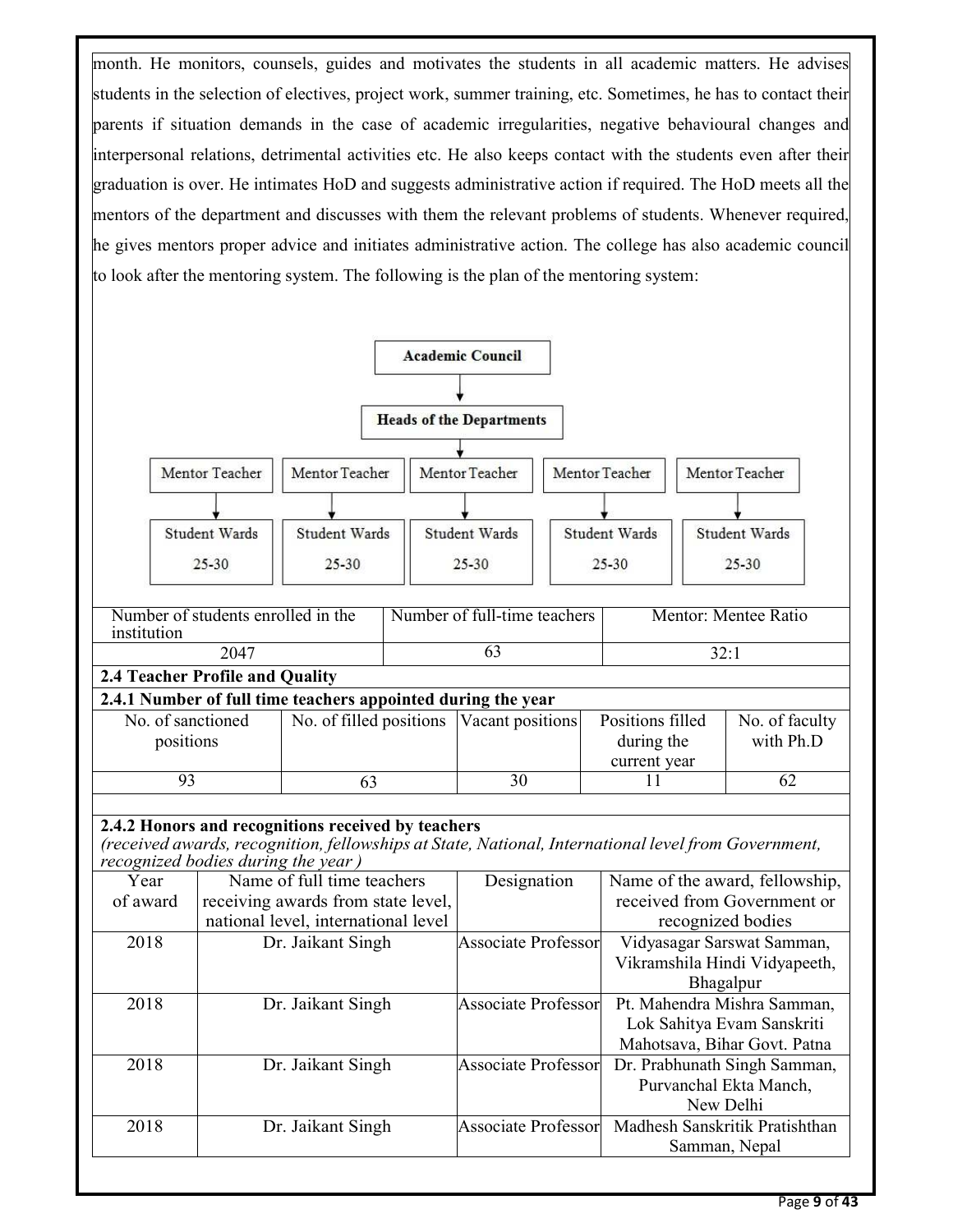|                         |               |                                                                                    | Shailedra Smriti Shikhar Samman,                                                                                                                                    |
|-------------------------|---------------|------------------------------------------------------------------------------------|---------------------------------------------------------------------------------------------------------------------------------------------------------------------|
|                         |               |                                                                                    | Bhartiya Dalit Sahitya Academy,                                                                                                                                     |
|                         |               |                                                                                    | New Delhi                                                                                                                                                           |
|                         |               |                                                                                    | Pt. Banarsi Pandey Smriti                                                                                                                                           |
|                         |               |                                                                                    | Samman, Sarva Bhasha Trust,                                                                                                                                         |
|                         |               |                                                                                    | New Delhi                                                                                                                                                           |
|                         |               |                                                                                    |                                                                                                                                                                     |
|                         |               |                                                                                    |                                                                                                                                                                     |
|                         |               |                                                                                    |                                                                                                                                                                     |
| results during the year |               |                                                                                    |                                                                                                                                                                     |
| Programme               | Semester/year | Last date of the last                                                              | Date of declaration of results of                                                                                                                                   |
| Code                    |               |                                                                                    | semester-end/year-end                                                                                                                                               |
|                         |               | examination                                                                        | examination                                                                                                                                                         |
| B.A.                    | Year          | April                                                                              | June                                                                                                                                                                |
| B.Sc.                   | Year          | April                                                                              | June                                                                                                                                                                |
| <b>B.Com</b>            | Year          | April                                                                              | June                                                                                                                                                                |
| M.A.                    | Semester      | December / June                                                                    | January / July                                                                                                                                                      |
| M.Sc.                   | Semester      | December / June                                                                    | January / July                                                                                                                                                      |
|                         |               | Dr. Shail Kumari<br>Dr. Jaikant Singh<br><b>2.5 Evaluation Process and Reforms</b> | Professor<br><b>Associate Professor</b><br>2.5.1 Number of days from the date of semester-end/year-end examination till the declaration of<br>semester-end/year-end |

2.5.2 Reforms initiated on Continuous Internal Evaluation (CIE) system at the institutional level (250 words):

The college has introduced several reforms in Continuous Internal Evaluation (CIE) of students. Reforms in CIE at the Institutional Level form an integral part of teaching and learning process. Students are made aware of the evaluation process by holding meetings and arranging orientation programmes. Our Teaching Plan also contains evaluation procedures. Results are put up on Notice Boards. Results are analyzed by class tutors after every test. Pass percentage of each course is calculated by dividing the total number of students appeared and passed in each course. The performance of the students is monitored by the Principal and the necessary feedback is given to the concerned faculty members. The Principal conducts Review Meetings department wise to give necessary feedback for the Progress Reports and improvement of students' performance. Parents' Meetings are regularly held. The college is keen on monitoring the performance of the students and forwarding reports to the Parents. Progress Reports are sent by the tutors to the parents after each of the test. Parents/Guardians are advised to note the performance of their wards and take remedial measure if needed. Whenever necessary, the tutor shall recommend the visit of the parent to the college for a discussion about the Remedial Classes which are conducted for the slow learners and absentees. Remedial classes are also arranged for students who participate in Sports, NSS and NCC activities.

**2.5.3** Academic calendar prepared and adhered for the conduct of examinations and other related matters (250 words)

- Each department of the college follows the academic calendar issued by the university. The syllabus is divided into units which are to be finished by a given deadline.
- The progress of the syllabus is monitored through the feedback taken from the students by the seniormost members of the faculty and communicated to the IQAC and the Principal for review.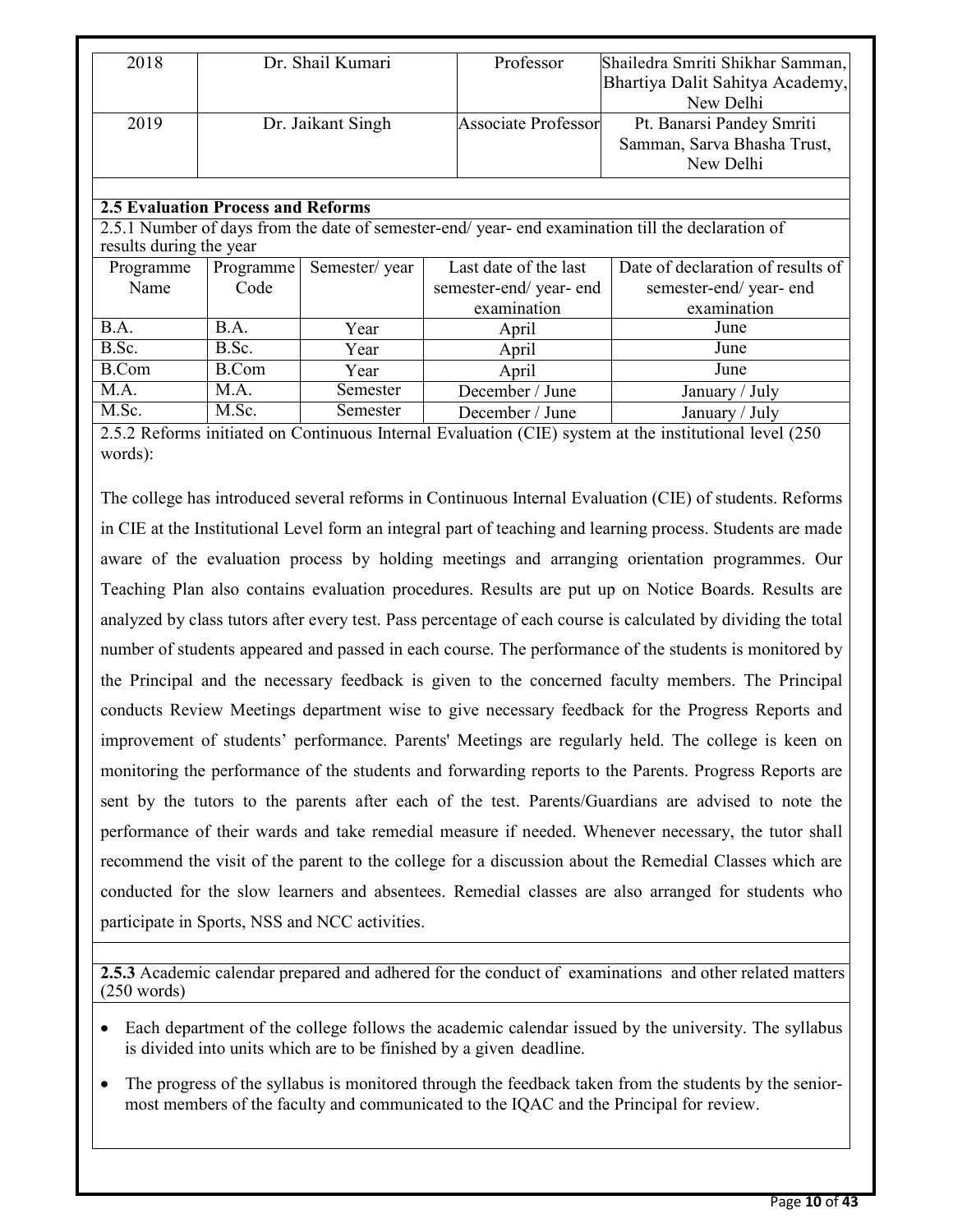- In the departmental council meetings, the staff members of various teaching departments prepare academic plans for the coming academic year in the light of the IQAC decisions and recommendations.
- Teachers are apprised of the decisions of IQAC and encouraged to impart the curriculum through innovative teaching method like presentations, assignments, discussions, workshop, seminars, industrial visits (wherever required), computer education, etc. apart from traditional (chalk  $\&$  talk) teaching methods.

#### **2.6 Student Performance and Learning Outcomes**

2.6.1 Program outcomes, program specific outcomes and course outcomes for all programs offered by the institution are stated and displayed in website of the institution (to provide the weblink)

To facilitate the achievement of the intended learning outcomes the teaching, learning and assessment strategies are evaluated and discussed by each department as per the feedback received from students. The outcome of such discussions is then placed before HoDs committee, IQAC and college research committee for discussions and recommendations.

Weblink: www.lscollege.ac.in

| 2.6.2 Pass percentage of students |              |                       |                              |                 |  |  |  |  |
|-----------------------------------|--------------|-----------------------|------------------------------|-----------------|--|--|--|--|
| Programme                         | Programme    | Number of students    | Number of students passed in | Pass Percentage |  |  |  |  |
| Code                              | name         | appeared in the final | final semester/year          |                 |  |  |  |  |
|                                   |              | vear examination      | examination                  |                 |  |  |  |  |
| B.A.                              | B.A.         | 735                   | 715                          | 97%             |  |  |  |  |
| B.Sc.                             | B.Sc.        | 475                   | 462                          | 97%             |  |  |  |  |
| B.Com                             | <b>B.Com</b> | 168                   | 160                          | 95%             |  |  |  |  |
| M.A.                              | M.A.         | 308                   | 298                          | 97%             |  |  |  |  |
| M.Sc.                             | M.Sc.        | 187                   | 184                          | 98%             |  |  |  |  |
|                                   |              |                       |                              |                 |  |  |  |  |

#### **2.7 Student Satisfaction Survey**

2.7.1 Student Satisfaction Survey (SSS) on overall institutional performance (Institution may design the questionnaire) (results and details be provided as weblink)

The Student Satisfaction Survey regarding Teaching-Learning and Evaluation will definitely help in upgrading the quality of education. Students will have to respond to all the questions given in the following format with their sincere effort and thought. Their identity will not be disclosed. The format of Student Satisfaction Survey (SSS) is available on our college website:

Weblink: www.lscollege.ac.in

- 1. How much of the syllabus was covered in the class?
	- $4 85$  to  $100\%$
	- $3 70$  to  $84\%$
	- $2 55$  to 69%
	- $1 30$  to 54%
	- $0 -$ Below 30%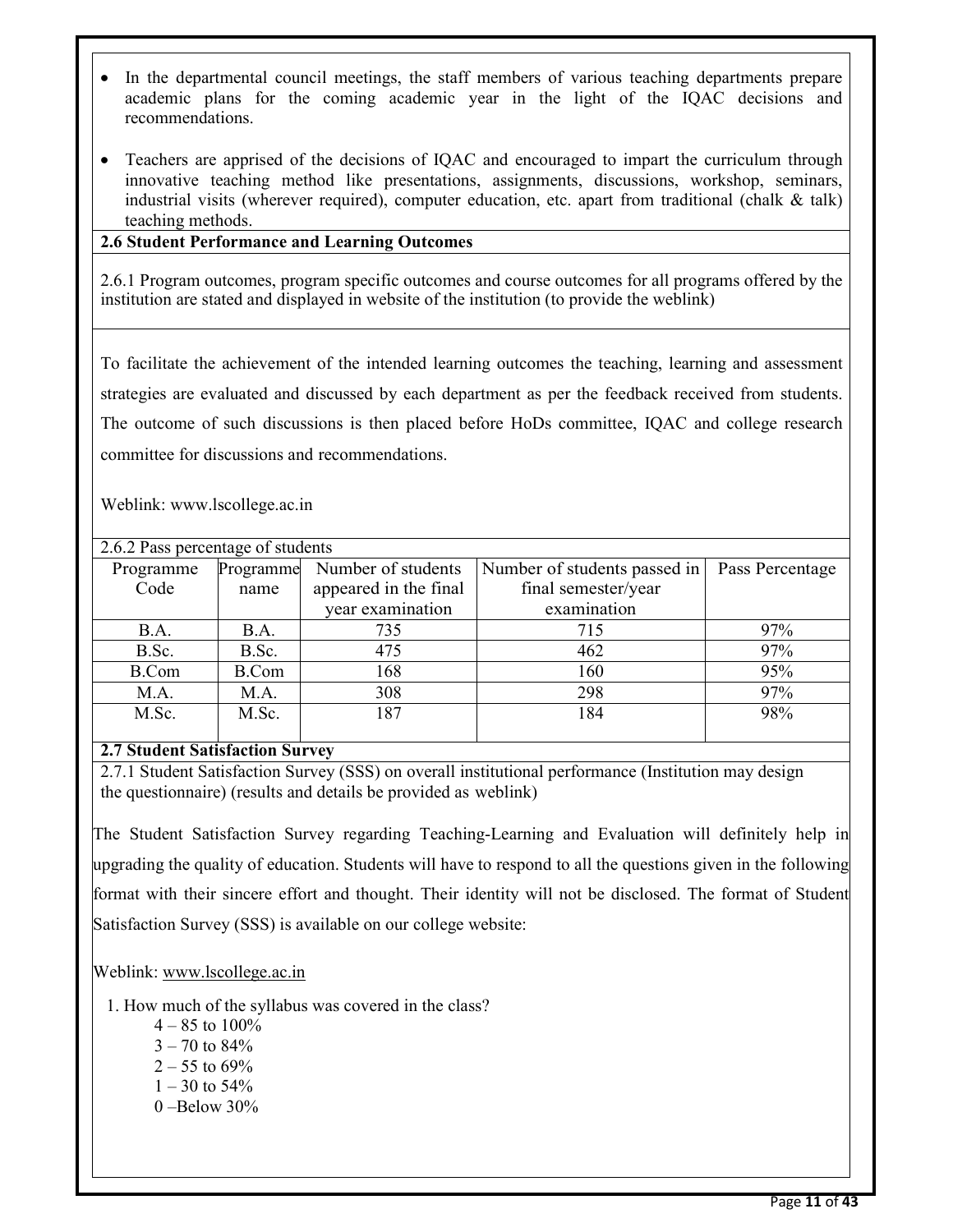- 2. How well did the teachers prepare for the classes?
	- 4 –Thoroughly
	- 3 Satisfactorily
	- 2 Poorly
	- 1 Indifferently
	- 0 Won't teach at all
- 3. How well were the teachers able to communicate?
	- 4 Always effective
	- 3 Sometimes effective
	- 2 Just satisfactorily
	- 1– Generally ineffective
	- 0– Very poor communication
- 4. The teacher's approach to teaching can best be described as
	- 4– Excellent
	- 3 Very good
	- $2 Good$
	- $1 Fair$
	- 0– Poor
- 5. Fairness of the internal evaluation process by the teachers.
	- 4 Always fair
	- 3 Usually fair
	- 2 Sometimes unfair
	- 1 Usually unfair
	- 0– Unfair
- 6. Was your performance in assignments discussed with you?
	- 4 Every time
	- $3 -$  Usually
	- 2 Occasionally/Sometimes
	- 1 Rarely
	- 0– Never
- 7. The institute takes active interest in promoting internship, student exchange, field visit opportunities for students.
	- $4 -$  Regularly
	- 3 Often
	- 2 Sometimes
	- 1 Rarely
	- 0– Never
- 8. The teaching and mentoring process in your institution facilitates you in cognitive, social and emotional growth.
	- 4 Significantly
	- 3 Very well
	- 2 Moderately
	- 1 Marginally
	- 0– Not at all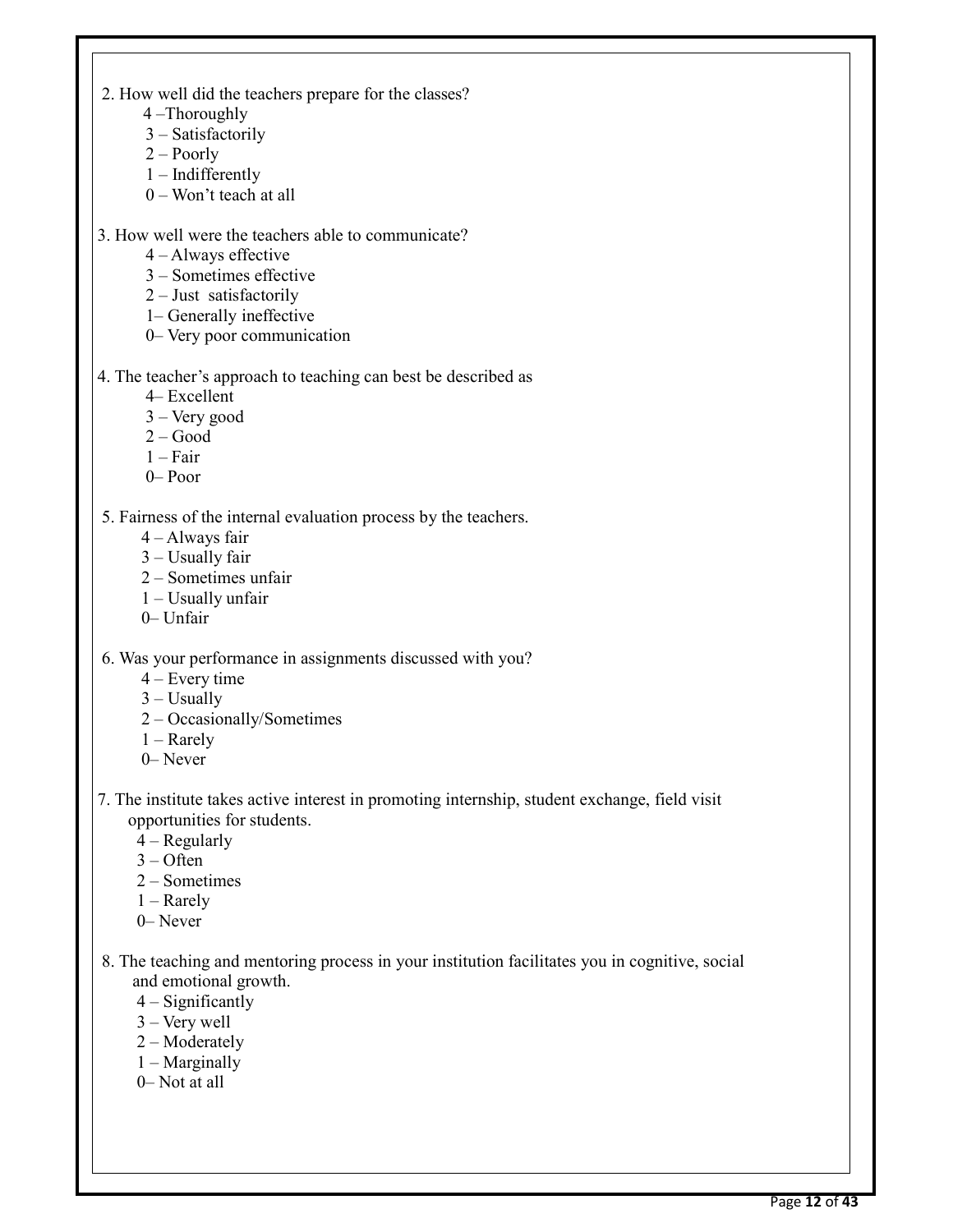- 9. The institution provides multiple opportunities to learn and grow.
	- 4 Strongly agree
	- $3 \text{Agree}$
	- 2 Neutral
	- 1 Disagree
	- 0– Strongly disagree
- 10. Teachers inform you about your expected competencies, course outcomes and programme outcome.
	- 4 Every time
	- 3 Usually
	- 2– Occasionally/Sometimes
	- 1 Rarely
	- 0– Never
- 11. Your mentor does a necessary follow-up with an assigned task to you.
	- 4 Every time
	- $3 -$ Usually
	- 2 Occasionally/Sometimes
	- 1 Rarely
	- 0 I don't have a mentor
- 12. The teachers illustrate the concepts through examples and applications.
	- 4 Every time
	- $3 -$ Usually
	- 2 Occasionally/Sometimes
	- 1– Rarely
	- $0$  Never
- 13. The teachers identify your strengths and encourage you with providing right level of challenges.
	- $4 Fully$
	- 3 Reasonably
	- 2 Partially
	- $1 -$ Slightly
	- 0– Unable to

14. Teachers are able to identify your weaknesses and help you to overcome them.

- 4 Every time
- 3 Usually
- 2 Occasionally/Sometimes
- 1 Rarely
- 0 Never
- 15. The institution makes effort to engage students in the monitoring, review and continuous quality improvement of the teaching learning process.
	- 4 Strongly agree
	- $3 \text{Agree}$
	- 2 Neutral
	- 1 Disagree
	- 0 Strongly disagree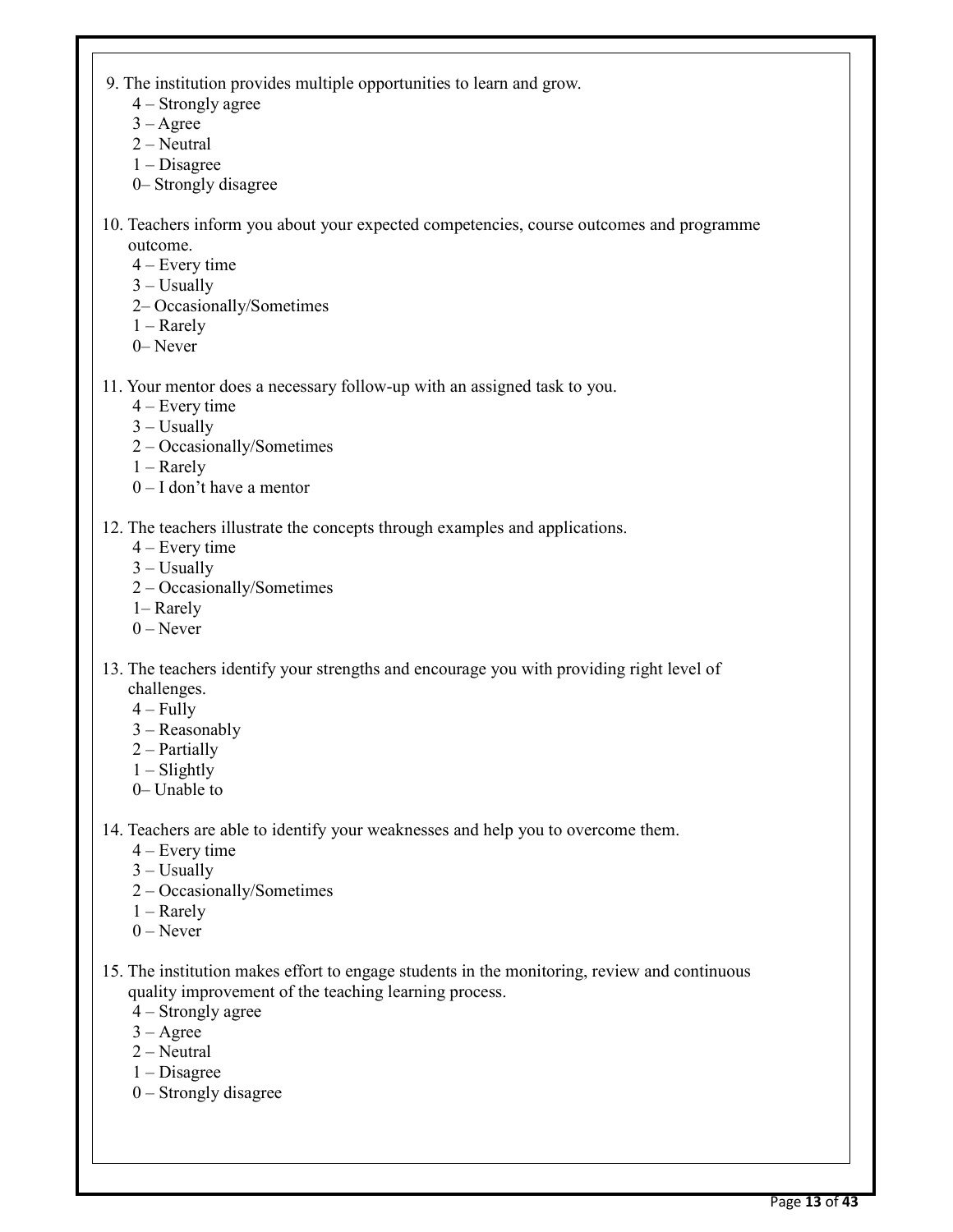| $4 - To a great extent$<br>$3 -$ Moderate<br>$2 - Some what$<br>$1 -$ Very little<br>$0$ – Not at all<br>17. Teachers encourage you to participate in extracurricular activities.<br>4 – Strongly agree<br>$3 - \text{Agree}$<br>$2 - Neutral$<br>$1 - Disagree$<br>$0$ – Strongly disagree<br>18. Efforts are made by the institute/ teachers to inculcate soft skills, life skills and<br>employability skills to make you ready for the world of work.<br>$4 - To a great extent$<br>$3 -$ Moderate<br>$2 - Some what$<br>$1 - V$ ery little<br>$0$ – Not at all<br>19. What percentage of teachers use ICT tools such as LCD projector, Multimedia, etc. while<br>teaching.<br>$4 -$ Above $90\%$<br>$3 - 70 - 89%$<br>$2 - 50 - 69%$<br>$1 - 30 - 49%$<br>$0 - Below 29%$<br>20. The overall quality of teaching-learning process in your institute is very good.<br>4 –Strongly agree<br>$3 - \text{Agree}$<br>$2 - Neutral$<br>$1 - Disagree$<br>$0 -$ Strongly disagree<br><b>CRITERION III - RESEARCH, INNOVATIONS AND EXTENSION</b><br><b>3.1 Resource Mobilization for Research</b><br>3.1.1 Research funds sanctioned and received from various agencies, industry and other<br>organizations<br>Nature of the Project<br>Duration<br>Name of the<br>Total grant<br>Amount received<br>funding<br>sanctioned<br>during the Academic | experiences. | participative learning and problem solving methodologies for enhancing learning |  |               |
|-------------------------------------------------------------------------------------------------------------------------------------------------------------------------------------------------------------------------------------------------------------------------------------------------------------------------------------------------------------------------------------------------------------------------------------------------------------------------------------------------------------------------------------------------------------------------------------------------------------------------------------------------------------------------------------------------------------------------------------------------------------------------------------------------------------------------------------------------------------------------------------------------------------------------------------------------------------------------------------------------------------------------------------------------------------------------------------------------------------------------------------------------------------------------------------------------------------------------------------------------------------------------------------------------------------------------------------------------|--------------|---------------------------------------------------------------------------------|--|---------------|
|                                                                                                                                                                                                                                                                                                                                                                                                                                                                                                                                                                                                                                                                                                                                                                                                                                                                                                                                                                                                                                                                                                                                                                                                                                                                                                                                                 |              |                                                                                 |  |               |
|                                                                                                                                                                                                                                                                                                                                                                                                                                                                                                                                                                                                                                                                                                                                                                                                                                                                                                                                                                                                                                                                                                                                                                                                                                                                                                                                                 |              |                                                                                 |  |               |
|                                                                                                                                                                                                                                                                                                                                                                                                                                                                                                                                                                                                                                                                                                                                                                                                                                                                                                                                                                                                                                                                                                                                                                                                                                                                                                                                                 |              |                                                                                 |  |               |
|                                                                                                                                                                                                                                                                                                                                                                                                                                                                                                                                                                                                                                                                                                                                                                                                                                                                                                                                                                                                                                                                                                                                                                                                                                                                                                                                                 |              |                                                                                 |  |               |
|                                                                                                                                                                                                                                                                                                                                                                                                                                                                                                                                                                                                                                                                                                                                                                                                                                                                                                                                                                                                                                                                                                                                                                                                                                                                                                                                                 |              |                                                                                 |  |               |
|                                                                                                                                                                                                                                                                                                                                                                                                                                                                                                                                                                                                                                                                                                                                                                                                                                                                                                                                                                                                                                                                                                                                                                                                                                                                                                                                                 |              |                                                                                 |  |               |
|                                                                                                                                                                                                                                                                                                                                                                                                                                                                                                                                                                                                                                                                                                                                                                                                                                                                                                                                                                                                                                                                                                                                                                                                                                                                                                                                                 |              |                                                                                 |  |               |
|                                                                                                                                                                                                                                                                                                                                                                                                                                                                                                                                                                                                                                                                                                                                                                                                                                                                                                                                                                                                                                                                                                                                                                                                                                                                                                                                                 |              |                                                                                 |  |               |
|                                                                                                                                                                                                                                                                                                                                                                                                                                                                                                                                                                                                                                                                                                                                                                                                                                                                                                                                                                                                                                                                                                                                                                                                                                                                                                                                                 |              |                                                                                 |  |               |
|                                                                                                                                                                                                                                                                                                                                                                                                                                                                                                                                                                                                                                                                                                                                                                                                                                                                                                                                                                                                                                                                                                                                                                                                                                                                                                                                                 |              |                                                                                 |  |               |
|                                                                                                                                                                                                                                                                                                                                                                                                                                                                                                                                                                                                                                                                                                                                                                                                                                                                                                                                                                                                                                                                                                                                                                                                                                                                                                                                                 |              |                                                                                 |  |               |
|                                                                                                                                                                                                                                                                                                                                                                                                                                                                                                                                                                                                                                                                                                                                                                                                                                                                                                                                                                                                                                                                                                                                                                                                                                                                                                                                                 |              |                                                                                 |  |               |
|                                                                                                                                                                                                                                                                                                                                                                                                                                                                                                                                                                                                                                                                                                                                                                                                                                                                                                                                                                                                                                                                                                                                                                                                                                                                                                                                                 |              |                                                                                 |  |               |
|                                                                                                                                                                                                                                                                                                                                                                                                                                                                                                                                                                                                                                                                                                                                                                                                                                                                                                                                                                                                                                                                                                                                                                                                                                                                                                                                                 |              |                                                                                 |  |               |
|                                                                                                                                                                                                                                                                                                                                                                                                                                                                                                                                                                                                                                                                                                                                                                                                                                                                                                                                                                                                                                                                                                                                                                                                                                                                                                                                                 |              |                                                                                 |  |               |
|                                                                                                                                                                                                                                                                                                                                                                                                                                                                                                                                                                                                                                                                                                                                                                                                                                                                                                                                                                                                                                                                                                                                                                                                                                                                                                                                                 |              |                                                                                 |  |               |
|                                                                                                                                                                                                                                                                                                                                                                                                                                                                                                                                                                                                                                                                                                                                                                                                                                                                                                                                                                                                                                                                                                                                                                                                                                                                                                                                                 |              |                                                                                 |  |               |
|                                                                                                                                                                                                                                                                                                                                                                                                                                                                                                                                                                                                                                                                                                                                                                                                                                                                                                                                                                                                                                                                                                                                                                                                                                                                                                                                                 |              |                                                                                 |  |               |
|                                                                                                                                                                                                                                                                                                                                                                                                                                                                                                                                                                                                                                                                                                                                                                                                                                                                                                                                                                                                                                                                                                                                                                                                                                                                                                                                                 |              |                                                                                 |  |               |
|                                                                                                                                                                                                                                                                                                                                                                                                                                                                                                                                                                                                                                                                                                                                                                                                                                                                                                                                                                                                                                                                                                                                                                                                                                                                                                                                                 |              |                                                                                 |  |               |
|                                                                                                                                                                                                                                                                                                                                                                                                                                                                                                                                                                                                                                                                                                                                                                                                                                                                                                                                                                                                                                                                                                                                                                                                                                                                                                                                                 |              |                                                                                 |  |               |
|                                                                                                                                                                                                                                                                                                                                                                                                                                                                                                                                                                                                                                                                                                                                                                                                                                                                                                                                                                                                                                                                                                                                                                                                                                                                                                                                                 |              |                                                                                 |  |               |
|                                                                                                                                                                                                                                                                                                                                                                                                                                                                                                                                                                                                                                                                                                                                                                                                                                                                                                                                                                                                                                                                                                                                                                                                                                                                                                                                                 |              |                                                                                 |  |               |
|                                                                                                                                                                                                                                                                                                                                                                                                                                                                                                                                                                                                                                                                                                                                                                                                                                                                                                                                                                                                                                                                                                                                                                                                                                                                                                                                                 |              |                                                                                 |  |               |
|                                                                                                                                                                                                                                                                                                                                                                                                                                                                                                                                                                                                                                                                                                                                                                                                                                                                                                                                                                                                                                                                                                                                                                                                                                                                                                                                                 |              |                                                                                 |  |               |
|                                                                                                                                                                                                                                                                                                                                                                                                                                                                                                                                                                                                                                                                                                                                                                                                                                                                                                                                                                                                                                                                                                                                                                                                                                                                                                                                                 |              |                                                                                 |  |               |
|                                                                                                                                                                                                                                                                                                                                                                                                                                                                                                                                                                                                                                                                                                                                                                                                                                                                                                                                                                                                                                                                                                                                                                                                                                                                                                                                                 |              |                                                                                 |  |               |
|                                                                                                                                                                                                                                                                                                                                                                                                                                                                                                                                                                                                                                                                                                                                                                                                                                                                                                                                                                                                                                                                                                                                                                                                                                                                                                                                                 |              |                                                                                 |  |               |
| agency<br>year                                                                                                                                                                                                                                                                                                                                                                                                                                                                                                                                                                                                                                                                                                                                                                                                                                                                                                                                                                                                                                                                                                                                                                                                                                                                                                                                  |              |                                                                                 |  |               |
| 4 Years<br><b>ICHR</b><br>$3,50,000/-$<br>Major Projects                                                                                                                                                                                                                                                                                                                                                                                                                                                                                                                                                                                                                                                                                                                                                                                                                                                                                                                                                                                                                                                                                                                                                                                                                                                                                        |              |                                                                                 |  | $2,75,000/-$  |
| <b>Minor Projects</b><br>2 Years<br><b>UGC</b><br>$1,35,000/-$                                                                                                                                                                                                                                                                                                                                                                                                                                                                                                                                                                                                                                                                                                                                                                                                                                                                                                                                                                                                                                                                                                                                                                                                                                                                                  |              |                                                                                 |  | 1,35,000/-    |
|                                                                                                                                                                                                                                                                                                                                                                                                                                                                                                                                                                                                                                                                                                                                                                                                                                                                                                                                                                                                                                                                                                                                                                                                                                                                                                                                                 |              |                                                                                 |  | Page 14 of 43 |

16. The institute/ teachers use student centric methods, such as experiential learning,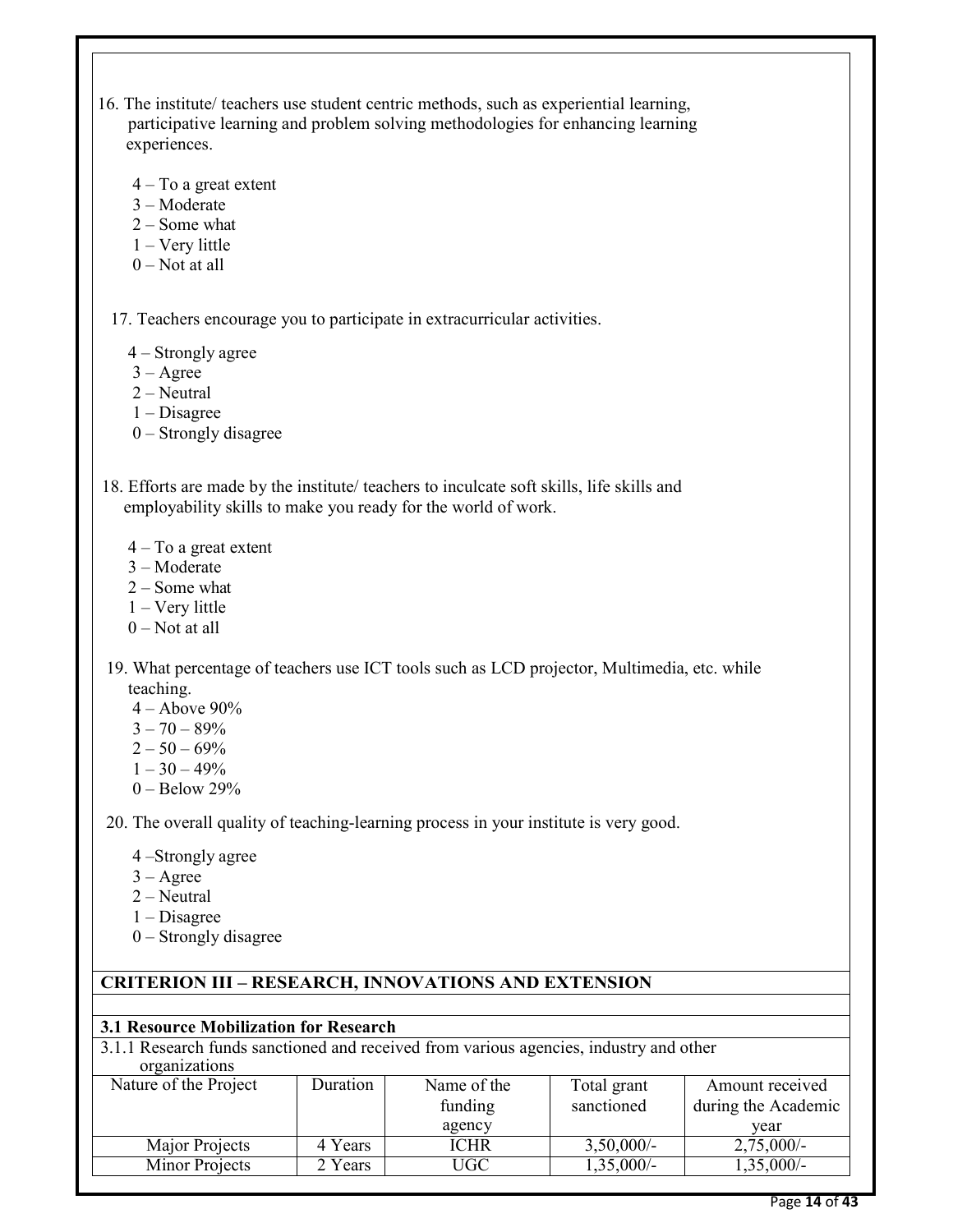|                                                                                                                                                                                                                                                                                                                | 2 Years                  | <b>UGC</b>                              |                 | $2,60,000/-$ | $1,75,000/-$        |
|----------------------------------------------------------------------------------------------------------------------------------------------------------------------------------------------------------------------------------------------------------------------------------------------------------------|--------------------------|-----------------------------------------|-----------------|--------------|---------------------|
|                                                                                                                                                                                                                                                                                                                | 2 Years                  | <b>UGC</b>                              |                 | $1,90,000/-$ | $1,15,000/-$        |
| Interdisciplinary<br>Projects                                                                                                                                                                                                                                                                                  |                          |                                         |                 |              |                     |
| Industry sponsored<br>Projects                                                                                                                                                                                                                                                                                 |                          |                                         |                 |              |                     |
| Projects sponsored by<br>the University/ College                                                                                                                                                                                                                                                               |                          |                                         |                 |              |                     |
| <b>Students Research Projects</b><br>(other than compulsory)                                                                                                                                                                                                                                                   |                          |                                         |                 |              |                     |
| <b>International Projects</b>                                                                                                                                                                                                                                                                                  | One Year                 | S.B.A.University,<br>Alkharj, KSA       | Rs. 6,80,000.00 |              | Rs. 6,80,000.00     |
|                                                                                                                                                                                                                                                                                                                | One Year                 | S.B.A.University,<br>Alkharj, KSA       |                 | Rs. 7,14,000 | Rs. 7,14,000.00     |
|                                                                                                                                                                                                                                                                                                                | Two Years                | S.B.A.University,<br>Alkharj, KSA       | Rs. 500,000.00  |              | Rs. 500,000.00      |
| Any other(Specify)                                                                                                                                                                                                                                                                                             | $\overline{\phantom{a}}$ | $\frac{1}{2}$                           | $\blacksquare$  |              | $\blacksquare$      |
| Total                                                                                                                                                                                                                                                                                                          |                          |                                         |                 |              |                     |
| Title of Workshop/Seminar<br>3.2.2 Awards for Innovation won by Institution/Teachers/Research scholars/Students during the year<br>Title of the<br>innovation                                                                                                                                                  | Name of<br>the           | Name of the Dept.<br>Awarding<br>Agency | Date of Award   |              | Date(s)<br>Category |
|                                                                                                                                                                                                                                                                                                                | Awardee                  |                                         |                 |              |                     |
| 3.2.3 No. of Incubation centre created, start-ups incubated on campus during the year<br><b>Incubation Centre</b>                                                                                                                                                                                              |                          | Name                                    |                 |              | Sponsored by        |
| Name of the Start-up<br>Nature of Start-up<br>Date of commencement                                                                                                                                                                                                                                             |                          |                                         |                 |              |                     |
| <b>3.3 Research Publications and Awards</b><br>3.3.1 Incentive to the teachers who receive recognition/awards                                                                                                                                                                                                  |                          |                                         |                 |              |                     |
| <b>State</b><br>The title of "Brand Ambassador", "Role Model in Disability", a national<br>Swachhta Abhiyan, conferred on award, received by Prof. (Dr) Sangita<br>Prof. (Dr) O. P. Roy, Principal, Agrawal, HoD, Sanskrit, from the<br>L. S. College, by Dr. Mridula Sinha, President of India, on 03.12.2019 |                          | National                                |                 |              | International       |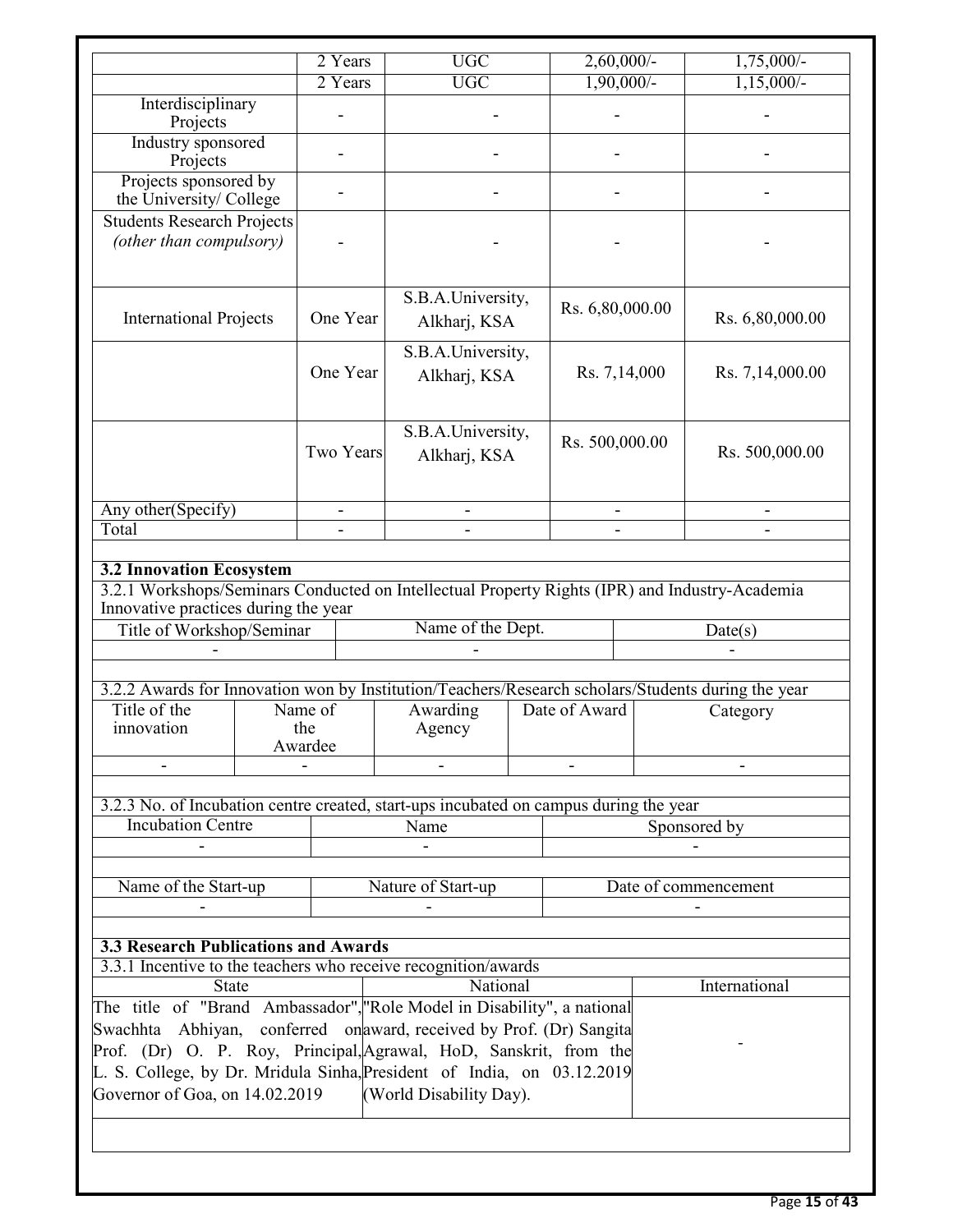|                           |                        | 3.3.2 Ph.Ds awarded during the year (applicable for PG College, Research Center)    |                               |  |  |  |  |
|---------------------------|------------------------|-------------------------------------------------------------------------------------|-------------------------------|--|--|--|--|
|                           | Name of the Department |                                                                                     | No. of Ph.Ds Awarded          |  |  |  |  |
| <b>PHYSICS</b>            |                        | 04                                                                                  |                               |  |  |  |  |
| <b>CHEMISTRY</b>          |                        |                                                                                     | 01                            |  |  |  |  |
| <b>BOTANY</b>             |                        |                                                                                     | 02                            |  |  |  |  |
| <b>ZOOLOGY</b>            |                        |                                                                                     | 01                            |  |  |  |  |
| <b>MATHEMATICS</b>        |                        |                                                                                     |                               |  |  |  |  |
| <b>ELECTRONICS</b>        |                        |                                                                                     |                               |  |  |  |  |
| <b>PSYCHOLOGY</b>         |                        |                                                                                     | 02                            |  |  |  |  |
| <b>HISTORY</b>            |                        |                                                                                     | 06                            |  |  |  |  |
| <b>ECONOMICS</b>          |                        |                                                                                     |                               |  |  |  |  |
|                           |                        |                                                                                     | 01                            |  |  |  |  |
| POLITICAL SCIENCE         |                        |                                                                                     | 04                            |  |  |  |  |
| PHILOSOPHY                |                        |                                                                                     | 02                            |  |  |  |  |
| <b>HINDI</b>              |                        |                                                                                     | 04                            |  |  |  |  |
| <b>ENGLISH</b>            |                        |                                                                                     | 04                            |  |  |  |  |
| <b>SANSKRIT</b>           |                        |                                                                                     | 03                            |  |  |  |  |
| <b>URDU</b>               |                        |                                                                                     |                               |  |  |  |  |
| <b>BHOJPURI</b>           |                        |                                                                                     | 02                            |  |  |  |  |
| <b>GEOGRAPHY</b>          |                        |                                                                                     |                               |  |  |  |  |
| <b>COMMERCE</b>           |                        |                                                                                     |                               |  |  |  |  |
|                           |                        | 3.3.3 Research Publications in the Journals notified on UGC website during the year |                               |  |  |  |  |
|                           | Department             | No. of Publication                                                                  | Average Impact Factor, if any |  |  |  |  |
| National                  | <b>PHYSICS</b>         | 09                                                                                  |                               |  |  |  |  |
| International             |                        | 01                                                                                  |                               |  |  |  |  |
| National                  |                        | 04                                                                                  | 1.0                           |  |  |  |  |
| International             | <b>CHEMISTRY</b>       | $\overline{10}$                                                                     | 1.0                           |  |  |  |  |
| National                  |                        | 03                                                                                  |                               |  |  |  |  |
| International             | <b>BOTANY</b>          | $\blacksquare$                                                                      |                               |  |  |  |  |
| National                  | <b>ZOOLOGY</b>         | 02                                                                                  |                               |  |  |  |  |
| International             |                        | 01                                                                                  | $\blacksquare$                |  |  |  |  |
| National                  | <b>MATHEMATICS</b>     | 0 <sub>5</sub>                                                                      |                               |  |  |  |  |
| International             |                        | 01                                                                                  | $\overline{\phantom{0}}$      |  |  |  |  |
| National                  | <b>ELECTRONICS</b>     |                                                                                     |                               |  |  |  |  |
| International             |                        | $\overline{\phantom{a}}$                                                            | $\qquad \qquad \blacksquare$  |  |  |  |  |
| National<br>International | <b>PSYCHOLOGY</b>      | 02<br>02                                                                            | 2.34<br>3.07                  |  |  |  |  |
| National                  |                        | $\overline{05}$                                                                     |                               |  |  |  |  |
| International             | <b>HISTORY</b>         | $\sim$                                                                              |                               |  |  |  |  |
| National                  |                        | 06                                                                                  |                               |  |  |  |  |
| International             | <b>ECONOMICS</b>       | $\overline{06}$                                                                     | 0.4                           |  |  |  |  |
| National                  | <b>POLITICAL</b>       | $\overline{07}$                                                                     | $\overline{\phantom{a}}$      |  |  |  |  |
| International             | <b>SCIENCE</b>         | $\overline{02}$                                                                     | $\qquad \qquad \blacksquare$  |  |  |  |  |
| National                  |                        | $\overline{06}$                                                                     | $\overline{\phantom{a}}$      |  |  |  |  |
| International             | <b>PHILOSOPHY</b>      | $\overline{\phantom{a}}$                                                            |                               |  |  |  |  |
| National                  |                        | 06                                                                                  | $\overline{\phantom{a}}$      |  |  |  |  |
| International             | <b>HINDI</b>           | $\overline{01}$                                                                     |                               |  |  |  |  |
| National                  |                        | 09                                                                                  |                               |  |  |  |  |
| International             | <b>ENGLISH</b>         | 02                                                                                  |                               |  |  |  |  |
| National                  | <b>SANSKRIT</b>        | 02                                                                                  |                               |  |  |  |  |
| International             |                        |                                                                                     |                               |  |  |  |  |
| National                  | <b>URDU</b>            | $\blacksquare$                                                                      |                               |  |  |  |  |
| International             |                        | $\overline{\phantom{a}}$                                                            |                               |  |  |  |  |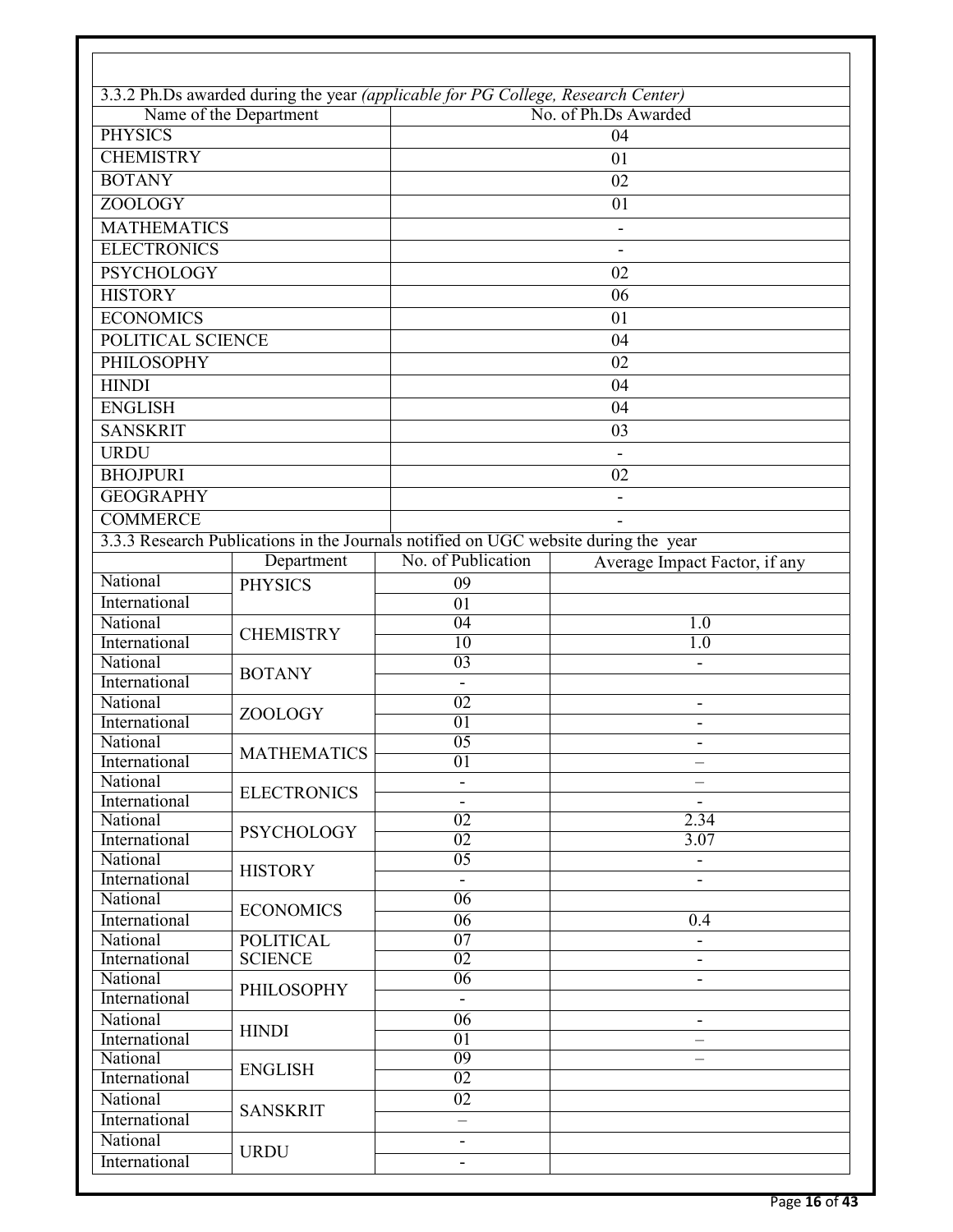| National                                                                                         |                                                    |                                     |                                                                                                             | 04                       |          |                          |                |  |
|--------------------------------------------------------------------------------------------------|----------------------------------------------------|-------------------------------------|-------------------------------------------------------------------------------------------------------------|--------------------------|----------|--------------------------|----------------|--|
| International                                                                                    | <b>BHOJPURI</b>                                    |                                     |                                                                                                             |                          |          |                          |                |  |
| National                                                                                         | <b>COMPUTER</b>                                    |                                     |                                                                                                             |                          |          |                          |                |  |
| International                                                                                    | <b>SCIENCE (BCA)</b>                               |                                     |                                                                                                             | $\overline{03}$<br>6.319 |          |                          |                |  |
| 3.3.4 Books and Chapters in edited Volumes/Books published, and papers in National/International | Conference Proceedings per Teacher during the year |                                     |                                                                                                             |                          |          |                          |                |  |
|                                                                                                  | Department                                         |                                     |                                                                                                             |                          |          | No. of publication       |                |  |
| <b>PHYSICS</b>                                                                                   |                                                    |                                     |                                                                                                             |                          |          | 10                       |                |  |
| <b>CHEMISTRY</b>                                                                                 |                                                    |                                     |                                                                                                             |                          |          | 05                       |                |  |
| <b>BOTANY</b>                                                                                    |                                                    |                                     |                                                                                                             |                          |          | 02                       |                |  |
| <b>ZOOLOGY</b>                                                                                   |                                                    |                                     |                                                                                                             |                          |          | $\overline{\phantom{a}}$ |                |  |
| <b>MATHEMATICS</b>                                                                               |                                                    |                                     |                                                                                                             |                          |          |                          |                |  |
| <b>ELECTRONICS</b>                                                                               |                                                    |                                     |                                                                                                             |                          |          |                          |                |  |
| <b>PSYCHOLOGY</b>                                                                                |                                                    |                                     |                                                                                                             |                          |          | 05                       |                |  |
| <b>HISTORY</b>                                                                                   |                                                    |                                     |                                                                                                             |                          |          | 04                       |                |  |
| <b>ECONOMICS</b>                                                                                 |                                                    |                                     |                                                                                                             |                          |          | 02                       |                |  |
| POLITICAL SCIENCE                                                                                |                                                    |                                     |                                                                                                             |                          |          | 04                       |                |  |
| <b>PHILOSOPHY</b>                                                                                |                                                    |                                     |                                                                                                             |                          |          | 02                       |                |  |
| <b>HINDI</b>                                                                                     |                                                    |                                     |                                                                                                             |                          |          | 05                       |                |  |
| <b>ENGLISH</b>                                                                                   |                                                    |                                     |                                                                                                             |                          |          | 12                       |                |  |
| <b>BHOJPURI</b>                                                                                  |                                                    |                                     | 04<br>3.3.5 Bibliometrics of the publications during the last Academic year based on average citation index |                          |          |                          |                |  |
| in Scopus/ Web of Science or Pub Med/ Indian Citation Index                                      |                                                    |                                     |                                                                                                             |                          |          |                          |                |  |
| Title of the paper Name of the                                                                   |                                                    | Title of the                        |                                                                                                             | Year of                  | Citation | Institutional            | Number of      |  |
|                                                                                                  | author                                             | journal                             |                                                                                                             | publication              | Index    | affiliation as           | citations      |  |
|                                                                                                  |                                                    |                                     |                                                                                                             |                          |          | mentioned in             | excluding self |  |
|                                                                                                  |                                                    |                                     |                                                                                                             |                          |          | the                      | citations      |  |
|                                                                                                  |                                                    |                                     |                                                                                                             |                          |          | publication              |                |  |
| 'Study of                                                                                        | Dr. Surendra                                       | <b>International</b>                |                                                                                                             | 2018                     |          |                          |                |  |
| <b>Scattering From</b>                                                                           | Roy                                                | Journal of                          |                                                                                                             |                          |          |                          |                |  |
| Target at Low<br><b>Altitude Above</b>                                                           |                                                    | Emerging                            |                                                                                                             |                          |          |                          |                |  |
| Rough Sea                                                                                        |                                                    | Technologies and<br>Innovative      |                                                                                                             |                          |          |                          |                |  |
| Surface"                                                                                         |                                                    | Research, Vol.-5,                   |                                                                                                             |                          |          |                          |                |  |
|                                                                                                  |                                                    | ISSN: 2349-5162                     |                                                                                                             |                          |          |                          |                |  |
| 'Study of                                                                                        | Dr. Surendra                                       | <b>International</b>                |                                                                                                             | 2018                     |          |                          |                |  |
| Influence of The                                                                                 | Roy                                                | Journal of                          |                                                                                                             |                          |          |                          |                |  |
| Rough<br>Boundary on                                                                             |                                                    | Advance<br>Engineering and          |                                                                                                             |                          |          |                          |                |  |
| Radar                                                                                            |                                                    | Research                            |                                                                                                             |                          |          |                          |                |  |
| Reflectivity of                                                                                  |                                                    | Development,                        |                                                                                                             |                          |          |                          |                |  |
| Isotropic                                                                                        |                                                    | $Vol. 5$ ,                          |                                                                                                             |                          |          |                          |                |  |
| Reflector"                                                                                       |                                                    |                                     |                                                                                                             |                          |          |                          |                |  |
| 'Study of                                                                                        | Dr. Surendra                                       | <b>International</b>                |                                                                                                             | 2018                     |          |                          |                |  |
| Signal<br>Distortion by                                                                          | Roy                                                | Journal of<br>Emerging              |                                                                                                             |                          |          |                          |                |  |
| Radar System                                                                                     |                                                    | Technology and                      |                                                                                                             |                          |          |                          |                |  |
| For Mars                                                                                         |                                                    | Advance                             |                                                                                                             |                          |          |                          |                |  |
| Atmosphere"                                                                                      |                                                    | Engineering,                        |                                                                                                             |                          |          |                          |                |  |
|                                                                                                  |                                                    | ISSN: 2250-2459<br>(Online) Vol.-8, |                                                                                                             |                          |          |                          |                |  |
|                                                                                                  |                                                    |                                     |                                                                                                             |                          |          |                          |                |  |
|                                                                                                  |                                                    |                                     |                                                                                                             |                          |          |                          |                |  |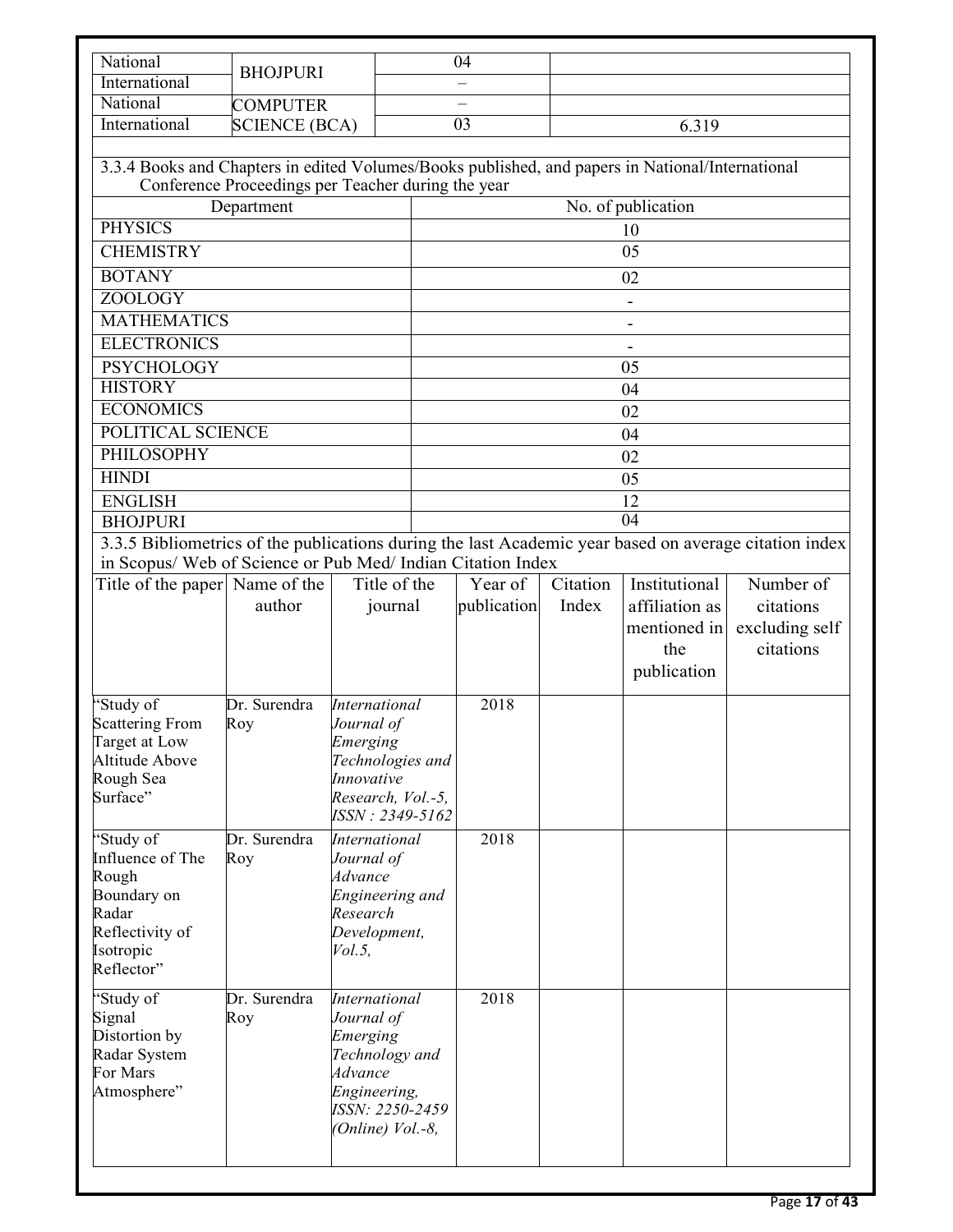| 'Equilibrium<br>Positions of A<br>Cable-Connected<br>Satellites System<br>Under The<br>Influence of Solar<br>Radiation Pressure,<br>Earth's Shadow,<br>Earth's Oblateness<br>and Air Resistance:<br>Elliptical Orbit"<br>Crystal structure<br>of 4-(3-Methoxy-2<br>Oxidobenzylidene)<br>Azaniumyl)<br>Benzoic Acid | Saima Kamaal, Acta<br>Md. Serajul<br>Haque Faizi,<br>Akram Ali, M.<br>Ahmad,                                                                                                 | Dr. S. Kumar <i>International Jr.</i><br>of Physical &<br>App. Science, Vol.<br>05, (Issue 07,<br>July)<br>pp. 15-21. (I.F.:<br>4.65)<br>Crystallographica<br>Section E:<br>Crystallographic<br>Communications | 2018<br>2018 |   | Langat Singh<br>College, BRA<br><b>Bihar</b><br>University,<br>Muzaffarpur |  |
|--------------------------------------------------------------------------------------------------------------------------------------------------------------------------------------------------------------------------------------------------------------------------------------------------------------------|------------------------------------------------------------------------------------------------------------------------------------------------------------------------------|----------------------------------------------------------------------------------------------------------------------------------------------------------------------------------------------------------------|--------------|---|----------------------------------------------------------------------------|--|
| Methanol<br>Monosolvate<br>Crystal<br>Structure of b is<br>$(S)-2-(2-$<br>Hydroxybenzylamino)<br>$-4-$<br>Methyl Plentano<br>ato-k2N, $01$ ] $(1,$<br>$10-$<br>Phenanthroline-<br>k2N, N'<br>Cadmium<br>Dihydrate                                                                                                  | Md. Serajul<br>Haque Faizi,<br>Necmi Dege,<br>James<br>Pogrebetsky,<br>Turganbay S<br>Iskenderov                                                                             | Acta<br>Crystallographica<br>Section E:<br>Crystallographic<br>Communications                                                                                                                                  | 2018         |   | Langat Singh<br>College, B. R.<br>A. Bihar<br>University,<br>Muzaffarpur   |  |
| Structural<br>Characterizatio<br>n and DFT<br>Study of bis<br>$\{(S)-2-[$ -<br>Hydroxybenzyl)<br>amino]-3-(4-<br>Hydroxyphheny<br>l) Propanoato-<br>k2N, N'<br>Cadmium (II)<br>tetrahydrate                                                                                                                        | Md. Srajul<br>Haque Faizi,<br>Necmi Dege,<br>James<br>Pogrebetsky,<br>Turaganbay S<br>Iskenderov                                                                             | Acta<br>Crystallographica<br>Section E:<br>Crystallographic<br>Communications                                                                                                                                  | 2018         |   |                                                                            |  |
| A Selective<br>Turn-on'<br>Fluorescent<br>Chemosensor<br>for Detection of<br>$A13+$ in<br>Aqueous<br>Medium:<br>Experimental<br>and theoretical<br><b>Studies</b>                                                                                                                                                  | Mukesh<br>Kumar, Amit<br>Kumar,<br>Md. Serajul<br>Haque, Faizi,<br>Santosh<br>Kumar,<br>Mantu Kumar<br>Singh,<br>Sumanta<br>Kumar Sahu,<br>Shyam<br>Kishor,<br>Rohith P John | Sensors and<br>Actuators B:<br>Chemical                                                                                                                                                                        | 2018         | 8 | Jamia Millia<br>Islamia<br>(Central<br>University),<br>New Delhi           |  |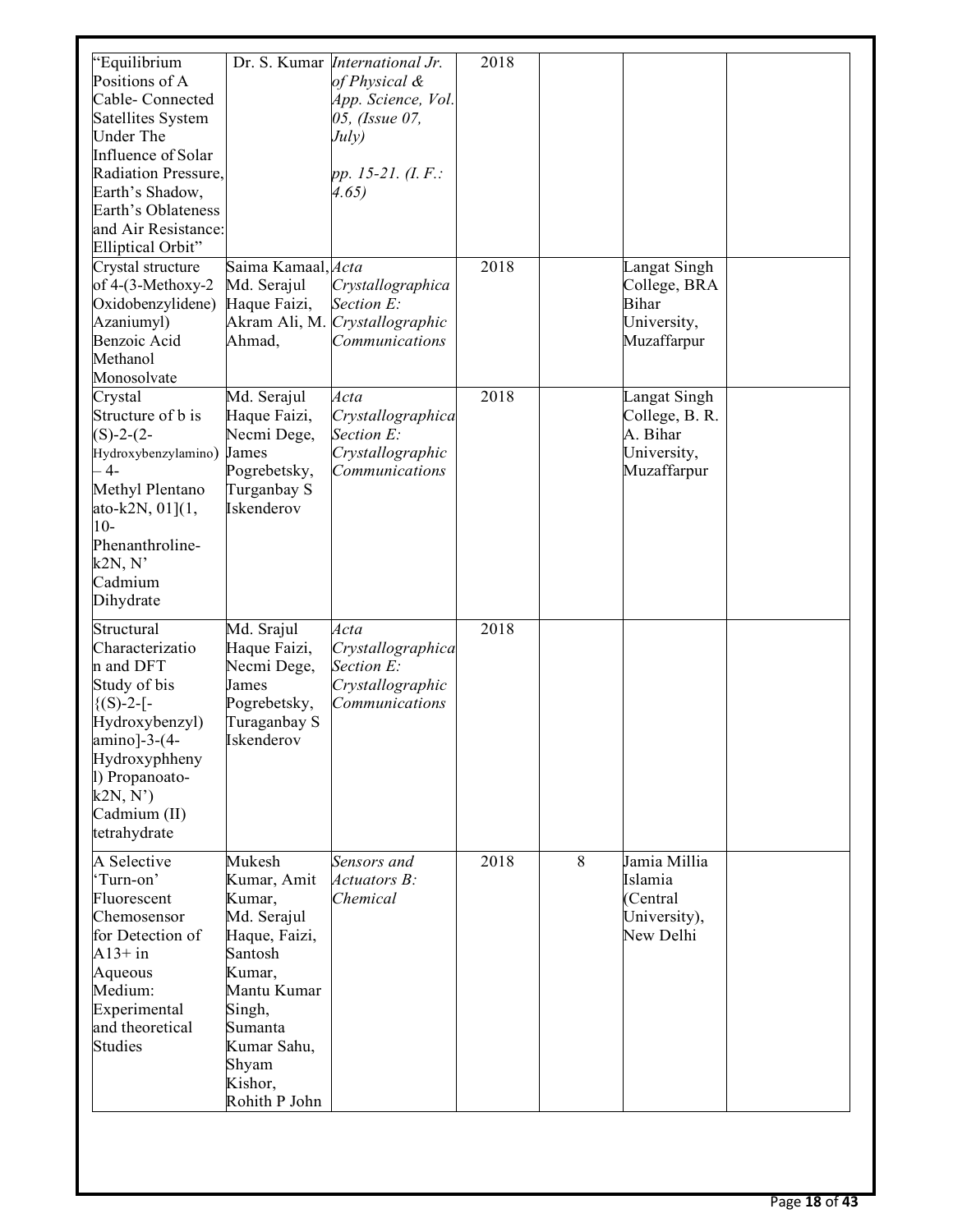| Solvent<br>Relaxation<br>Accompanied | Puspal<br>Mukherjee,<br>Aritra Das, | <b>Chemistry Select</b> | 2018             | 01             | Langat Singh<br>College, B. R.<br>A. Bihar | 01 |
|--------------------------------------|-------------------------------------|-------------------------|------------------|----------------|--------------------------------------------|----|
| Ultrafast                            | Md. Serajul                         |                         |                  |                | University,                                |    |
| <b>Excited State</b>                 | Haque Faizi,                        |                         |                  |                | Muzaffarpur,                               |    |
| Proton Transfer                      | Pratik Sen                          |                         |                  |                | <b>Bihar</b>                               |    |
| Dynamics                             |                                     |                         |                  |                |                                            |    |
| Revealed in a                        |                                     |                         |                  |                |                                            |    |
| Salicylideneani                      |                                     |                         |                  |                |                                            |    |
| line Derivative                      |                                     |                         |                  |                |                                            |    |
|                                      |                                     |                         |                  |                |                                            |    |
| <b>Next Generation</b>               | Ashanul                             | Current                 | 2018             | 01             | College of                                 | 01 |
| Antineoplastic                       | Haque,                              | Medicinal               |                  |                | Science, sultan                            |    |
| <b>Agents: A Review</b>              | Md.A.Rahman, Chemistry              |                         |                  |                | Qaboos                                     |    |
| on Structurally                      | Md. SH Faizi,                       |                         |                  |                | University,                                |    |
| Modified                             | Muhammad S                          |                         |                  |                | Muscat, Oman                               |    |
| Vinblastine (VBL) Khan               |                                     |                         |                  |                |                                            |    |
| Analogues                            |                                     |                         |                  |                |                                            |    |
| Experimental                         | Md. Serajul                         | Journal of              | $\frac{2018}{ }$ | $\overline{2}$ | Jamia Millia                               | 01 |
| and Theoretical                      | Haque Faizi,                        | Molecular               |                  |                | Islamia                                    |    |
| Characterization of Mohammad         |                                     | <i><b>Structure</b></i> |                  |                | (Central                                   |    |
| Organic                              | Jane Alam,                          |                         |                  |                | University),                               |    |
| Salt: 2-((4-                         | Ashanul                             |                         |                  |                | New Delhi                                  |    |
| Bromophenyl)                         | Haque,                              |                         |                  |                |                                            |    |
| amino) Pyrido                        | Shabbir                             |                         |                  |                |                                            |    |
| $[1, 2-a]$                           | Ahmad,                              |                         |                  |                |                                            |    |
| Wiompcs;om-                          | M Shahid,                           |                         |                  |                |                                            |    |
| $11$ -ium                            | Musheer                             |                         |                  |                |                                            |    |
| <b>Bromide</b>                       | Ahmad                               |                         |                  |                |                                            |    |
| Monohydrate                          |                                     |                         |                  |                |                                            |    |
| Synthesized via                      |                                     |                         |                  |                |                                            |    |
| Oxidative                            |                                     |                         |                  |                |                                            |    |
| Cyclization                          |                                     |                         |                  |                |                                            |    |
| Crystal                              | Md. Serajul                         | Acta                    | 2018             |                | Langat Singh                               |    |
| Structure and                        | Haque Faizi,                        | Crystallographica       |                  |                | College, B. R.                             |    |
| DFT Study of                         | Necmi Dege,                         | Section E:              |                  |                | A. Bihar                                   |    |
| $(E)$ -4- $($ {4-                    | Turganbay S                         | Crystallographic        |                  |                | University,                                |    |
| $[$ (Pyridin-2-                      | Iskenderov                          | Communications          |                  |                | Muzaffarpur                                |    |
| Ulmethylidene)                       |                                     |                         |                  |                |                                            |    |
| Amino] Phenyl}                       |                                     |                         |                  |                |                                            |    |
| Amino) Methyl]                       |                                     |                         |                  |                |                                            |    |
| Phenol                               |                                     |                         |                  |                |                                            |    |
| $2-Amino-5-$                         | Siddiqui                            | <b>IUCr DATA</b>        | 2018             |                | Langat Singh                               |    |
| Chlorobenzophenone Nazia and         |                                     |                         |                  |                | College, B. R.                             |    |
|                                      | Turaganbay                          |                         |                  |                | A. Bihar                                   |    |
|                                      | Iskenderov                          |                         |                  |                | University,                                |    |
|                                      | Saleem Javed,                       |                         |                  |                | Muzaffarpur                                |    |
|                                      | Md. Serajul                         |                         |                  |                |                                            |    |
|                                      | Haque Faizi                         |                         |                  |                |                                            |    |
|                                      |                                     |                         |                  |                |                                            |    |
| Impact of Sugar                      | Arvind Kumar AJCER                  |                         | 2018             |                | Langat Singh                               |    |
| Mill and                             |                                     |                         |                  |                | College, B. R.                             |    |
| Distillery                           |                                     |                         |                  |                | A. Bihar                                   |    |
| Effluent on                          |                                     |                         |                  |                | University,                                |    |
| Water Quality of                     |                                     |                         |                  |                | Muzaffarpur                                |    |
| The River                            |                                     |                         |                  |                |                                            |    |
| Manushmara,                          |                                     |                         |                  |                |                                            |    |
| Bihar India                          |                                     |                         |                  |                |                                            |    |
|                                      |                                     |                         |                  |                |                                            |    |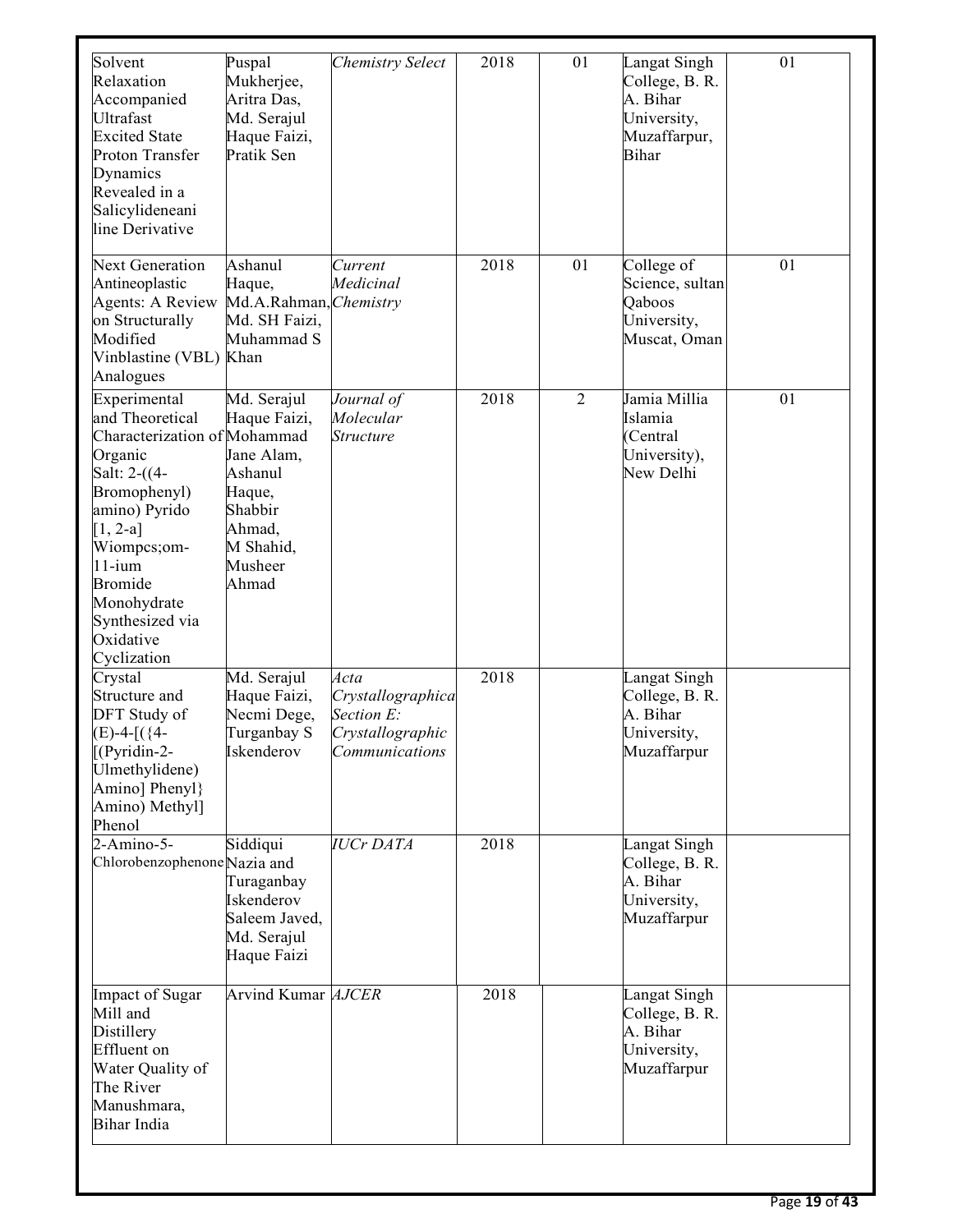| Bio-catalyst cal-B<br>catalysed Synthesis<br>of Modified<br>Nucleotide: an<br>Overview                                                              | <b>Arvind Kumar</b>                                                            | Synthetic<br>Communication                                                                                         | 2018 |                                                                                                                                | Langat Singh<br>College,<br>Babasaheb<br>Bhimrao<br>Ambedkar<br><b>Bihar</b><br>University,<br>Muzaffarpur |                                                                                       |
|-----------------------------------------------------------------------------------------------------------------------------------------------------|--------------------------------------------------------------------------------|--------------------------------------------------------------------------------------------------------------------|------|--------------------------------------------------------------------------------------------------------------------------------|------------------------------------------------------------------------------------------------------------|---------------------------------------------------------------------------------------|
| 'Study Of IDSs<br><b>Using Host Based</b><br>Data"                                                                                                  | <b>Anand Kiran</b>                                                             | International<br>Journal of<br>Innovative<br>Research in<br>Science,<br>Engineering and<br>Technology<br>(IJIRSET) | 2018 | $\overline{Vol. 7}$ ,<br>Issue 7,<br>Impact                                                                                    | Himalayan<br>University,<br>Itanagar,<br>Arunanchal<br>Factor 7.089 Pradesh, India                         | http://www.ijirset.<br>com/upload/2018/j<br>uly/46 8 STUDY<br>.pdf                    |
| 'Study Of Fuzzy<br>Evaluation<br>Framework For<br>Network Intrusion<br>Detection"                                                                   | <b>Anand Kiran</b><br>and<br>K. B. Singh                                       | <b>International</b><br>Journal of<br>Computer<br>Engineering and<br><i>Applications</i><br>(IJCEA)                | 2018 | <b>UGC</b><br><b>APPROVED</b><br><b>JOURNAL</b><br>Sr. No.<br>44835<br>Vol. XII,<br>Special<br>Issue<br>Impact<br>Factor 6.119 | Himalayan<br>University,<br>Itanagar,<br>Arunanchal<br>Pradesh, India                                      | http://www.ijcea.c<br>om/wp-<br>content/uploads/2<br>018/08/ICRTCST-<br>201-8-169.pdf |
| 'Generic Real-Time Anand Kiran<br>Wireless<br>Communication<br><b>System For Short</b><br>And Long Term<br>Remote Patient-<br>Monitoring"           |                                                                                | <b>International</b><br>Journal of<br>Research and<br>Analytical<br>Reviews (IJRAR)                                | 2019 | <b>UGC</b><br>APPROVED College,<br><b>JOURNAL</b><br>Sr. No.<br>43602<br>Vol. 6,<br>Issue 2,<br>Impact<br>Factor 5.75          | Langat Singh<br>(BRABU),<br>Muzaffarpur,<br>Bihar, India                                                   | http://www.ijrar.or<br>g/papers/IJRAR19<br>K6991.pdf                                  |
| Versatile Catalytic<br>Applications of<br>Manganese(II,III)<br>Schiff base<br>Complexes<br>(Review)                                                 | Chandana<br>Sarma, Pankaj<br>Kumar<br>Chaurasia and<br>Shashi Lata<br>Bharati. | <b>SCI</b> and <b>SCOPUS</b><br>indexed journal,<br>Pleiades-Springer                                              | 2019 | 89(3)<br>DOI:<br>10.1134/S10(BRABU),<br>0253.<br><b>ISSN: 1070-</b><br>3632,<br>IF 0.658                                       | Langat Singh<br>College,<br>7036321903 Muzaffarpur,<br>Bihar, India                                        |                                                                                       |
| Synthesis of a<br>Novel Manganese<br>(III) Porphyrin and<br>its Catalytic Role in Pankaj Kumar<br>the Slective<br>Oxidation of<br>Aromatic Alcohols | Niharika<br>Anand,<br>SudhaYadava,<br>Chaurasia and<br>Shashi Lata<br>Bharati  | <b>SCI</b> and <b>SCOPUS</b><br>Indexed Journal,<br>Pleiades-Springer                                              | 2019 | 64(9)<br>ISSN 0036- College,<br>0236,<br>IF 0.709                                                                              | Langat Singh<br>(BRABU),<br>Muzaffarpur,<br>Bihar, India                                                   |                                                                                       |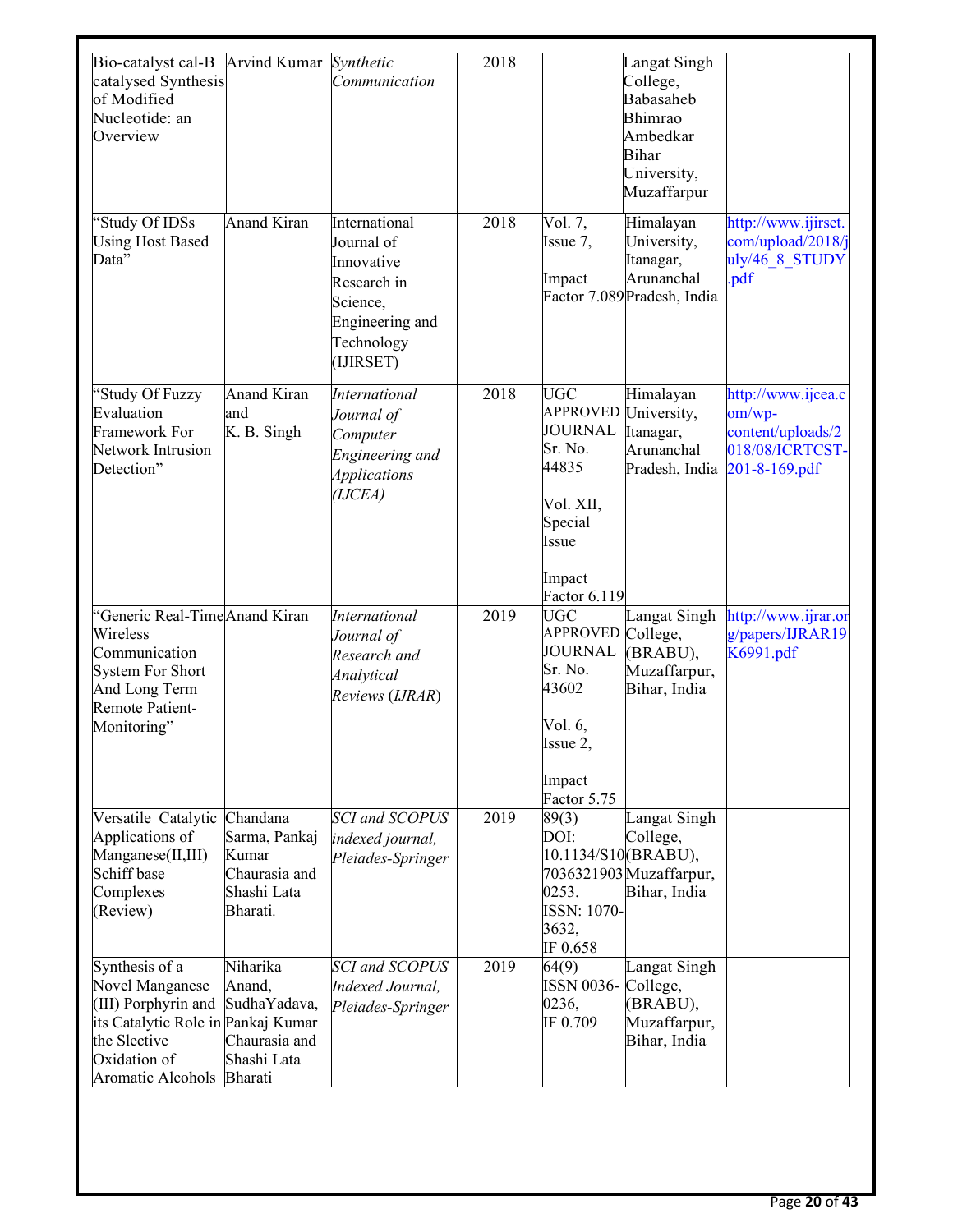| Novel Mn(III)<br>Porphyrins and<br>Prospects of Their<br>Application in<br>Catalysis<br>Environmental                                                   | S.L. Bharati,<br>C. Sharma,<br>P.J. Hazarika,<br>P.K. Chaurasia,<br>N. Anand and<br>S. Yadava<br>Dr. Awadhesh | <b>SCI</b> and <b>SCOPUS</b><br>Indexed Journal,<br>Pleiades-Springer<br>Journal of India   | 2019<br>2018 | 64(3)<br>DOI:<br>10.1134/S00(BRABU),<br>0045,<br><b>ISSN 0036-</b><br>0236,<br>IF 0.709<br><b>XXV</b> | Langat Singh<br>College,<br>3602361903Muzaffarpur,<br>Bihar, India<br>Langat Singh |                                                    |
|---------------------------------------------------------------------------------------------------------------------------------------------------------|---------------------------------------------------------------------------------------------------------------|---------------------------------------------------------------------------------------------|--------------|-------------------------------------------------------------------------------------------------------|------------------------------------------------------------------------------------|----------------------------------------------------|
| Pollution: Problem Kumar Singh<br>and Prospect                                                                                                          |                                                                                                               | Institute of Public<br><i>Administration</i>                                                |              |                                                                                                       | College,<br>(BRABU),<br>Muzaffarpur,<br>Bihar, India                               |                                                    |
| Pashchatya Darshan Vijay Kumar<br>men Manvatavada                                                                                                       |                                                                                                               | Anusilana                                                                                   | 2018         | Vol.<br>LXXIX,<br><b>UGC</b><br>Journal No. Faculty of<br>$\frac{f}{f}$ (#!)                          | Dept. of<br>Philosophy &<br>Religion,<br>Arts, BHU,<br>Varanasi                    |                                                    |
| Painkharcha: An<br>Abwab Levied on<br>the Traditional<br>Source of Irrigation<br>in Champaram                                                           | Dr. Pushpa<br>Kumari                                                                                          | <b>Bihar Economic</b><br>Journal                                                            | 2018         | Vol.6, No.1,                                                                                          |                                                                                    |                                                    |
| Ameliorating effect Dr. Rima<br>of surfactants<br>against silver<br>nanoparticle<br>toxicity in crop<br>fagopyrum<br>esculentum L.                      | Kumari and<br>Devendra<br>Pratap Singh                                                                        | Environment<br>Nanotechnology,<br>Monitoring &<br>management                                | 2019         | <b>ISSN</b><br>2215-1532                                                                              |                                                                                    |                                                    |
| Nanobiofertilizer:<br>An Emerging Eco-<br>Friendly Approach<br>For Sustainable<br>Agriculture                                                           | Dr. Rima<br>Kumari and<br>D. P. Singh                                                                         | Proceedind of the<br>National Academy<br>of Science, India<br>Section B: Biology<br>Science | 2019         | <b>ISSN</b><br>0369-8211<br>IF 0.396                                                                  |                                                                                    | https://doi.org/10.<br>1007/s40011-019-<br>01133-6 |
| Oil Price and<br>Economic Growth:<br>The Case of Indian<br>Economy                                                                                      | Tarek Tawfik<br>Yousef<br>Alkhateeb and<br>Zafar Ahmad<br>Sultan                                              | International<br>Journal of Energy<br>Economics and<br>Policy<br>Scopus Indexed<br>Journal  | 2019         | vol. $9(3)$<br><b>ISSN</b><br>2146-4553<br><b>UGC</b><br>Approved<br>list: Jr. No. -<br>2963          |                                                                                    | www.econjournals<br>.com                           |
| A Structural<br><b>Equation Modeling</b><br>Approach to<br>Validate the<br>Dimensions of<br><b>SERVPERF</b> in<br>Insurance Industry<br>of Saudi Arabia | Zafar Ahmad<br>Sultan and<br>Mohammad<br>Imdadul Haque                                                        | Management<br><b>Science Letters</b><br>Scopus Indexed<br>Journal                           | 2019         | Issue 9<br><b>UGC</b><br>Approved<br>list: Jr. No. -<br>48054                                         |                                                                                    | www.GrowingSci<br>ence.com/msl                     |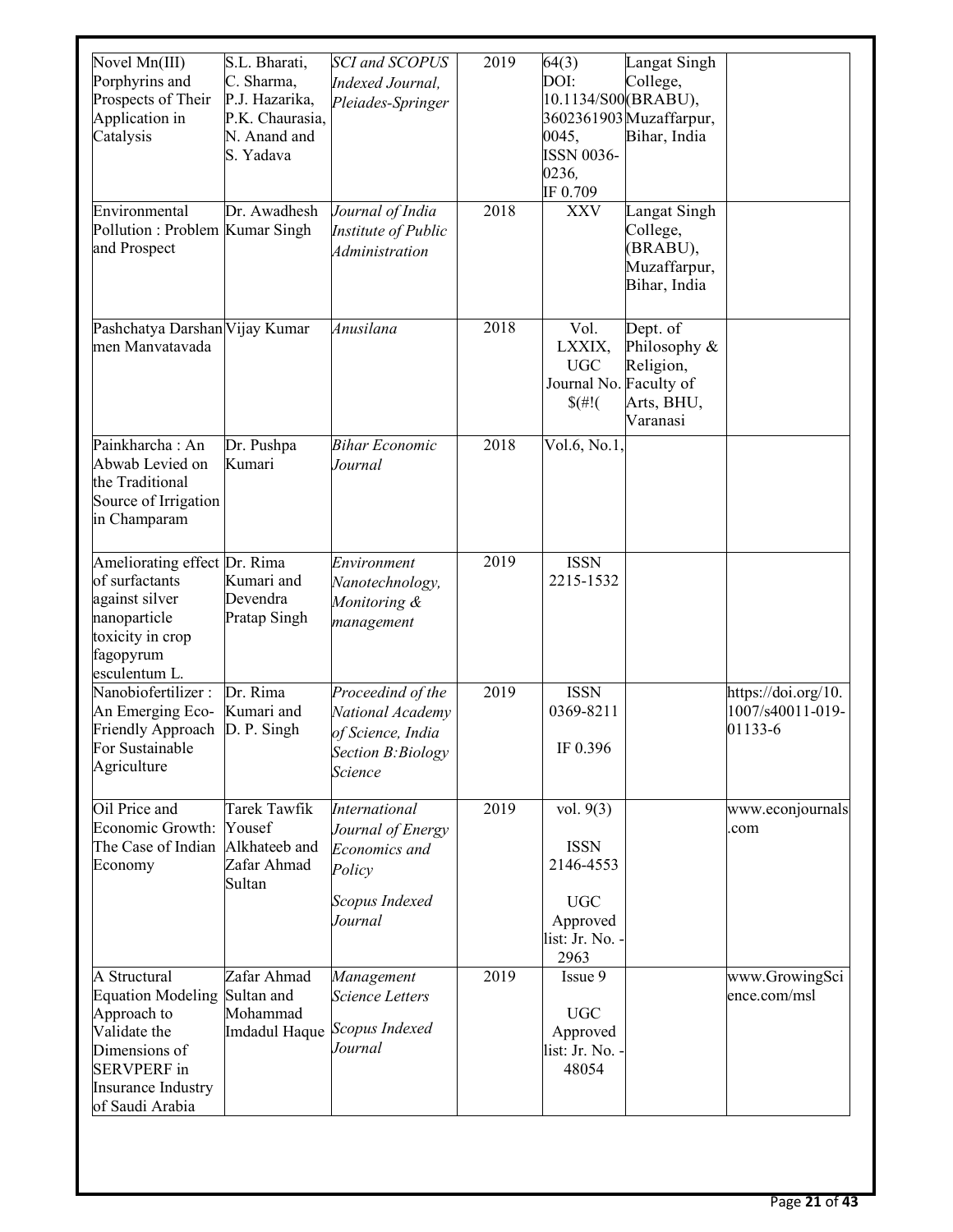| Oil Exports and<br>Economic Growth:<br>An Empirical<br>Evidence from<br>Saudi Arabia                                                                                                                                        | Zafar Ahmad<br>Sultan and<br>Mohammad<br>Imdadul Haque | <b>International</b><br>Journal of Energy<br>Economics and<br>Policy<br>Scopus Indexed<br>Journal | 2018 | 8(5)<br><b>ISSN</b><br>2146-4553<br><b>UGC</b><br>Approved<br>list: Jr. No. -<br>2963 | www.econjournals<br>.com |
|-----------------------------------------------------------------------------------------------------------------------------------------------------------------------------------------------------------------------------|--------------------------------------------------------|---------------------------------------------------------------------------------------------------|------|---------------------------------------------------------------------------------------|--------------------------|
| Equilibrium<br>Position of a Cable-<br>Connected<br>Satellites System<br>Under the Influence<br>of Solar Radiation<br>Pressure, Earth's<br>Shadow, Earth<br>Oblateness and Air<br>Resitance: Elliptical<br>Orbit            | S. Kumar<br>and<br>S. Kumar                            | International $\overline{Jr}$ .<br>Physical & App.<br><b>Sciences</b>                             | 2018 | Vol.05<br>(Is sue 07)<br>I.F. 4.65                                                    |                          |
| Libration Points of<br>a Cable-Connected<br>Satellites System<br><b>Under The</b><br>Influence of Solar<br>Radiation Pressure,<br>Earth's Magnetic<br>field, Shadow of<br>The Earth and Air<br>Resitance: Circular<br>Orbit | S. Kumar                                               | International Jr.<br>Physical & App.<br><b>Sciences</b>                                           | 2018 | Vol. 23                                                                               |                          |
| A cable-connected<br>satellites system<br>under some non-<br>linear perturbation<br>explicitly<br>depending on time:<br>constrained motion                                                                                  | S. Kumar<br>and<br>A. Kumar                            | International Jr.<br>Physical & App.<br><b>Sciences</b>                                           | 2019 | Vol.06<br>(Is sue 10)<br>I.F. 4.65                                                    |                          |
| A Cable-Connected<br>Satellites System:<br>Stability in<br><b>Elliptical Orbit of</b><br>Center of Mass of<br>the System                                                                                                    | S. Kumar<br>and<br>S. Kumar                            | Indian Jr. Th. Phy                                                                                | 2019 |                                                                                       |                          |
| Generation of Non- P. Kumar and<br>Relativistic excited Narayan Kumar<br>Orbitals using CI<br>Wave Function in<br>Li Sequence                                                                                               |                                                        | VAICHARIKI                                                                                        | 2018 | Vol. 8,<br>Issue 3,                                                                   |                          |
| Security Problem in Pankaj Kumar,<br><b>RFID</b> System and<br>Solutions                                                                                                                                                    | Narayan<br>Kumar, and<br>K. B. Singh                   | <b>International</b><br>Journal of<br>research and<br><b>Analytical Reviews</b>                   | 2019 | Vol. 6<br>Issue 23                                                                    |                          |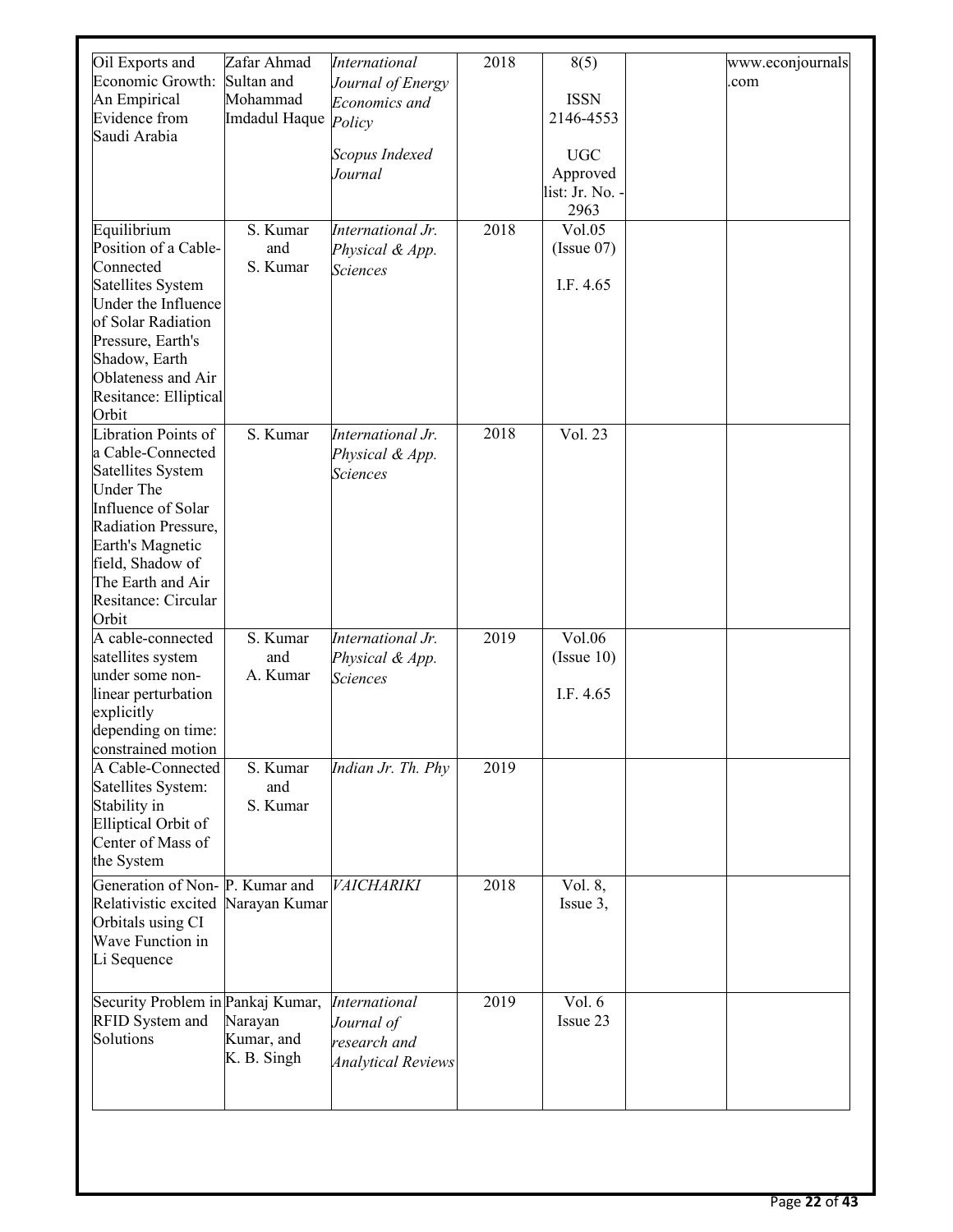| Lattice Dynamics ofNutan Kumari<br>Silicon                                                                                 | and S.K.Mishra and Applied                                                       | <b>Bulletin of Pure</b><br><b>Sciences "Section</b><br>D - Physics" BPAS    |         | 2019        | Vol. 38<br>No.1                                                                            |                                                       |                                                                    |
|----------------------------------------------------------------------------------------------------------------------------|----------------------------------------------------------------------------------|-----------------------------------------------------------------------------|---------|-------------|--------------------------------------------------------------------------------------------|-------------------------------------------------------|--------------------------------------------------------------------|
| <b>Theoritical Study</b><br>Scattering of<br><b>Electron Transport</b>                                                     | Randhir Kumar, Journal of Atomic,<br>Gunsagar<br>Yadav and<br>Tarun Kumar<br>Dey | Molecular,<br>Condensate and<br>Nano Physics                                |         | 2019        | Vol. 06<br>Issue-03<br><b>UGC</b><br>approved<br><b>DOI</b><br>10.26713/J<br><b>AMCNP</b>  |                                                       |                                                                    |
| Study of Effects of Tarun Kumar<br>Hot Phonon on Hot Dey and<br>Electron Transport Randhir Kumar Condensate and            |                                                                                  | Journal of Atomic,<br>Molecular,<br>Nano Physics                            |         | 2019        | Vol. 06.<br>Issue-03<br><b>UGC</b><br>approved<br><b>DOI</b><br>10.26713/J<br><b>AMCNP</b> |                                                       |                                                                    |
| Differential<br><b>Scattering Cross</b><br>Section e+- Mg-<br>Target                                                       | Mukesh Kumar Journal of<br>Sinha and<br>Tarun Kumar<br>Dey                       | Emerging<br>Technologies and<br>Innovative<br>Research                      |         | 2019        | Vol. 06.<br>Issue-05<br><b>UGC</b><br>approval no.<br>63975,<br>I.F. 5.87                  |                                                       |                                                                    |
| <b>Study of Finite</b><br>Width Effects on<br>Wigner<br>Crystallization in<br>Symmetric<br><b>Electron Hole</b><br>Bilayer | Tarun Kumar<br>Dey and<br>Brahma Nand<br>Jha                                     | Journal of<br>Emerging<br>Technologies and<br><b>Innovative</b><br>Research |         | 2018        | Vol. 05.<br>Issue-01<br><b>UGC</b><br>approval no.<br>63975, I.F.<br>5.87                  |                                                       |                                                                    |
| Theoretical Scheme Tarun Kumar<br>for Transport<br>Properties of<br>Lennard-Jones<br><b>Fluid Mixture</b>                  | Dey                                                                              | Journal of<br>Emerging<br>Technologies and<br>Innovative<br>Research        |         | 2019        | Vol. 05.<br>Issue-03<br><b>UGC</b><br>approval no.<br>63975, I.F.<br>5.87                  |                                                       |                                                                    |
| 3.3.6 h-index of the Institutional Publications during the year. (based on Scopus/ Web of science)                         |                                                                                  |                                                                             |         |             |                                                                                            |                                                       |                                                                    |
| Title of the paper Name of the                                                                                             | author                                                                           | Title of the<br>journal                                                     | Year of | publication | h-index                                                                                    | Number of<br>citations<br>excluding<br>self citations | Institutional<br>affiliation as<br>mentioned in<br>the publication |
|                                                                                                                            |                                                                                  |                                                                             |         |             |                                                                                            |                                                       |                                                                    |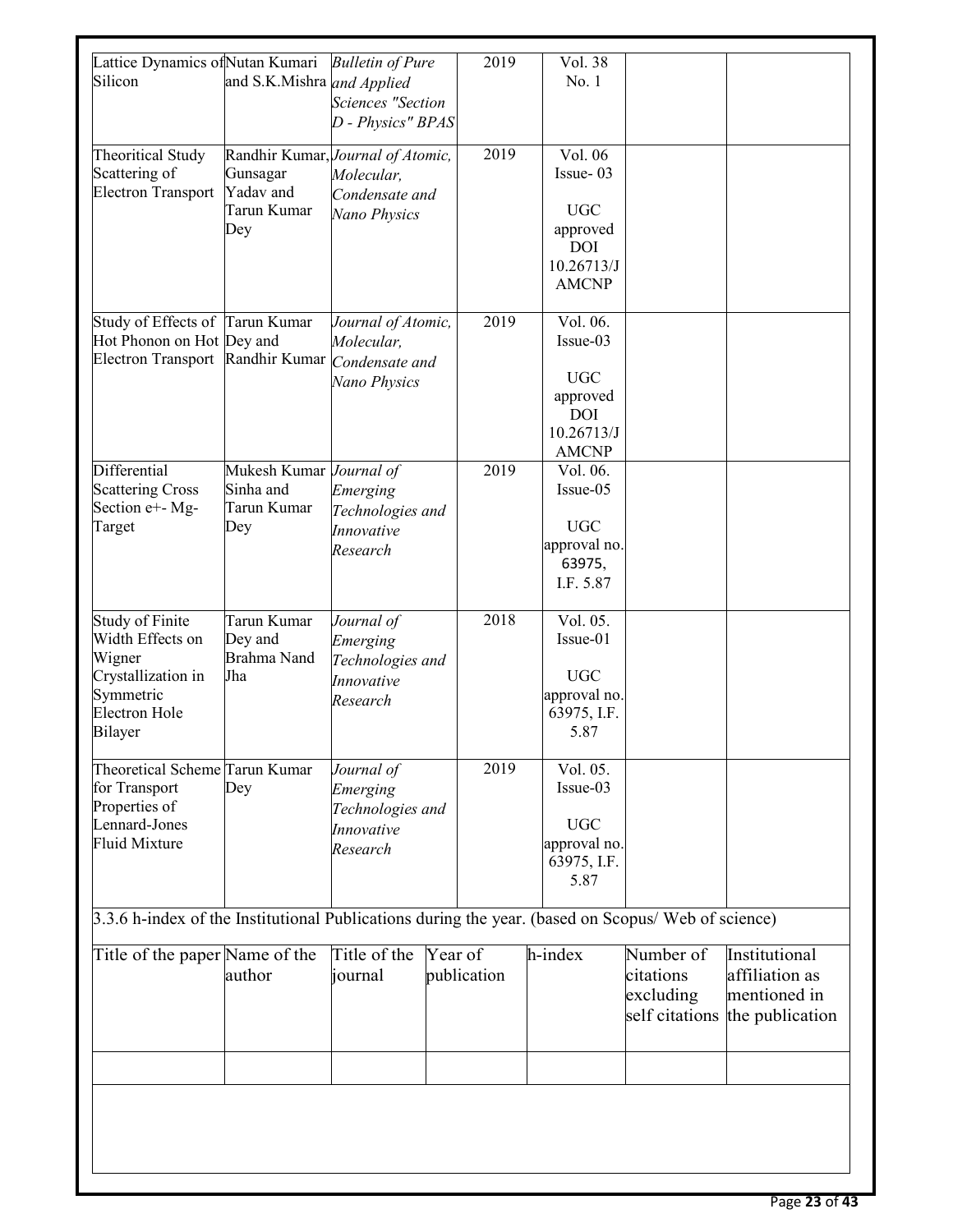| 3.3.7 Faculty participation in Seminars/Conferences and Symposia during the year:                                                                                                                                  |                                                        |                                    |                                 |          |                    |                              |  |
|--------------------------------------------------------------------------------------------------------------------------------------------------------------------------------------------------------------------|--------------------------------------------------------|------------------------------------|---------------------------------|----------|--------------------|------------------------------|--|
| No. of Faculty                                                                                                                                                                                                     |                                                        | International level                | National level                  |          | <b>State level</b> | Local level                  |  |
| Attended Seminars/<br>Workshops                                                                                                                                                                                    |                                                        | 10<br>46                           |                                 |          | 58                 | 25                           |  |
| <b>Presented Papers</b>                                                                                                                                                                                            |                                                        | $\overline{10}$                    | 44                              |          | 56                 | 20                           |  |
| <b>Resource Persons</b>                                                                                                                                                                                            |                                                        | $\overline{01}$<br>$\overline{06}$ |                                 |          | $\overline{07}$    | $\overline{12}$              |  |
| <b>3.4 Extension Activities</b>                                                                                                                                                                                    |                                                        |                                    |                                 |          |                    |                              |  |
| 3.4.1 Number of extension and outreach programmes conducted in collaboration with industry,<br>community and Non-Government Organizations through NSS/NCC/Red Cross/Youth Red Cross<br>(YRC), etc. during the year |                                                        |                                    |                                 |          |                    |                              |  |
| Title of the Activities                                                                                                                                                                                            |                                                        |                                    | Organizing unit/                |          | Number of teachers | Number of students           |  |
|                                                                                                                                                                                                                    |                                                        |                                    | agency/collaborating            |          | coordinated such   | participated in such         |  |
|                                                                                                                                                                                                                    |                                                        |                                    | agency                          |          | activities         | activities                   |  |
| Thal Sainik Camp(TSC)-<br>2018, Delhi, (15.09.2018 to<br>29.09.2018)                                                                                                                                               |                                                        |                                    | Delhi                           |          |                    | 02                           |  |
| Tent-Pitching, Delhi 2018                                                                                                                                                                                          |                                                        |                                    | Delhi                           |          |                    | 02                           |  |
| Trekking, Uttarakhand,<br>$(26.09.2018 \text{ to } 01.10.2018)$                                                                                                                                                    |                                                        |                                    | Uttarakhand                     |          | 01                 | 04                           |  |
| Para Basic Course, Agra<br>$(01.11.2018 \text{ to } 27.11.2018)$                                                                                                                                                   |                                                        |                                    | Agra                            |          |                    | 01                           |  |
| 29.11.2018)                                                                                                                                                                                                        | Ek Bharat Shreshtha Bharat,<br>Motihari (18.11.2018 to |                                    | 25 BIH                          |          | 01                 | 02                           |  |
| National Cadet Corps (NCC)<br>Day (26.11.2018)                                                                                                                                                                     |                                                        |                                    | 32 BIH BN                       |          | 04                 | 75                           |  |
| Army Attachment<br>$(10.12.2018 \text{ to } 24.12.2018)$                                                                                                                                                           |                                                        |                                    | 23 Artillery Brigade,<br>Ranchi |          |                    | 06                           |  |
| <b>Advanced Learning Camp</b><br>(ALC) III, Thamna,<br>$(10.01.2019 \text{ to } 21.01.2019)$                                                                                                                       |                                                        | Thamna, Anand,<br>Gujarat          |                                 |          |                    | 02                           |  |
| ALC III, Thamna,<br>$(10.01.2019 \text{ to } 21.01.2019)$                                                                                                                                                          |                                                        | Gujarat DTE                        |                                 |          |                    | 04                           |  |
| Firing Practice (05.01.2019)                                                                                                                                                                                       |                                                        | 32 BIH BN                          |                                 | 08       |                    | 25                           |  |
| Eye Checkup Camp<br>(05.01.2019)                                                                                                                                                                                   |                                                        |                                    | 32 BIH BN                       |          | 24                 | 45                           |  |
| Fire Fighting Training<br>(06.01.2019)                                                                                                                                                                             |                                                        |                                    | 32 BIH BN                       |          | 18                 | 35                           |  |
| <b>Blood Donation (07.01.2019)</b>                                                                                                                                                                                 |                                                        |                                    | 32 BIH BN                       |          | 13                 | 06                           |  |
| Opening of Obstacle Course<br>(06.04.2019)                                                                                                                                                                         |                                                        |                                    | 32 BIH BN                       |          | 25                 | 15                           |  |
| International Yoga Day<br>(21.06.2019)                                                                                                                                                                             | 32 BIH BN                                              |                                    |                                 |          | 19                 | 65                           |  |
| 3.4.2 Awards and recognition received for extension activities from Government and other<br>recognized bodies during the year                                                                                      |                                                        |                                    |                                 |          |                    |                              |  |
| Name of the Activity                                                                                                                                                                                               |                                                        |                                    | Award/recognition               | Awarding |                    | No. of Students<br>benefited |  |
| $\overline{\phantom{a}}$                                                                                                                                                                                           |                                                        |                                    |                                 |          |                    |                              |  |
|                                                                                                                                                                                                                    |                                                        |                                    |                                 |          |                    |                              |  |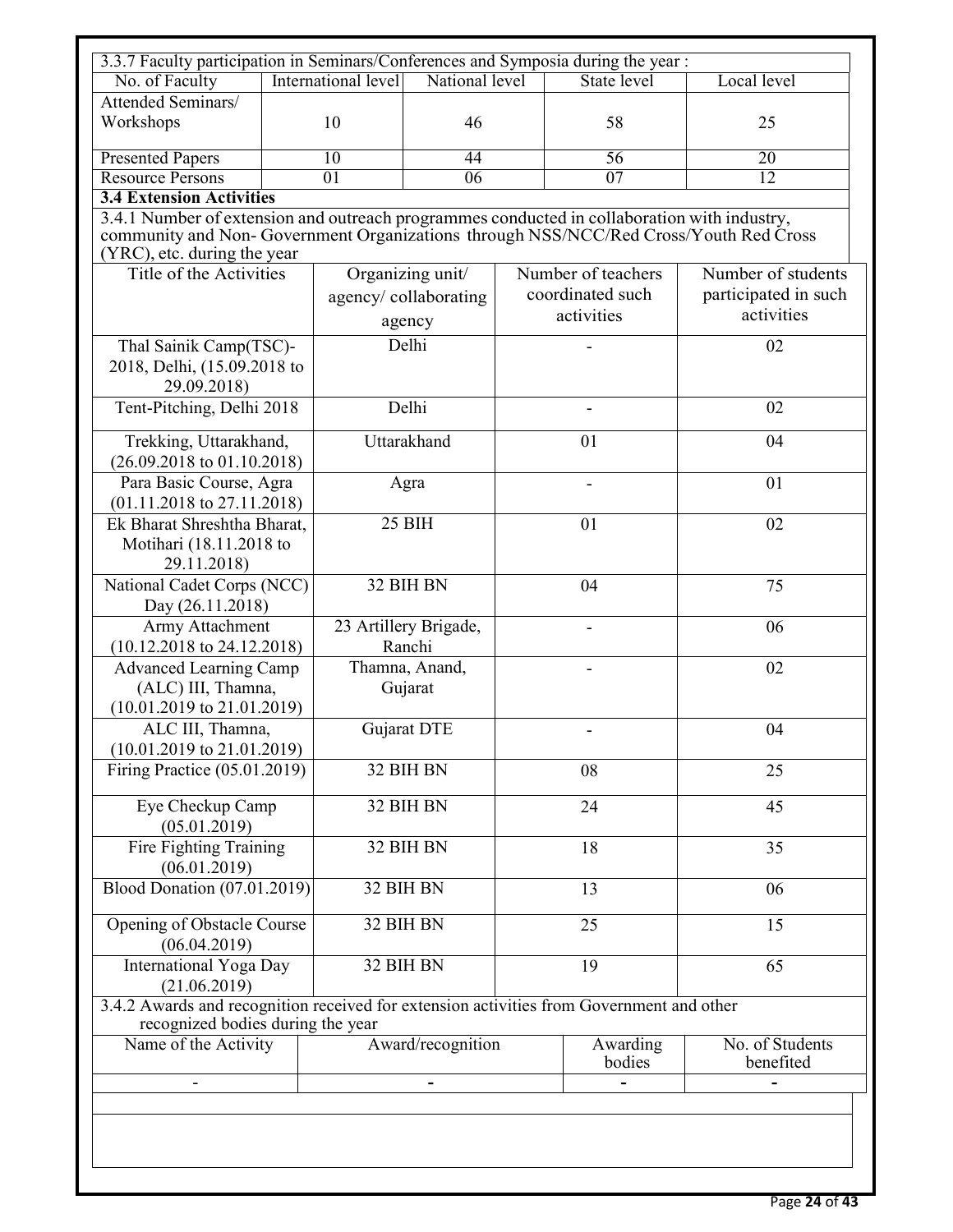| 3.4.3 Students participating in extension activities with Government Organizations, Non-                                                  | Issue, etc. during the year |                                                        |                                                                                         |  |                                                           |  | Government Organizations and programmes such as Swachh Bharat, Aids Awareness, Gender |
|-------------------------------------------------------------------------------------------------------------------------------------------|-----------------------------|--------------------------------------------------------|-----------------------------------------------------------------------------------------|--|-----------------------------------------------------------|--|---------------------------------------------------------------------------------------|
| Name of the<br>scheme                                                                                                                     |                             | Organizing unit/<br>agency/<br>collaborating<br>agency | Name of the<br>activity                                                                 |  | Number of<br>teachers<br>coordinated such<br>activities   |  | Number of students<br>participated in such<br>activities                              |
| Jal Jeevan Hariyali                                                                                                                       |                             | NSS & NCC                                              | <b>Plantation Drive</b>                                                                 |  | 10                                                        |  | 25                                                                                    |
| Swachhta Abhiyan                                                                                                                          |                             | <b>NSS</b>                                             | Cleanliness<br>Drive                                                                    |  | 22                                                        |  | 50                                                                                    |
| Foundation Day                                                                                                                            |                             | NSS & NCC                                              | Foundation Day                                                                          |  | 50                                                        |  | 275                                                                                   |
| Anniversary<br>Celebration                                                                                                                |                             | NSS & NCC                                              | Dr. Rajendra Prasad<br>Jayanti<br>(Founder Teacher<br>of L.S.College)                   |  | 60                                                        |  | 150                                                                                   |
| <b>3.5 Collaborations</b><br>3.5.1 Number of Collaborative activities for research, faculty exchange, student exchange during<br>the year |                             |                                                        |                                                                                         |  |                                                           |  |                                                                                       |
| Nature of Activity                                                                                                                        |                             | Participant                                            |                                                                                         |  | Source of financial support                               |  | Duration                                                                              |
|                                                                                                                                           |                             |                                                        |                                                                                         |  |                                                           |  |                                                                                       |
| 3.5.2 Linkages with institutions/industries for internship, on-the-job training, project work,                                            |                             | sharing of research facilities etc. during the year    |                                                                                         |  |                                                           |  |                                                                                       |
| Nature of<br>linkage                                                                                                                      | Title of the<br>linkage     |                                                        | Name of the partnering<br>institution/industry<br>/research lab with contact<br>details |  | Duration<br>(from-to)                                     |  | Participant                                                                           |
|                                                                                                                                           |                             |                                                        |                                                                                         |  |                                                           |  |                                                                                       |
| 3.5.3 MoUs signed with institutions of national, international importance, other universities,                                            |                             | industries, corporate houses etc. during the year      |                                                                                         |  |                                                           |  |                                                                                       |
| Organization                                                                                                                              |                             | Date of MoU<br>signed                                  | Purpose and<br>Activities                                                               |  | Number of students/teachers<br>participated<br>under MoUs |  |                                                                                       |
| Muzaffarpur Institute of<br>Technology, Muzaffarpur,<br><b>Bihar</b>                                                                      |                             | 03.10.2018                                             | Academic &<br>Research<br>Activities                                                    |  |                                                           |  | 12                                                                                    |
| Government Polytechnic<br>College, Muzaffarpur,<br><b>Bihar</b>                                                                           |                             | 03.10.2018                                             | Academic &<br>Research<br>Activities                                                    |  |                                                           |  | 10                                                                                    |
| <b>CRITERION IV - INFRASTRUCTURE AND LEARNING RESOURCES</b>                                                                               |                             |                                                        |                                                                                         |  |                                                           |  |                                                                                       |
| <b>4.1 Physical Facilities</b><br>4.1.1 Budget allocation, excluding salary for infrastructure augmentation during the year               |                             |                                                        |                                                                                         |  |                                                           |  |                                                                                       |
| Budget allocated for infrastructure                                                                                                       |                             |                                                        |                                                                                         |  | Budget utilized for infrastructure                        |  |                                                                                       |
| augmentation                                                                                                                              |                             |                                                        |                                                                                         |  | development                                               |  |                                                                                       |
| $1,50,00,000/$ -<br>$38,00,000/$ -                                                                                                        |                             |                                                        |                                                                                         |  |                                                           |  |                                                                                       |
| 4.1.2 Details of augmentation in infrastructure facilities during the year                                                                |                             |                                                        |                                                                                         |  |                                                           |  |                                                                                       |
| Facilities<br>Newly added<br>Existing                                                                                                     |                             |                                                        |                                                                                         |  |                                                           |  |                                                                                       |
| Campus area                                                                                                                               |                             |                                                        |                                                                                         |  | $\overline{59}$ .0 acres                                  |  |                                                                                       |
| Classrooms<br>Laboratories                                                                                                                |                             |                                                        |                                                                                         |  | 42<br>$\overline{09}$                                     |  | $\qquad \qquad \blacksquare$<br>$\overline{\phantom{a}}$                              |
| Seminar Halls                                                                                                                             |                             |                                                        |                                                                                         |  | $\overline{01}$                                           |  | $\overline{\phantom{a}}$                                                              |
| Classrooms with LCD facilities                                                                                                            |                             |                                                        |                                                                                         |  | $\overline{05}$                                           |  | $\overline{\phantom{a}}$                                                              |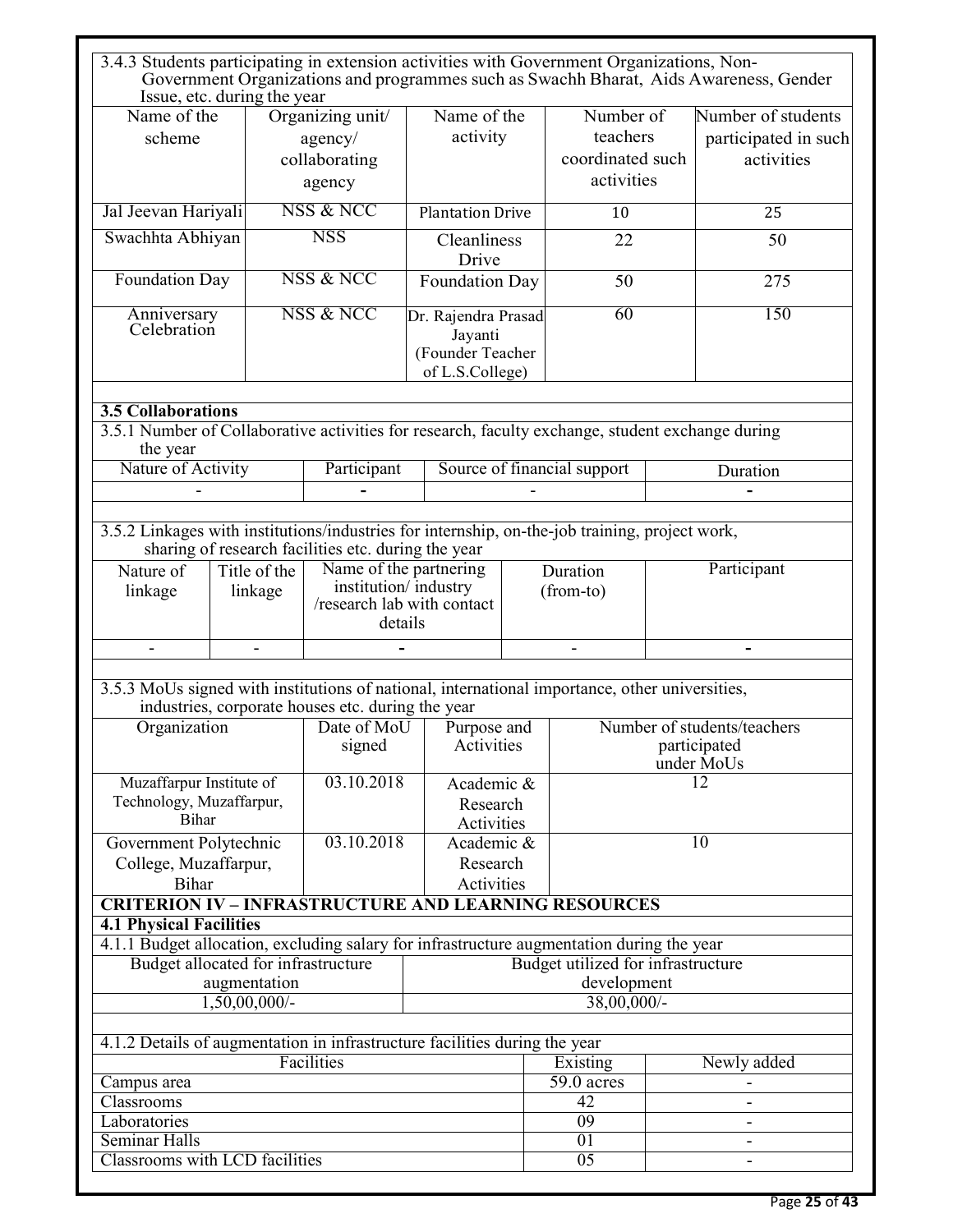| Classrooms with Wi-Fi/LAN                                                                                     |                                                                  |                          |                          |                                                       |                    | 42                           |  |                          | $\qquad \qquad \blacksquare$                        |                |
|---------------------------------------------------------------------------------------------------------------|------------------------------------------------------------------|--------------------------|--------------------------|-------------------------------------------------------|--------------------|------------------------------|--|--------------------------|-----------------------------------------------------|----------------|
|                                                                                                               | Seminar halls with ICT facilities                                |                          |                          |                                                       |                    | 01                           |  |                          |                                                     |                |
| Video Centre                                                                                                  |                                                                  |                          |                          |                                                       |                    |                              |  |                          |                                                     |                |
| No. of important equipment purchased $( \ge 1-0$ lakh)<br>during the current year.                            |                                                                  |                          |                          |                                                       |                    |                              |  |                          | $\overline{15}$                                     |                |
| lakh)                                                                                                         | Value of the equipment purchased during the year (Rs. in         |                          |                          |                                                       |                    |                              |  |                          | 25,00,000/-                                         |                |
| <b>Others</b>                                                                                                 |                                                                  |                          |                          |                                                       |                    |                              |  |                          |                                                     |                |
|                                                                                                               |                                                                  |                          |                          |                                                       |                    |                              |  |                          |                                                     |                |
| 4.2 Library as a Learning Resource<br>4.2.1 Library is automated {Integrated Library Management System -ILMS} |                                                                  |                          |                          |                                                       |                    |                              |  |                          |                                                     |                |
| Name of the ILMS<br>Nature of automation (fully<br>Version<br>software<br>or partially)                       |                                                                  |                          |                          |                                                       | Year of automation |                              |  |                          |                                                     |                |
| E-Granthalya                                                                                                  |                                                                  |                          | Partially                |                                                       |                    | 4.0                          |  |                          | 2014                                                |                |
| 4.2.1 Library Services:                                                                                       |                                                                  |                          |                          |                                                       |                    |                              |  |                          |                                                     |                |
|                                                                                                               |                                                                  | No.                      | Existing<br>Value        | $\overline{No.}$                                      | Newly added        | Value                        |  | No.                      | Total                                               | Value          |
| <b>Text Books</b>                                                                                             |                                                                  | 107611                   |                          | 32                                                    |                    | 11,71,862/-                  |  | 107643                   | 11,71,862/-                                         |                |
| Reference Books                                                                                               |                                                                  | 09                       | $2,500/-$                | 12                                                    |                    | $3,600/-$                    |  | 21                       | $6,100/-$                                           |                |
| E-Books                                                                                                       |                                                                  | $\blacksquare$           | $\blacksquare$           | $\blacksquare$                                        |                    | $\blacksquare$               |  | $\blacksquare$           | $\blacksquare$                                      |                |
| Journals                                                                                                      |                                                                  | 652                      |                          | 11                                                    |                    | $8,136/-$                    |  | 663                      | $8,136/-$                                           |                |
| E-Journals                                                                                                    |                                                                  | 04                       | $11,500/-$               |                                                       |                    |                              |  | 04                       | $11,500/-$                                          |                |
| <b>Digital Database</b>                                                                                       |                                                                  | $\frac{1}{2}$            | $\blacksquare$           | $\qquad \qquad \blacksquare$                          |                    | $\frac{1}{2}$                |  | $\frac{1}{2}$            |                                                     |                |
| CD & Video                                                                                                    |                                                                  | $\overline{52}$          |                          | $\overline{2}$                                        |                    |                              |  | $\overline{54}$          |                                                     |                |
| <b>Library Automation</b>                                                                                     |                                                                  | $\overline{01}$          | $\overline{\phantom{a}}$ | $\frac{1}{2}$                                         |                    | $\blacksquare$               |  | $\overline{01}$          |                                                     |                |
| Weeding<br>(hard & soft copies)<br>Others (specify)                                                           |                                                                  | $\overline{\phantom{a}}$ |                          |                                                       |                    |                              |  | $\overline{\phantom{a}}$ |                                                     |                |
| <b>4.3 IT Infrastructure</b>                                                                                  |                                                                  |                          |                          |                                                       |                    |                              |  |                          |                                                     |                |
| 4.3.1 Technology Upgradation (overall)                                                                        |                                                                  |                          |                          |                                                       |                    |                              |  |                          |                                                     |                |
|                                                                                                               | Total<br>Computers                                               | Labs                     |                          | Computer Internet Browsing Computer Office<br>Centers | Centers            |                              |  | Depts.                   | Available<br>bandwidth<br>(MGBPS)                   | Others         |
| Existing                                                                                                      | 190                                                              | 05                       | 05                       | 05                                                    | 03                 | 15                           |  | 18                       | 10 MBPS                                             |                |
| Added                                                                                                         | 06                                                               |                          |                          |                                                       |                    | 06                           |  |                          |                                                     | $\blacksquare$ |
| Total                                                                                                         | 196                                                              | 05                       | 05                       | 05                                                    | 03                 | 21                           |  | 18                       | 10 MBPS                                             |                |
| 4.3.2 Bandwidth available of Internet connection in the Institution (Leased line)                             |                                                                  |                          |                          |                                                       |                    |                              |  |                          |                                                     |                |
|                                                                                                               | 10 megabytes per second (MBPS) (provided by Government of Bihar) |                          |                          |                                                       |                    |                              |  |                          |                                                     |                |
| 4.3.3 Facility for e-content                                                                                  | Name of the e-content development facility                       |                          |                          |                                                       |                    |                              |  |                          | Provide the link of the videos and media centre and |                |
|                                                                                                               | Computer Lab                                                     |                          |                          |                                                       | recording facility | Weblink: www.lscollege.ac.in |  |                          |                                                     |                |
|                                                                                                               |                                                                  |                          |                          |                                                       |                    |                              |  |                          |                                                     |                |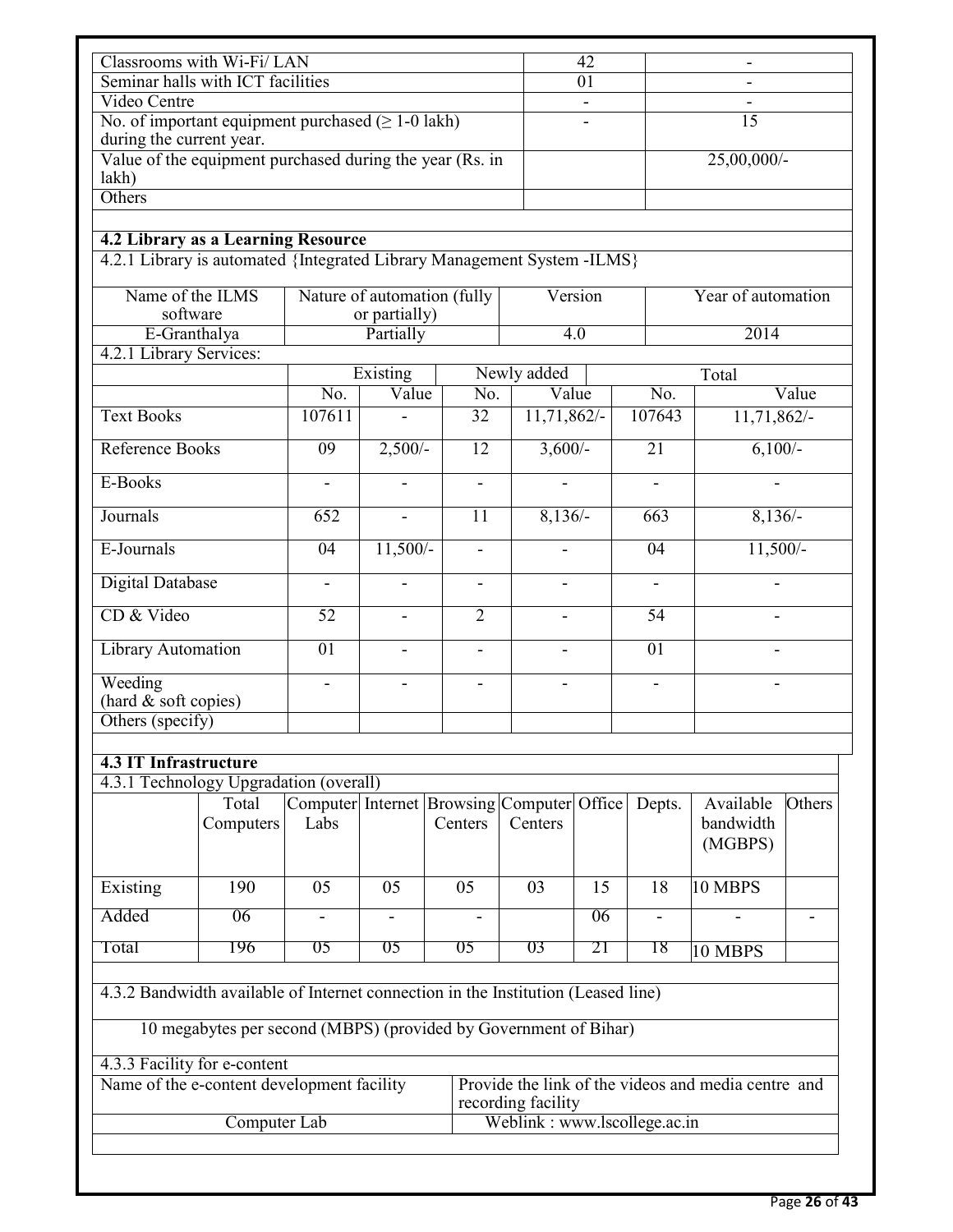4.3.4 E-content developed by teachers, such as E-PG-Pathshala, CEC (under E-PG-Pathshala CEC (Under Graduate) SWAYAM other MOOCs platform NPTEL/NMEICT/any other Government initiatives  $\&$  institutional (Learning Management System (LMS) etc

|             | $\frac{1}{2}$      |                     |                   |
|-------------|--------------------|---------------------|-------------------|
| Name of the | Name of the module | Platform on which   | Date of launching |
| teacher     |                    | module is developed | e-content         |
| N0          | NO                 | NC                  | NO                |
|             | --                 |                     |                   |

#### **4.4 Maintenance of Campus Infrastructure**

4.4.1 Expenditure incurred on maintenance of physical facilities and academic support facilities, excluding salary component, during the year

| Assigned budget on  | Expenditure incurred   Assigned budget on |                     | Expenditure incurred on            |
|---------------------|-------------------------------------------|---------------------|------------------------------------|
| academic facilities | on maintenance of                         | physical facilities | maintenance of physical facilities |
|                     | academic facilities                       |                     |                                    |
|                     |                                           | $38,00,000/$ -      | $38,00,000/$ -                     |
|                     |                                           |                     |                                    |

4.4.2 Procedures and policies for maintaining and utilizing physical, academic and support facilities – laboratory, library, sports complex, computers, classrooms etc. *(maximum 500 words)* (information to be available on institutional Website, provide link)

The college has adopted elaborate procedures and policies for maintaining and utilizing physical, academic and support facilities like laboratory, library, sports complex, computers, classrooms. So far as class rooms are concerned, there is regular cleaning and dusting of desks and benches. In computer labs, computer sets are regularly checked and maintained. In laboratory, equipment and apparatus are cleaned and updated. In the library, books are sorted subject wise and cataloguing is done accordingly. Requisitions form different departments, library, laboratory, sports, etc are obtained from time to time to update them. Resolutions taken by different committees are placed before purchase committees. Whenever there is necessity , E-Tendering process is also adopted.

Weblink : www.lscollege.ac.in

| <b>CRITERION V-STUDENT SUPPORT AND PROGRESSION</b>                                          |  |                              |  |                       |                  |                                                                                                |  |  |
|---------------------------------------------------------------------------------------------|--|------------------------------|--|-----------------------|------------------|------------------------------------------------------------------------------------------------|--|--|
| <b>5.1 Student Support</b>                                                                  |  |                              |  |                       |                  |                                                                                                |  |  |
| 5.1.1 Scholarships and Financial Support                                                    |  |                              |  |                       |                  |                                                                                                |  |  |
|                                                                                             |  | Name /Title of the<br>scheme |  | Number of<br>students | Amount in Rupees |                                                                                                |  |  |
| Financial support<br>from institution                                                       |  | Nil                          |  | Nil                   |                  | Nil                                                                                            |  |  |
| Financial support from other sources                                                        |  |                              |  |                       |                  |                                                                                                |  |  |
| a) National                                                                                 |  | Govt. of Bihar               |  | 40                    |                  | $1,40,240/-$                                                                                   |  |  |
| b) International                                                                            |  | Nil                          |  | Nil                   |                  | Nil                                                                                            |  |  |
|                                                                                             |  |                              |  |                       |                  |                                                                                                |  |  |
|                                                                                             |  |                              |  |                       |                  | 5.1.2 Number of capability enhancement and development schemes such as Soft skill development, |  |  |
| Remedial coaching, Language lab, Bridge courses, Yoga, Meditation, Personal Counselling and |  |                              |  |                       |                  |                                                                                                |  |  |
| Mentoring etc.,                                                                             |  |                              |  |                       |                  |                                                                                                |  |  |
| Name of the capability                                                                      |  | Date of                      |  | Number of             |                  | Agencies involved                                                                              |  |  |
| enhancement scheme                                                                          |  | implementation               |  | students<br>enrolled  |                  |                                                                                                |  |  |
| PG Diploma in Yogic Studies                                                                 |  | $13.11.20\overline{19}$      |  | in progress           |                  | College Level                                                                                  |  |  |
| Certificate in Computer                                                                     |  | 11.10.2018                   |  | 27                    |                  | College Level                                                                                  |  |  |
| Application                                                                                 |  |                              |  |                       |                  |                                                                                                |  |  |
|                                                                                             |  |                              |  |                       |                  |                                                                                                |  |  |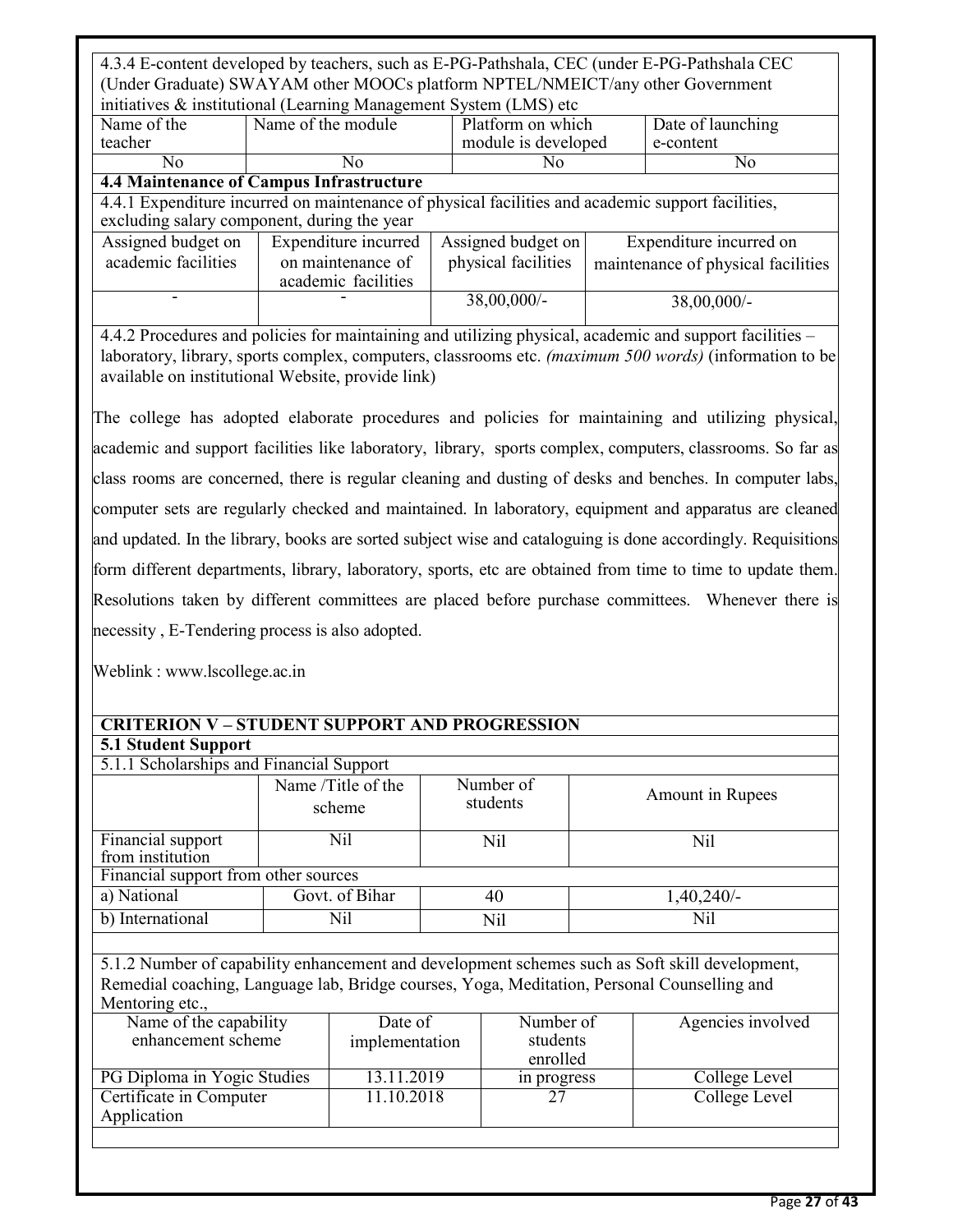|                                                                                     |                                 |                 |                                            |                                          |                                                                            |                                     |                                                                          |                                                 |                                                                     |                                                                                                                                                                                      |                                     | 5.1.3 Students benefited by guidance for competitive examinations and career counseling offered by the |
|-------------------------------------------------------------------------------------|---------------------------------|-----------------|--------------------------------------------|------------------------------------------|----------------------------------------------------------------------------|-------------------------------------|--------------------------------------------------------------------------|-------------------------------------------------|---------------------------------------------------------------------|--------------------------------------------------------------------------------------------------------------------------------------------------------------------------------------|-------------------------------------|--------------------------------------------------------------------------------------------------------|
| institution during the year                                                         |                                 |                 |                                            |                                          |                                                                            |                                     |                                                                          |                                                 |                                                                     |                                                                                                                                                                                      |                                     |                                                                                                        |
| Year                                                                                | scheme                          |                 |                                            | examination                              | Name of the Number of benefited<br>students by Guidance<br>for Competitive |                                     | Number of<br>benefited students<br>by Career<br>Counseling<br>activities |                                                 | Number of students<br>who have passed in<br>the competitive<br>exam |                                                                                                                                                                                      |                                     | Number of<br>students<br>placed                                                                        |
| 2018-19                                                                             | Career<br>Counselling<br>Scheme |                 |                                            | 175                                      |                                                                            | 90                                  |                                                                          |                                                 | 70                                                                  |                                                                                                                                                                                      | 27                                  |                                                                                                        |
| sexual harassment and ragging cases during the year                                 |                                 |                 |                                            |                                          |                                                                            |                                     |                                                                          |                                                 |                                                                     | 5.1.4 Institutional mechanism for transparency, timely redressal of student grievances, Prevention of                                                                                |                                     |                                                                                                        |
|                                                                                     | Total grievances received       |                 |                                            | No. of grievances redressed<br>redressal |                                                                            |                                     |                                                                          | Average number of days for grievance            |                                                                     |                                                                                                                                                                                      |                                     |                                                                                                        |
|                                                                                     | $\overline{04}$                 |                 |                                            |                                          |                                                                            | $\overline{04}$                     |                                                                          |                                                 |                                                                     | 07 days                                                                                                                                                                              |                                     |                                                                                                        |
| <b>5.2 Student Progression</b>                                                      |                                 |                 |                                            |                                          |                                                                            |                                     |                                                                          |                                                 |                                                                     |                                                                                                                                                                                      |                                     |                                                                                                        |
| 5.2.1 Details of campus placement during the year                                   |                                 |                 |                                            |                                          |                                                                            |                                     |                                                                          |                                                 |                                                                     |                                                                                                                                                                                      |                                     |                                                                                                        |
|                                                                                     |                                 | On Campus       |                                            |                                          |                                                                            |                                     |                                                                          |                                                 |                                                                     | Off Campus                                                                                                                                                                           |                                     |                                                                                                        |
| Name of<br>Organizations<br>Visited                                                 |                                 | <b>Students</b> | Number of<br>Participated                  | Placed                                   | Number of<br><b>Students</b>                                               | Name of<br>Organizations<br>Visited |                                                                          |                                                 | Number of Students<br>Participated                                  |                                                                                                                                                                                      | Number of<br><b>Students Placed</b> |                                                                                                        |
| Private Sector                                                                      |                                 |                 | $\overline{95}$                            |                                          | 20                                                                         |                                     | Private Sector                                                           |                                                 | $\overline{175}$                                                    |                                                                                                                                                                                      |                                     | 125                                                                                                    |
|                                                                                     |                                 |                 |                                            |                                          |                                                                            |                                     |                                                                          |                                                 |                                                                     |                                                                                                                                                                                      |                                     |                                                                                                        |
| 5.2.2 Student progression to higher education in percentage during the year<br>Year |                                 | education       | Number of students<br>enrolled into higher |                                          | Programme<br>graduated from                                                |                                     |                                                                          | Department                                      |                                                                     | Name of                                                                                                                                                                              |                                     | Name of<br>graduated from institution joined Programme<br>admitted to                                  |
| $2018 - 19$                                                                         |                                 | 521             |                                            |                                          | <b>UG</b>                                                                  |                                     |                                                                          | <b>UG</b>                                       |                                                                     | L.S. College                                                                                                                                                                         |                                     | PG                                                                                                     |
|                                                                                     |                                 |                 |                                            |                                          |                                                                            |                                     |                                                                          |                                                 |                                                                     | 5.2.3Students qualifying in state/national/international level examinations during the year (e.g.:<br>NET/SET/SLET/GATE/GMAT/CAT/GRE/TOFEL/Civil Services/State Government Services) |                                     |                                                                                                        |
|                                                                                     |                                 | Items           |                                            |                                          |                                                                            |                                     |                                                                          |                                                 |                                                                     |                                                                                                                                                                                      |                                     |                                                                                                        |
|                                                                                     |                                 |                 |                                            |                                          | No. of Students selected/<br>qualifying                                    |                                     |                                                                          | Registration number/roll<br>number for the exam |                                                                     |                                                                                                                                                                                      |                                     |                                                                                                        |
| <b>NET</b>                                                                          |                                 |                 |                                            |                                          |                                                                            | 02                                  |                                                                          |                                                 |                                                                     | 207246, 508516 (2018)                                                                                                                                                                |                                     |                                                                                                        |
| <b>SET</b>                                                                          |                                 |                 |                                            |                                          |                                                                            |                                     |                                                                          |                                                 |                                                                     |                                                                                                                                                                                      |                                     |                                                                                                        |
| <b>SLET</b>                                                                         |                                 |                 |                                            |                                          |                                                                            |                                     |                                                                          |                                                 |                                                                     |                                                                                                                                                                                      |                                     |                                                                                                        |
| <b>GATE</b>                                                                         |                                 |                 |                                            |                                          |                                                                            |                                     |                                                                          |                                                 |                                                                     |                                                                                                                                                                                      |                                     |                                                                                                        |
| <b>GMAT</b><br><b>CAT</b>                                                           |                                 |                 |                                            |                                          |                                                                            |                                     |                                                                          |                                                 |                                                                     |                                                                                                                                                                                      |                                     |                                                                                                        |
| <b>GRE</b>                                                                          |                                 |                 |                                            |                                          |                                                                            |                                     |                                                                          |                                                 |                                                                     |                                                                                                                                                                                      |                                     |                                                                                                        |
| <b>TOFEL</b>                                                                        |                                 |                 |                                            |                                          |                                                                            |                                     |                                                                          |                                                 |                                                                     |                                                                                                                                                                                      |                                     |                                                                                                        |
| <b>Civil Services</b>                                                               |                                 |                 |                                            |                                          |                                                                            |                                     |                                                                          |                                                 |                                                                     |                                                                                                                                                                                      |                                     |                                                                                                        |
| <b>State Government Services</b>                                                    |                                 |                 |                                            |                                          |                                                                            |                                     | $\overline{28}$                                                          |                                                 |                                                                     |                                                                                                                                                                                      |                                     |                                                                                                        |
| Any Other                                                                           |                                 |                 |                                            |                                          |                                                                            |                                     |                                                                          |                                                 |                                                                     |                                                                                                                                                                                      |                                     |                                                                                                        |
|                                                                                     |                                 |                 |                                            |                                          |                                                                            |                                     |                                                                          |                                                 |                                                                     | 5.2.4 Sports and cultural activities / competitions organized at the institution level during the year                                                                               |                                     |                                                                                                        |
|                                                                                     | Activity                        |                 |                                            |                                          |                                                                            | Level                               |                                                                          |                                                 |                                                                     |                                                                                                                                                                                      |                                     | Participants                                                                                           |
|                                                                                     | Lawn Tennis                     |                 |                                            |                                          | Inter-College Lawn Tennis Tournament                                       |                                     |                                                                          |                                                 |                                                                     |                                                                                                                                                                                      |                                     | 01                                                                                                     |
|                                                                                     |                                 |                 |                                            |                                          |                                                                            | Inter-College Athletic Meet         |                                                                          |                                                 |                                                                     |                                                                                                                                                                                      |                                     | 12                                                                                                     |
|                                                                                     | Athletics                       |                 |                                            |                                          | All India Inter-University Athletic Meet                                   |                                     |                                                                          |                                                 |                                                                     |                                                                                                                                                                                      |                                     | 09                                                                                                     |
|                                                                                     |                                 |                 |                                            |                                          | Bihar State Inter-University " EKLAVYA" Meet                               |                                     |                                                                          |                                                 |                                                                     |                                                                                                                                                                                      |                                     | 09                                                                                                     |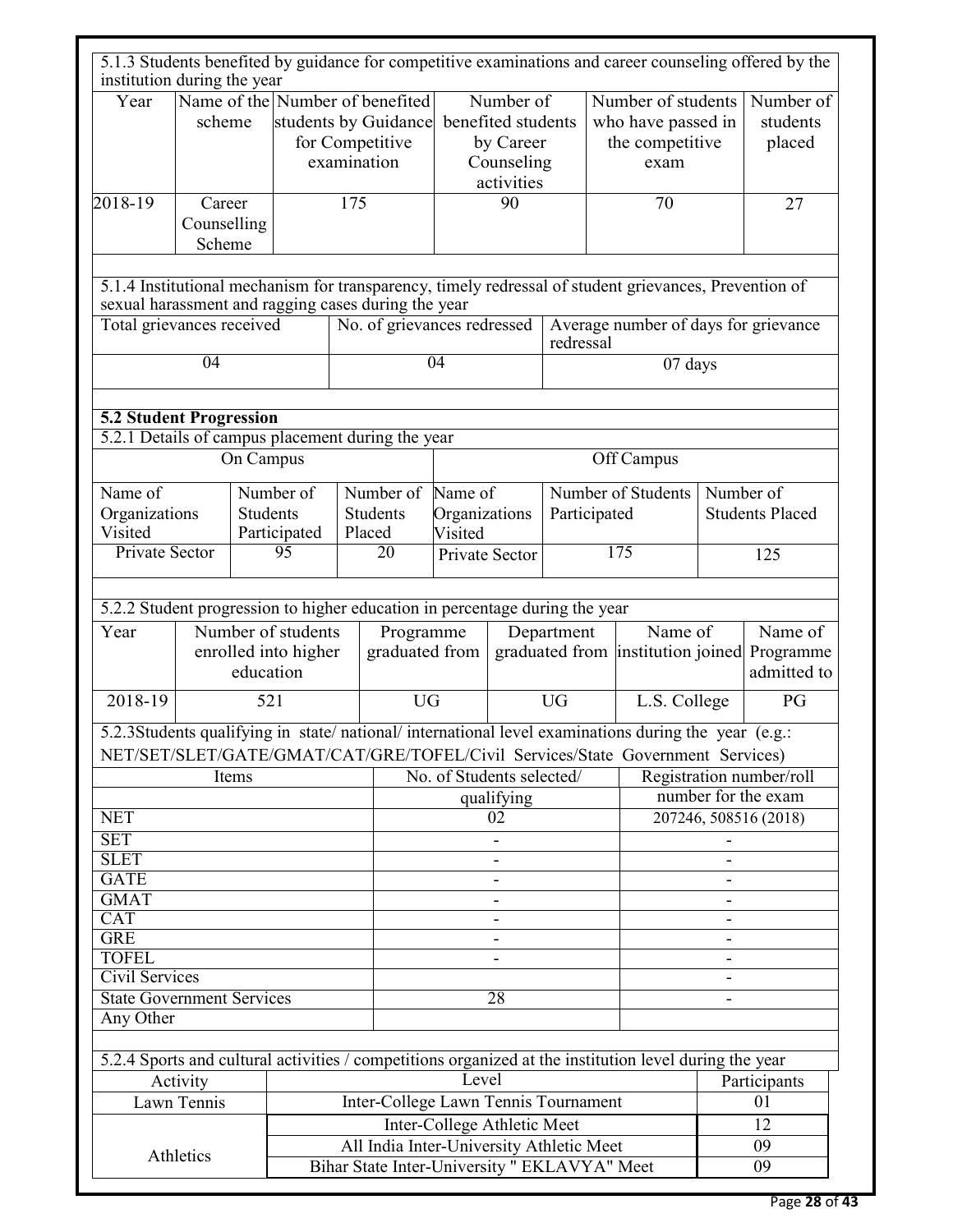|                    |                                           |                                          | Inter-College Chess Tournament                                                                                                                                                 |  |                  | 05                                                                                       |  |  |
|--------------------|-------------------------------------------|------------------------------------------|--------------------------------------------------------------------------------------------------------------------------------------------------------------------------------|--|------------------|------------------------------------------------------------------------------------------|--|--|
|                    | Chess                                     |                                          | All India Inter University Athletics (M)                                                                                                                                       |  |                  | 05                                                                                       |  |  |
|                    |                                           |                                          | Inter-College Cricket Tournament (M)                                                                                                                                           |  |                  | 17                                                                                       |  |  |
|                    | Cricket                                   |                                          | Inter University Cricket Tournament (M)                                                                                                                                        |  |                  | 04                                                                                       |  |  |
|                    |                                           |                                          | Inter-College Kabaddi Tournament (M)                                                                                                                                           |  |                  | 14                                                                                       |  |  |
|                    | Kabaddi                                   |                                          | 2nd South Asian Kabaddi Tournament (M)                                                                                                                                         |  |                  | 01                                                                                       |  |  |
|                    | Volleyball                                |                                          | Inter College Volleyball Tournament (M)                                                                                                                                        |  |                  | 06                                                                                       |  |  |
|                    | Football                                  | Inter College Football Tournament (M)    | 15                                                                                                                                                                             |  |                  |                                                                                          |  |  |
|                    | <b>Table Tennis</b>                       |                                          | Inter College Table Tennis Tournament                                                                                                                                          |  |                  |                                                                                          |  |  |
|                    |                                           |                                          | Inter University Table Tennis Tournament<br>02                                                                                                                                 |  |                  |                                                                                          |  |  |
|                    | Kho-Kho                                   |                                          | Inter College Kho-Kho Tournament (M)                                                                                                                                           |  |                  | 10                                                                                       |  |  |
|                    |                                           | 5.3 Student Participation and Activities |                                                                                                                                                                                |  |                  |                                                                                          |  |  |
|                    |                                           |                                          | 5.3.1 Number of awards/medals for outstanding performance in sports/cultural activities at                                                                                     |  |                  |                                                                                          |  |  |
|                    |                                           |                                          | national/international level (award for a team event should be counted as one)                                                                                                 |  |                  |                                                                                          |  |  |
| Year               | Name of the                               | National/                                | <b>Sports</b>                                                                                                                                                                  |  | Cultural Student | Name of the                                                                              |  |  |
|                    | award/                                    | International/                           |                                                                                                                                                                                |  | ID               | students                                                                                 |  |  |
| 2018-19            | medal<br>Silver                           | <b>State</b><br><b>State</b>             | All India Inter                                                                                                                                                                |  | number           |                                                                                          |  |  |
|                    | $(5000$ metres)                           |                                          | University                                                                                                                                                                     |  |                  | Ranjan Kumar                                                                             |  |  |
|                    |                                           |                                          | Athletic Meet,                                                                                                                                                                 |  |                  |                                                                                          |  |  |
|                    |                                           |                                          | Mangalore                                                                                                                                                                      |  |                  |                                                                                          |  |  |
|                    |                                           |                                          | University,                                                                                                                                                                    |  |                  |                                                                                          |  |  |
|                    |                                           |                                          | Mangalore,                                                                                                                                                                     |  |                  |                                                                                          |  |  |
|                    |                                           | Karnataka                                |                                                                                                                                                                                |  |                  |                                                                                          |  |  |
| 2018-19            | Gold                                      | <b>State</b>                             | <b>Bihar State Inter</b>                                                                                                                                                       |  |                  |                                                                                          |  |  |
|                    | $(10000$ metres)                          |                                          | University "                                                                                                                                                                   |  |                  | Ranjan Kumar                                                                             |  |  |
|                    |                                           |                                          | EKLAVYA"                                                                                                                                                                       |  |                  |                                                                                          |  |  |
|                    |                                           |                                          | Meet-2018, Bodh                                                                                                                                                                |  |                  |                                                                                          |  |  |
|                    |                                           |                                          | Gaya                                                                                                                                                                           |  |                  |                                                                                          |  |  |
| 2018-19            | Gold                                      | <b>State</b>                             | All India Inter                                                                                                                                                                |  |                  |                                                                                          |  |  |
|                    | (Javelin)                                 |                                          | University                                                                                                                                                                     |  |                  | Arun Modi                                                                                |  |  |
|                    |                                           |                                          | Athletic Meet,                                                                                                                                                                 |  |                  |                                                                                          |  |  |
|                    |                                           |                                          | Mangalore                                                                                                                                                                      |  |                  |                                                                                          |  |  |
|                    |                                           |                                          | University,                                                                                                                                                                    |  |                  |                                                                                          |  |  |
|                    |                                           |                                          | Mangalore,                                                                                                                                                                     |  |                  |                                                                                          |  |  |
|                    |                                           |                                          |                                                                                                                                                                                |  |                  |                                                                                          |  |  |
|                    |                                           |                                          |                                                                                                                                                                                |  |                  |                                                                                          |  |  |
|                    |                                           |                                          |                                                                                                                                                                                |  |                  |                                                                                          |  |  |
|                    |                                           |                                          |                                                                                                                                                                                |  |                  |                                                                                          |  |  |
|                    |                                           |                                          |                                                                                                                                                                                |  |                  |                                                                                          |  |  |
|                    |                                           |                                          |                                                                                                                                                                                |  |                  |                                                                                          |  |  |
|                    |                                           |                                          |                                                                                                                                                                                |  |                  |                                                                                          |  |  |
|                    |                                           |                                          |                                                                                                                                                                                |  |                  |                                                                                          |  |  |
|                    |                                           |                                          |                                                                                                                                                                                |  |                  |                                                                                          |  |  |
|                    |                                           |                                          |                                                                                                                                                                                |  |                  |                                                                                          |  |  |
|                    |                                           |                                          |                                                                                                                                                                                |  |                  | Kumar, Shashwat Kumar,                                                                   |  |  |
|                    |                                           |                                          | Motihari                                                                                                                                                                       |  |                  |                                                                                          |  |  |
| 2018-19<br>2018-19 | <b>Bronze</b><br>(Triple Jump)<br>Runners | <b>State</b>                             | Mangalore,<br>Karnataka<br><b>Bihar State Inter</b><br>University "<br>EKLAVYA"<br>Meet-2018, Bodh<br>Gaya<br>Inter-College<br>Volleyball<br>Tournament (M),<br>M. S. College, |  |                  | Arun Modi<br>Sumit Kumar,<br>B. Prakash, Sudip<br>Kumar, Abhishekh<br><b>Rohit Singh</b> |  |  |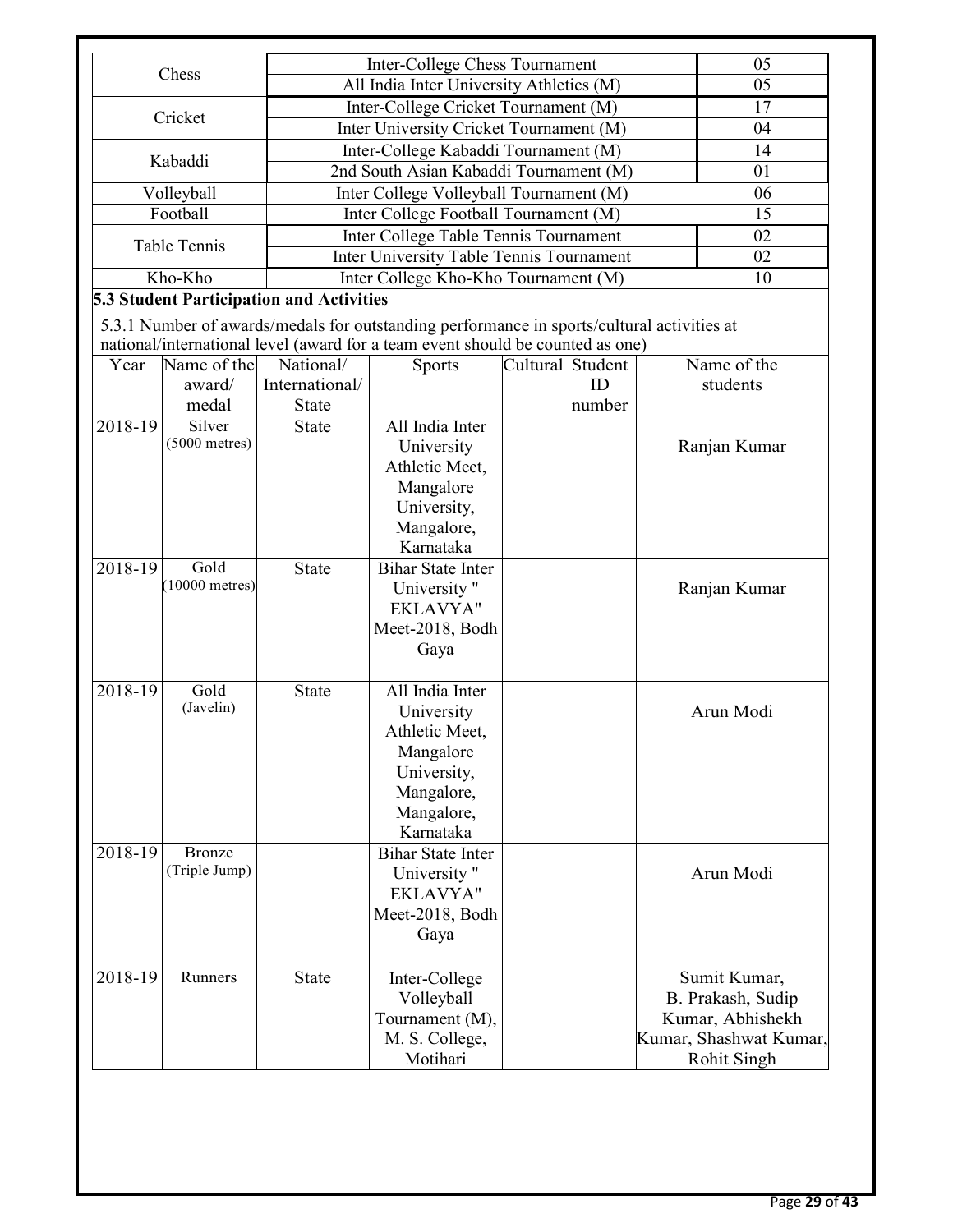| 2018-19   | 4th Position | State         | Inter-College       | Rahul Kumar           |
|-----------|--------------|---------------|---------------------|-----------------------|
|           |              |               | Chess Tournament,   |                       |
|           |              |               | RDS College,        |                       |
|           |              |               | Muzaffarpur         |                       |
|           |              |               |                     |                       |
| 2018-19   | 4th Position | <b>State</b>  | All India Inter     | Dhiraj Kumar          |
|           |              |               | University Chess    |                       |
|           |              |               | Tournament (M),     |                       |
|           |              |               | Chaudhary Charan    |                       |
|           |              |               | Singh University,   |                       |
|           |              |               | Meerut, U.P.        |                       |
| 2018-19   | Winner       | <b>State</b>  | Inter College       | Aniket Kumar, Ricky   |
|           |              |               | <b>Table Tennis</b> | Kumar                 |
|           |              |               | Tournament,         |                       |
|           |              |               | Nitishwar           |                       |
|           |              |               | College,            |                       |
|           |              |               | Muzaffarpur         |                       |
| $2018-19$ | Runner       | <b>State</b>  | Inter-College       | S. Sudarshan          |
|           |              |               | Lawn Tennis         |                       |
|           |              |               | Tournament, L. S.   |                       |
|           |              |               | College,            |                       |
|           |              |               | Muzaffarpur         |                       |
| 2018-19   | Runner       | International | 2nd South Asian     | Abhishekh Kumar       |
|           |              |               | Kabaddi             |                       |
|           |              |               | Tournament (M),     |                       |
|           |              |               | Colombo,            |                       |
|           |              |               | Srilanka            |                       |
| 2018-19   | Winner       | State         | Inter-College       | Shivam Kumar,         |
|           |              |               | Cricket             | T. Devashish, Rahul   |
|           |              |               | Tournament (M),     | Kumar, Prakash Kumar, |
|           |              |               | RDS College,        | Sahil Raj, Subham     |
|           |              |               | Muzaffarpur         | Kumar, K. Mayank,     |
|           |              |               |                     | Md. S. Alam, Abhishek |
|           |              |               |                     | Sinha, Subhash Kumar, |
|           |              |               |                     | Kartik Kumar, Deepak  |
|           |              |               |                     | Kumar, Dhiraj Kumar,  |
|           |              |               |                     | Anish Kumar, Ravi     |
|           |              |               |                     | Kumar, S. K. Singh,   |
|           |              |               |                     | Amandeep Kumar        |

bodies/committees of the institution (maximum 500 words)

The College has an active association of students. The members of the association are elected through democratic process of election in which students cast their votes to the candidates of their choice. The association consists of President, Vice President, Secretary, Joint Secretary, members of the council. The association is monitored by senior faculty members who are responsible for the smooth conduct of the association meetings and events. The association plays a dominant role in many activities related to fine arts, sports and other co-curricular activities of the department and the students. Various co-curricular activities organized by the association include Special Lectures by experts, Seminars, Workshops, Symposium, National Level Conference and Intercollegiate meet to develop the personality and skills of the student's ability. Eminent speakers and industrialists deliver speeches on topics relevant to current educational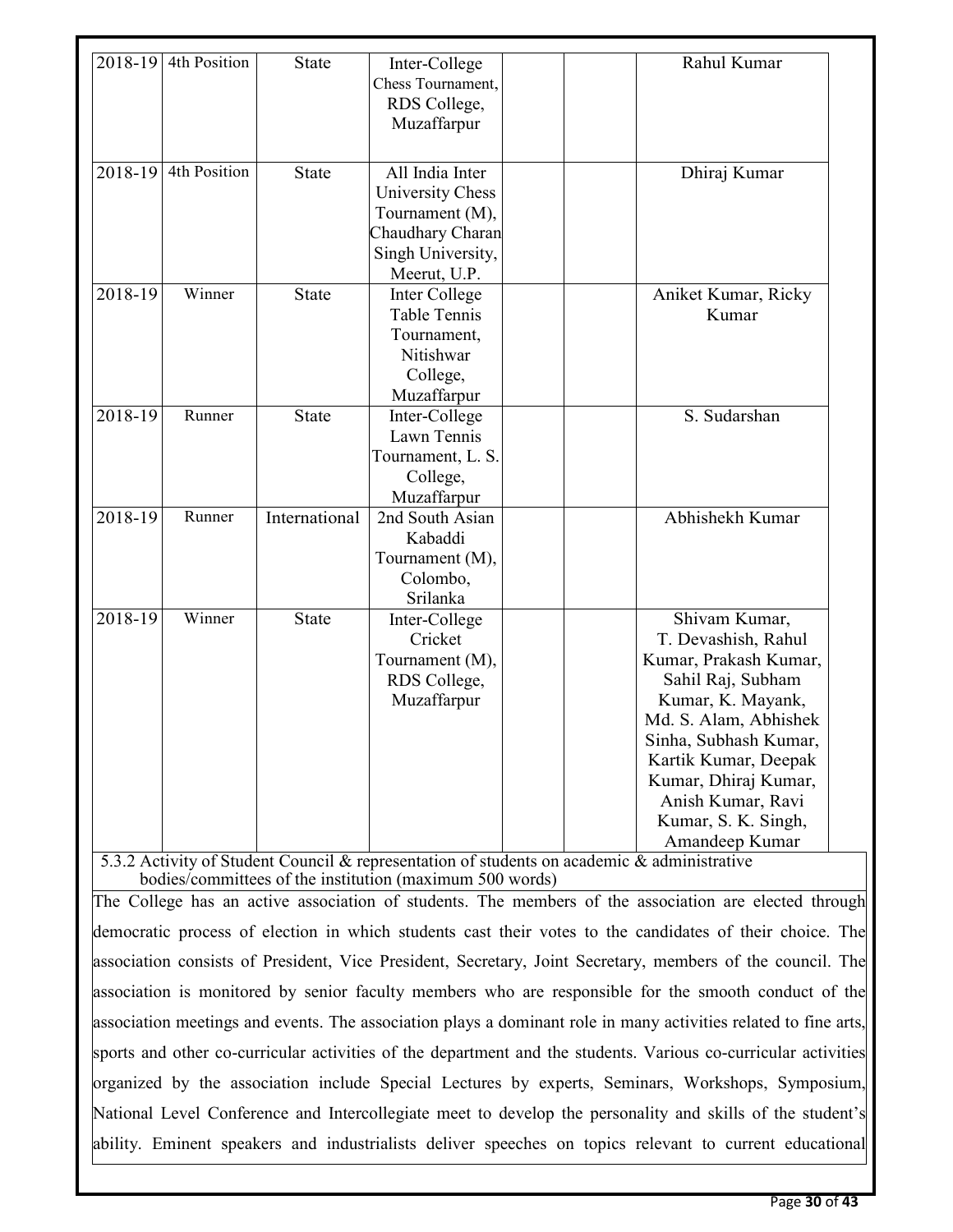scenario. The members of the association also observe important days like National Festivals, Birth/Death Anniversaries of important leaders, International Women's Day, International Yoga Day, Sports Day, Nonviolence Day, Teachers Day, Fresher's Day, Farewell Party, World Literacy Day, World AIDS Day, World Kidney Day etc. They also organize cultural festivals like Inter-collegiate Meet and College Foundation Day. Student representatives actively participate in various activities. They help in coordinating all the events related to academia, other co-curricular activities, as per the directives of teaching faculty. They do a lot of academic administrative work by taking the help of other students.

#### **5.3 Alumni Engagement**

5.3.1 Whether the institution has registered Alumni Association? Yes/No, if yes give details (maximum 500 words):

Yes, the college has registered Alumni Association and the Association organizes Alumni meet regularly.

5.3.2 No. of registered enrolled Alumni:

250

5.3.3 Alumni contribution during the year (in Rupees) **:**

Nil

5.3.4 Meetings/activities organized by Alumni Association **:**

#### 02

## **CRITERION VI –GOVERNANCE, LEADERSHIP AND MANAGEMENT**

**6.1 Institutional Vision and Leadership** 

6.1.1 Mention two practices of decentralization and participative management during the last year (maximum 500 words)

The college has taken recourse to the process of decentralization for efficient administration. So far as the admission of students is concerned, all the Heads of the Departments have been given freedom to select and admit students. Before seeking admission, students have to take entrance test and come out successful. Though the entrance test is given by college administration, their scripts are checked by departments and merit lists are later announced. After the admission classes are held. After a few months, when the time of terminal exams arrive, departments hold such exams and announce results. Besides these exams, different departments also hold tests before final Board/University exams. Different departments organize group discussions, debates and quizzes for the all round development of their students. At times, seminars are also given by teachers and doubts and discussion are invited from students. Staff Council Meeting is convened periodically and the grievances of the teaching and non teaching staff are heard. Besides all this, there is the participation of teachers in college management. The Examination Department consisting of teachers, clerks and peons is headed by the Controller.

6.1.2 Does the institution have a Management Information System (MIS)? Yes/No/Partial:

Partial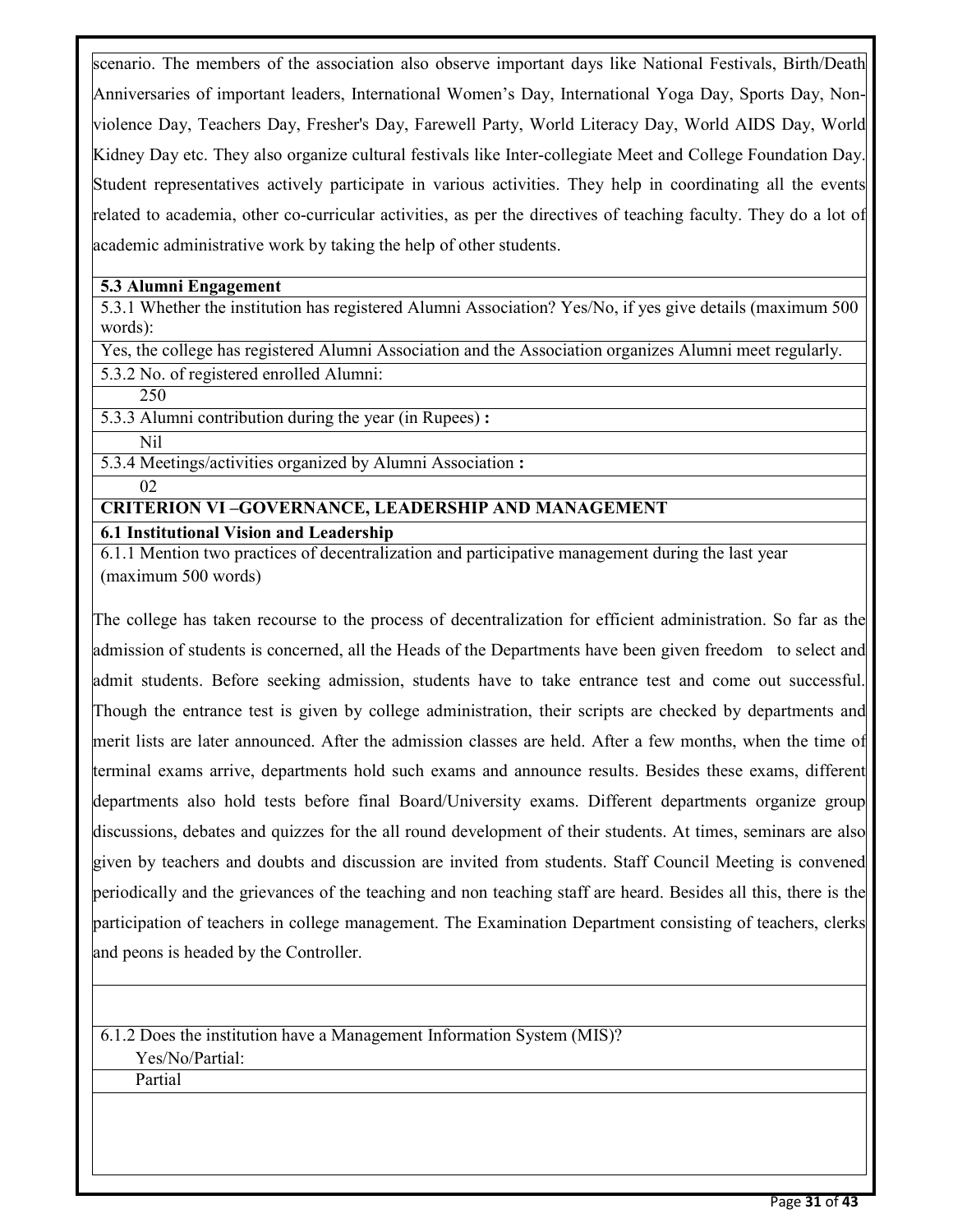| <b>6.2 Strategy Development and Deployment</b><br>6.2.1 Quality improvement strategies adopted by the institution for each of the following (within 100)<br>words each):<br><b>Curriculum Development</b><br>We follow curriculum prepared by BRA Bihar University of which the college is a<br>constituent unit. However, our faculty members are on syllabus boards for the enrichment of<br>the curriculum.<br><b>Teaching and Learning</b><br>Creation and enhancement of the infrastructure of the institution is need-based. It is assessed<br>by IQAC in consultation with the college development committee for effective teaching and<br>learning process, keeping in mind the optimum utilization of resources.<br><b>Examination and Evaluation</b><br>At the close of each session, students are requested to select one topic each from different<br>modules to present a seminar paper. We also try to ensure that it does not remain department-<br>centric but make it interdisciplinary in nature. Credit points given to the students/participants of<br>the seminar form the basis of the internal assessment component of the semester examination.<br><b>Research and Development</b><br>The college has a Research Committee to monitor and address the issues of research. It is<br>composed of faculty members of different departments of the college. It has been instrumental in<br>promoting research work in disciplines like Social Sciences, Humanities and Science. In the year<br>2013, the Committee recommended and forwarded 18 Minor Research Projects to UGC for<br>financial support. It is also planning to formulate a work plan for interdisciplinary research.<br>Library, ICT and Physical Infrastructure/Instrumentation<br>The Library Advisory Committee consists of Principal as Chairman, Librarian, four faculty |
|--------------------------------------------------------------------------------------------------------------------------------------------------------------------------------------------------------------------------------------------------------------------------------------------------------------------------------------------------------------------------------------------------------------------------------------------------------------------------------------------------------------------------------------------------------------------------------------------------------------------------------------------------------------------------------------------------------------------------------------------------------------------------------------------------------------------------------------------------------------------------------------------------------------------------------------------------------------------------------------------------------------------------------------------------------------------------------------------------------------------------------------------------------------------------------------------------------------------------------------------------------------------------------------------------------------------------------------------------------------------------------------------------------------------------------------------------------------------------------------------------------------------------------------------------------------------------------------------------------------------------------------------------------------------------------------------------------------------------------------------------------------------------------------------------------------------------------------------------------------------|
|                                                                                                                                                                                                                                                                                                                                                                                                                                                                                                                                                                                                                                                                                                                                                                                                                                                                                                                                                                                                                                                                                                                                                                                                                                                                                                                                                                                                                                                                                                                                                                                                                                                                                                                                                                                                                                                                    |
|                                                                                                                                                                                                                                                                                                                                                                                                                                                                                                                                                                                                                                                                                                                                                                                                                                                                                                                                                                                                                                                                                                                                                                                                                                                                                                                                                                                                                                                                                                                                                                                                                                                                                                                                                                                                                                                                    |
|                                                                                                                                                                                                                                                                                                                                                                                                                                                                                                                                                                                                                                                                                                                                                                                                                                                                                                                                                                                                                                                                                                                                                                                                                                                                                                                                                                                                                                                                                                                                                                                                                                                                                                                                                                                                                                                                    |
|                                                                                                                                                                                                                                                                                                                                                                                                                                                                                                                                                                                                                                                                                                                                                                                                                                                                                                                                                                                                                                                                                                                                                                                                                                                                                                                                                                                                                                                                                                                                                                                                                                                                                                                                                                                                                                                                    |
|                                                                                                                                                                                                                                                                                                                                                                                                                                                                                                                                                                                                                                                                                                                                                                                                                                                                                                                                                                                                                                                                                                                                                                                                                                                                                                                                                                                                                                                                                                                                                                                                                                                                                                                                                                                                                                                                    |
|                                                                                                                                                                                                                                                                                                                                                                                                                                                                                                                                                                                                                                                                                                                                                                                                                                                                                                                                                                                                                                                                                                                                                                                                                                                                                                                                                                                                                                                                                                                                                                                                                                                                                                                                                                                                                                                                    |
|                                                                                                                                                                                                                                                                                                                                                                                                                                                                                                                                                                                                                                                                                                                                                                                                                                                                                                                                                                                                                                                                                                                                                                                                                                                                                                                                                                                                                                                                                                                                                                                                                                                                                                                                                                                                                                                                    |
|                                                                                                                                                                                                                                                                                                                                                                                                                                                                                                                                                                                                                                                                                                                                                                                                                                                                                                                                                                                                                                                                                                                                                                                                                                                                                                                                                                                                                                                                                                                                                                                                                                                                                                                                                                                                                                                                    |
|                                                                                                                                                                                                                                                                                                                                                                                                                                                                                                                                                                                                                                                                                                                                                                                                                                                                                                                                                                                                                                                                                                                                                                                                                                                                                                                                                                                                                                                                                                                                                                                                                                                                                                                                                                                                                                                                    |
|                                                                                                                                                                                                                                                                                                                                                                                                                                                                                                                                                                                                                                                                                                                                                                                                                                                                                                                                                                                                                                                                                                                                                                                                                                                                                                                                                                                                                                                                                                                                                                                                                                                                                                                                                                                                                                                                    |
|                                                                                                                                                                                                                                                                                                                                                                                                                                                                                                                                                                                                                                                                                                                                                                                                                                                                                                                                                                                                                                                                                                                                                                                                                                                                                                                                                                                                                                                                                                                                                                                                                                                                                                                                                                                                                                                                    |
|                                                                                                                                                                                                                                                                                                                                                                                                                                                                                                                                                                                                                                                                                                                                                                                                                                                                                                                                                                                                                                                                                                                                                                                                                                                                                                                                                                                                                                                                                                                                                                                                                                                                                                                                                                                                                                                                    |
|                                                                                                                                                                                                                                                                                                                                                                                                                                                                                                                                                                                                                                                                                                                                                                                                                                                                                                                                                                                                                                                                                                                                                                                                                                                                                                                                                                                                                                                                                                                                                                                                                                                                                                                                                                                                                                                                    |
|                                                                                                                                                                                                                                                                                                                                                                                                                                                                                                                                                                                                                                                                                                                                                                                                                                                                                                                                                                                                                                                                                                                                                                                                                                                                                                                                                                                                                                                                                                                                                                                                                                                                                                                                                                                                                                                                    |
|                                                                                                                                                                                                                                                                                                                                                                                                                                                                                                                                                                                                                                                                                                                                                                                                                                                                                                                                                                                                                                                                                                                                                                                                                                                                                                                                                                                                                                                                                                                                                                                                                                                                                                                                                                                                                                                                    |
|                                                                                                                                                                                                                                                                                                                                                                                                                                                                                                                                                                                                                                                                                                                                                                                                                                                                                                                                                                                                                                                                                                                                                                                                                                                                                                                                                                                                                                                                                                                                                                                                                                                                                                                                                                                                                                                                    |
|                                                                                                                                                                                                                                                                                                                                                                                                                                                                                                                                                                                                                                                                                                                                                                                                                                                                                                                                                                                                                                                                                                                                                                                                                                                                                                                                                                                                                                                                                                                                                                                                                                                                                                                                                                                                                                                                    |
|                                                                                                                                                                                                                                                                                                                                                                                                                                                                                                                                                                                                                                                                                                                                                                                                                                                                                                                                                                                                                                                                                                                                                                                                                                                                                                                                                                                                                                                                                                                                                                                                                                                                                                                                                                                                                                                                    |
|                                                                                                                                                                                                                                                                                                                                                                                                                                                                                                                                                                                                                                                                                                                                                                                                                                                                                                                                                                                                                                                                                                                                                                                                                                                                                                                                                                                                                                                                                                                                                                                                                                                                                                                                                                                                                                                                    |
|                                                                                                                                                                                                                                                                                                                                                                                                                                                                                                                                                                                                                                                                                                                                                                                                                                                                                                                                                                                                                                                                                                                                                                                                                                                                                                                                                                                                                                                                                                                                                                                                                                                                                                                                                                                                                                                                    |
|                                                                                                                                                                                                                                                                                                                                                                                                                                                                                                                                                                                                                                                                                                                                                                                                                                                                                                                                                                                                                                                                                                                                                                                                                                                                                                                                                                                                                                                                                                                                                                                                                                                                                                                                                                                                                                                                    |
|                                                                                                                                                                                                                                                                                                                                                                                                                                                                                                                                                                                                                                                                                                                                                                                                                                                                                                                                                                                                                                                                                                                                                                                                                                                                                                                                                                                                                                                                                                                                                                                                                                                                                                                                                                                                                                                                    |
|                                                                                                                                                                                                                                                                                                                                                                                                                                                                                                                                                                                                                                                                                                                                                                                                                                                                                                                                                                                                                                                                                                                                                                                                                                                                                                                                                                                                                                                                                                                                                                                                                                                                                                                                                                                                                                                                    |
| members from social science, three faculty members from science $\&$ one student representative. It                                                                                                                                                                                                                                                                                                                                                                                                                                                                                                                                                                                                                                                                                                                                                                                                                                                                                                                                                                                                                                                                                                                                                                                                                                                                                                                                                                                                                                                                                                                                                                                                                                                                                                                                                                |
| caters to the growing need of the present and future requirement of the library. The committee in its                                                                                                                                                                                                                                                                                                                                                                                                                                                                                                                                                                                                                                                                                                                                                                                                                                                                                                                                                                                                                                                                                                                                                                                                                                                                                                                                                                                                                                                                                                                                                                                                                                                                                                                                                              |
| various meetings have recommended valuable positive suggestions to make the library user-                                                                                                                                                                                                                                                                                                                                                                                                                                                                                                                                                                                                                                                                                                                                                                                                                                                                                                                                                                                                                                                                                                                                                                                                                                                                                                                                                                                                                                                                                                                                                                                                                                                                                                                                                                          |
| friendly. For example, separate spaces for teachers and students have been created, subscription of                                                                                                                                                                                                                                                                                                                                                                                                                                                                                                                                                                                                                                                                                                                                                                                                                                                                                                                                                                                                                                                                                                                                                                                                                                                                                                                                                                                                                                                                                                                                                                                                                                                                                                                                                                |
| online journals, Internet connection & browsing facility etc. have been provided. Besides, the                                                                                                                                                                                                                                                                                                                                                                                                                                                                                                                                                                                                                                                                                                                                                                                                                                                                                                                                                                                                                                                                                                                                                                                                                                                                                                                                                                                                                                                                                                                                                                                                                                                                                                                                                                     |
| library has created a space for physically challenged students on the ground floor.                                                                                                                                                                                                                                                                                                                                                                                                                                                                                                                                                                                                                                                                                                                                                                                                                                                                                                                                                                                                                                                                                                                                                                                                                                                                                                                                                                                                                                                                                                                                                                                                                                                                                                                                                                                |
| <b>Human Resource Management</b>                                                                                                                                                                                                                                                                                                                                                                                                                                                                                                                                                                                                                                                                                                                                                                                                                                                                                                                                                                                                                                                                                                                                                                                                                                                                                                                                                                                                                                                                                                                                                                                                                                                                                                                                                                                                                                   |
| In order to improve the quality of human resource management, we organise workshops to                                                                                                                                                                                                                                                                                                                                                                                                                                                                                                                                                                                                                                                                                                                                                                                                                                                                                                                                                                                                                                                                                                                                                                                                                                                                                                                                                                                                                                                                                                                                                                                                                                                                                                                                                                             |
| educate the faculty and the staff in matters of governance and routine work.                                                                                                                                                                                                                                                                                                                                                                                                                                                                                                                                                                                                                                                                                                                                                                                                                                                                                                                                                                                                                                                                                                                                                                                                                                                                                                                                                                                                                                                                                                                                                                                                                                                                                                                                                                                       |
| <b>Industry Interaction / Collaboration</b>                                                                                                                                                                                                                                                                                                                                                                                                                                                                                                                                                                                                                                                                                                                                                                                                                                                                                                                                                                                                                                                                                                                                                                                                                                                                                                                                                                                                                                                                                                                                                                                                                                                                                                                                                                                                                        |
| We have signed MoUs with our industrial partners like Prasad Hospital, Muzaffarpur, Maa Janki                                                                                                                                                                                                                                                                                                                                                                                                                                                                                                                                                                                                                                                                                                                                                                                                                                                                                                                                                                                                                                                                                                                                                                                                                                                                                                                                                                                                                                                                                                                                                                                                                                                                                                                                                                      |
| Hospital, Muzaffarpur, Shashank Automobile Pvt. Ltd., Muzaffarpur, in the current academic                                                                                                                                                                                                                                                                                                                                                                                                                                                                                                                                                                                                                                                                                                                                                                                                                                                                                                                                                                                                                                                                                                                                                                                                                                                                                                                                                                                                                                                                                                                                                                                                                                                                                                                                                                         |
| year for the community courses.                                                                                                                                                                                                                                                                                                                                                                                                                                                                                                                                                                                                                                                                                                                                                                                                                                                                                                                                                                                                                                                                                                                                                                                                                                                                                                                                                                                                                                                                                                                                                                                                                                                                                                                                                                                                                                    |
| <b>Admission of Students</b>                                                                                                                                                                                                                                                                                                                                                                                                                                                                                                                                                                                                                                                                                                                                                                                                                                                                                                                                                                                                                                                                                                                                                                                                                                                                                                                                                                                                                                                                                                                                                                                                                                                                                                                                                                                                                                       |
| Centralized admission process conducted by Government of Bihar through Online Facilitation<br>System for Student (OFSS).                                                                                                                                                                                                                                                                                                                                                                                                                                                                                                                                                                                                                                                                                                                                                                                                                                                                                                                                                                                                                                                                                                                                                                                                                                                                                                                                                                                                                                                                                                                                                                                                                                                                                                                                           |
|                                                                                                                                                                                                                                                                                                                                                                                                                                                                                                                                                                                                                                                                                                                                                                                                                                                                                                                                                                                                                                                                                                                                                                                                                                                                                                                                                                                                                                                                                                                                                                                                                                                                                                                                                                                                                                                                    |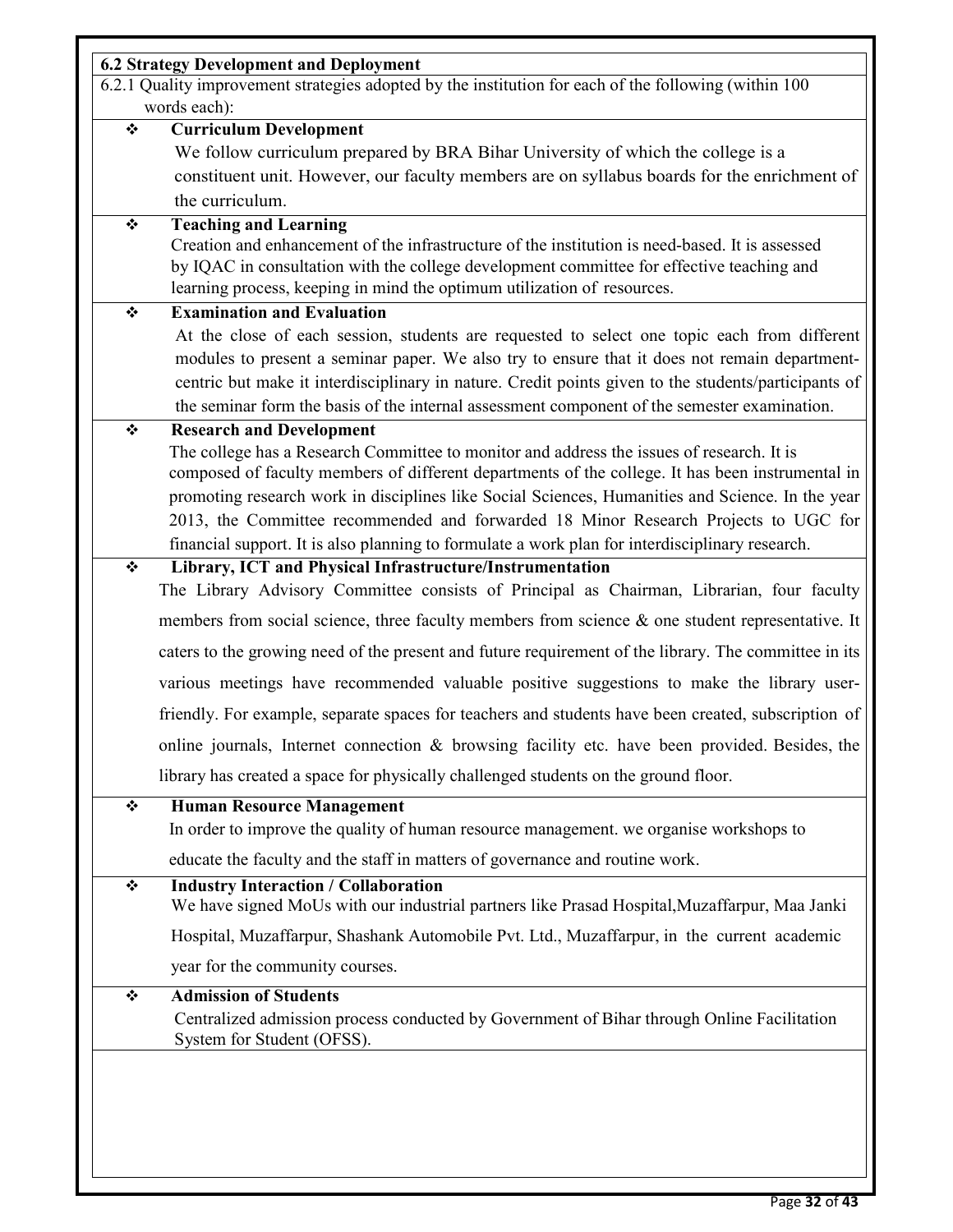|      |                                                                                                                                                                                                | 6.2.2 : Implementation of e-governance in areas of operations: |                                                                                                      |            |  |  |  |  |
|------|------------------------------------------------------------------------------------------------------------------------------------------------------------------------------------------------|----------------------------------------------------------------|------------------------------------------------------------------------------------------------------|------------|--|--|--|--|
| ❖    | <b>Planning and Development</b>                                                                                                                                                                |                                                                |                                                                                                      |            |  |  |  |  |
|      |                                                                                                                                                                                                |                                                                | As the recruitment policy of teachers lie in the domain of chancellor's office, the college has no   |            |  |  |  |  |
|      | free hand in selection of its faculty members. However, they are encouraged to join                                                                                                            |                                                                |                                                                                                      |            |  |  |  |  |
|      | Orientation/Refresher courses periodically to meet the changing requirements of the curriculum.                                                                                                |                                                                |                                                                                                      |            |  |  |  |  |
|      | But the college plans to recruit and retain the best quality teachers in vocational courses, on ad                                                                                             |                                                                |                                                                                                      |            |  |  |  |  |
|      | hoc basis.                                                                                                                                                                                     |                                                                |                                                                                                      |            |  |  |  |  |
| ❖    | <b>Administration</b>                                                                                                                                                                          |                                                                |                                                                                                      |            |  |  |  |  |
|      |                                                                                                                                                                                                |                                                                | The Principal, HoDs and the faculty members of different departments along with members of           |            |  |  |  |  |
|      |                                                                                                                                                                                                |                                                                | the various bodies of the institution are directly and indirectly involved in policy decisions and   |            |  |  |  |  |
|      |                                                                                                                                                                                                | action plans for fulfilment of the stated mission.             |                                                                                                      |            |  |  |  |  |
|      | This is ensured by                                                                                                                                                                             |                                                                |                                                                                                      |            |  |  |  |  |
|      |                                                                                                                                                                                                |                                                                | formulation of action plans for all operations and incorporation of the same into the                |            |  |  |  |  |
|      | institutional strategic plan.                                                                                                                                                                  |                                                                |                                                                                                      |            |  |  |  |  |
|      | interacting with stakeholders.                                                                                                                                                                 |                                                                |                                                                                                      |            |  |  |  |  |
|      |                                                                                                                                                                                                |                                                                |                                                                                                      |            |  |  |  |  |
|      | proper support for policy and planning through need based analysis, research inputs and<br>consultations with stakeholders.                                                                    |                                                                |                                                                                                      |            |  |  |  |  |
|      |                                                                                                                                                                                                |                                                                | reinforcing the culture of excellence and having flexibility for desired organizational              |            |  |  |  |  |
|      |                                                                                                                                                                                                |                                                                |                                                                                                      |            |  |  |  |  |
| ❖    | changes.<br><b>Finance and Accounts</b>                                                                                                                                                        |                                                                |                                                                                                      |            |  |  |  |  |
|      |                                                                                                                                                                                                |                                                                |                                                                                                      |            |  |  |  |  |
|      | The faculty members are included in the administrative and financial committees of the college,<br>thus, leading to an ambience of participative management. The students are also involved in |                                                                |                                                                                                      |            |  |  |  |  |
|      |                                                                                                                                                                                                |                                                                | various committees/ cells of the college. Their views are also taken into consideration before       |            |  |  |  |  |
|      | arriving at any final decision                                                                                                                                                                 |                                                                |                                                                                                      |            |  |  |  |  |
| ❖    | <b>Student Admission and Support</b>                                                                                                                                                           |                                                                |                                                                                                      |            |  |  |  |  |
|      |                                                                                                                                                                                                |                                                                | Coming to the domain of student support and progression, the college, in order to facilitate the     |            |  |  |  |  |
|      |                                                                                                                                                                                                |                                                                | process of admission as well as teaching-learning process, publishes updated                         | prospectus |  |  |  |  |
|      |                                                                                                                                                                                                |                                                                | annually to ensure its commitment and accountability to its declared vision, mission and             |            |  |  |  |  |
|      |                                                                                                                                                                                                |                                                                | objectives of the holistic development of the students' morale and personality. The college          |            |  |  |  |  |
|      |                                                                                                                                                                                                |                                                                | strictly follows the reservation policy of central and state government. Besides, it is highly       |            |  |  |  |  |
|      |                                                                                                                                                                                                |                                                                | friendly to differently abled students, slow learners and extraordinarily brilliant ones. We publish |            |  |  |  |  |
|      |                                                                                                                                                                                                |                                                                | annually college magazine <i>Pushkarni</i> . The college has taken recourse to a good number of      |            |  |  |  |  |
|      |                                                                                                                                                                                                |                                                                | vocational courses imparted at the community college where marginalized sections of the society      |            |  |  |  |  |
|      |                                                                                                                                                                                                |                                                                | are particularly cared for. Student progression from UG to PG is appreciably high and from PG        |            |  |  |  |  |
|      |                                                                                                                                                                                                |                                                                | to Ph.D significantly remarkable. The progression figure ranges between 50 and 60 percent.           |            |  |  |  |  |
|      |                                                                                                                                                                                                |                                                                |                                                                                                      |            |  |  |  |  |
| ❖    | <b>Examination</b>                                                                                                                                                                             |                                                                |                                                                                                      |            |  |  |  |  |
|      |                                                                                                                                                                                                |                                                                | The college collects and analyses data with the help of the office of the examination controller. A  |            |  |  |  |  |
|      |                                                                                                                                                                                                |                                                                | graphic representation is constructed for judging and analyzing the data outcome.                    |            |  |  |  |  |
|      |                                                                                                                                                                                                |                                                                |                                                                                                      |            |  |  |  |  |
|      | <b>6.3 Faculty Empowerment Strategies</b>                                                                                                                                                      |                                                                | 6.3.1 Teachers provided with financial support to attend conferences / workshops and towards         |            |  |  |  |  |
|      |                                                                                                                                                                                                | membership fee of professional bodies during the year          |                                                                                                      |            |  |  |  |  |
|      |                                                                                                                                                                                                |                                                                |                                                                                                      |            |  |  |  |  |
| Year | Name of teacher                                                                                                                                                                                | Name of conference/                                            | Name of the professional                                                                             | Amount of  |  |  |  |  |
|      |                                                                                                                                                                                                | workshop attended for                                          | body for which membership                                                                            | support    |  |  |  |  |
|      |                                                                                                                                                                                                | which financial support<br>provided                            | fee is provided                                                                                      |            |  |  |  |  |
|      |                                                                                                                                                                                                |                                                                |                                                                                                      |            |  |  |  |  |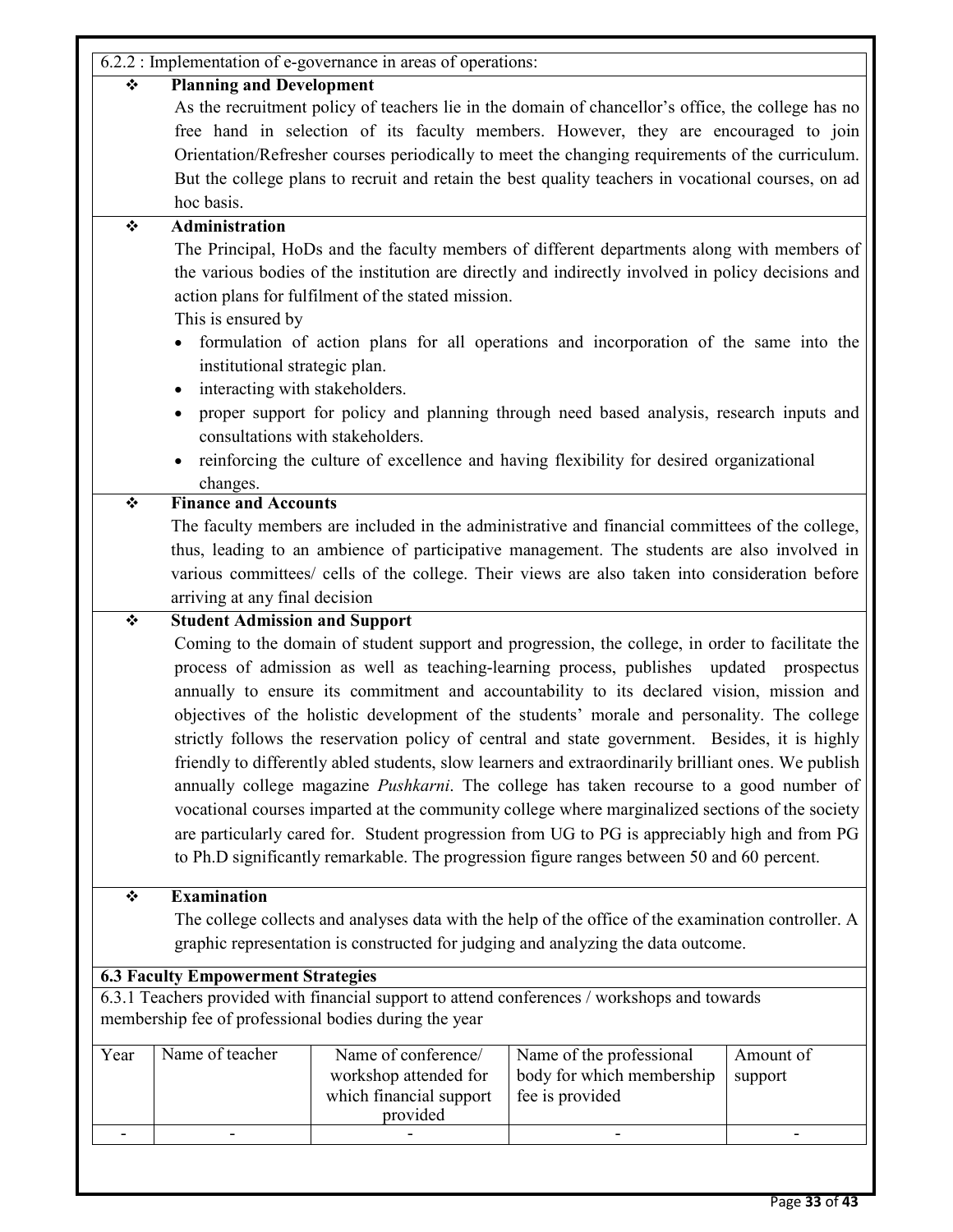|                 |                                                                               | for teaching and non teaching staff during the year                                                                                                                                      |                          |                                       |  |                     | 6.3.2 Number of professional development / administrative training programmes organized by the College       |  |
|-----------------|-------------------------------------------------------------------------------|------------------------------------------------------------------------------------------------------------------------------------------------------------------------------------------|--------------------------|---------------------------------------|--|---------------------|--------------------------------------------------------------------------------------------------------------|--|
| Year            | Title of the                                                                  |                                                                                                                                                                                          | Title of the             | Dates                                 |  | No. of participants | No. of participants                                                                                          |  |
|                 | professional                                                                  | administrative training                                                                                                                                                                  |                          | (from-to)                             |  | (Teaching staff)    | (Non-teaching staff)                                                                                         |  |
|                 | development                                                                   | programme organized                                                                                                                                                                      |                          |                                       |  |                     |                                                                                                              |  |
|                 | programme                                                                     | for non-teaching staff                                                                                                                                                                   |                          |                                       |  |                     |                                                                                                              |  |
|                 | organized for                                                                 |                                                                                                                                                                                          |                          |                                       |  |                     |                                                                                                              |  |
|                 | teaching staff                                                                |                                                                                                                                                                                          |                          |                                       |  |                     |                                                                                                              |  |
| 2018-19         | Computer                                                                      |                                                                                                                                                                                          |                          | 22.08.2019<br>45<br>Computer Literacy |  |                     | 30                                                                                                           |  |
|                 | Literacy                                                                      |                                                                                                                                                                                          | Programme                |                                       |  |                     |                                                                                                              |  |
|                 | Programme                                                                     |                                                                                                                                                                                          | 31.08.2019               |                                       |  |                     |                                                                                                              |  |
|                 | Admission                                                                     |                                                                                                                                                                                          | 22.08.2019<br>Admission  |                                       |  | 20                  | 22                                                                                                           |  |
|                 | Automation                                                                    |                                                                                                                                                                                          | Automation               |                                       |  |                     |                                                                                                              |  |
|                 | Software                                                                      |                                                                                                                                                                                          | <b>Software Training</b> | 31.08.2019                            |  |                     |                                                                                                              |  |
|                 | Training                                                                      |                                                                                                                                                                                          |                          |                                       |  |                     |                                                                                                              |  |
|                 |                                                                               | 6.3.3 No. of teachers attending professional development programmes, viz., Orientation Programme,<br>Refresher Course, Short Term Course, Faculty Development Programmes during the year |                          |                                       |  |                     |                                                                                                              |  |
|                 | programme                                                                     | Title of the professional development                                                                                                                                                    |                          | Number of teachers who attended       |  |                     | Duration                                                                                                     |  |
|                 | <b>UGC-HRDC Orientation Programme</b>                                         |                                                                                                                                                                                          |                          | 12                                    |  |                     | three weeks                                                                                                  |  |
|                 | <b>Computer Literacy Programme</b>                                            |                                                                                                                                                                                          |                          | 23                                    |  |                     | one week                                                                                                     |  |
|                 | 6.3.4 Faculty and Staff recruitment (no. of permanent/full-time recruitment): |                                                                                                                                                                                          |                          |                                       |  |                     |                                                                                                              |  |
|                 | Teaching                                                                      |                                                                                                                                                                                          |                          |                                       |  | Non-teaching        |                                                                                                              |  |
|                 | Permanent                                                                     | Full-time                                                                                                                                                                                |                          | Permanent                             |  |                     | Full-time/Temporary                                                                                          |  |
|                 | 03                                                                            | 03                                                                                                                                                                                       |                          | 02                                    |  |                     | 02                                                                                                           |  |
| Teaching        | 6.3.5 Welfare schemes for                                                     |                                                                                                                                                                                          |                          |                                       |  |                     | Yes                                                                                                          |  |
| Non-teaching    |                                                                               |                                                                                                                                                                                          |                          |                                       |  |                     | Yes                                                                                                          |  |
| <b>Students</b> |                                                                               |                                                                                                                                                                                          |                          |                                       |  |                     | N <sub>0</sub>                                                                                               |  |
|                 |                                                                               |                                                                                                                                                                                          |                          |                                       |  |                     |                                                                                                              |  |
|                 |                                                                               | 6.4 Financial Management and Resource Mobilization                                                                                                                                       |                          |                                       |  |                     |                                                                                                              |  |
|                 |                                                                               | 6.4.1 Institution conducts internal and external financial audits regularly                                                                                                              |                          |                                       |  |                     |                                                                                                              |  |
|                 | (within 100 words each)                                                       |                                                                                                                                                                                          |                          |                                       |  |                     |                                                                                                              |  |
|                 |                                                                               | The college gets its income and expenditure audited by a reputed chartered accountant annually on a                                                                                      |                          |                                       |  |                     |                                                                                                              |  |
|                 |                                                                               |                                                                                                                                                                                          |                          |                                       |  |                     | routine basis. It is also done within a year whenever required. Last audit was done in the month of January, |  |
|                 |                                                                               |                                                                                                                                                                                          |                          |                                       |  |                     | 2014 by a team of experts. There were few objections but those objections were later removed by giving       |  |
|                 |                                                                               |                                                                                                                                                                                          |                          |                                       |  |                     | satisfactory details. There is a purchase committee in the college which examines all the purchases made by  |  |
| the college.    |                                                                               |                                                                                                                                                                                          |                          |                                       |  |                     |                                                                                                              |  |
|                 |                                                                               | 6.4.2 Funds / Grants received from management, non-government bodies, individuals, philanthropies                                                                                        |                          |                                       |  |                     |                                                                                                              |  |
|                 |                                                                               | during the year (not covered in Criterion III)                                                                                                                                           |                          |                                       |  |                     |                                                                                                              |  |
|                 | agencies/individuals                                                          | Name of the non government funding Funds/Grants received in Rs.                                                                                                                          |                          |                                       |  |                     | Purpose                                                                                                      |  |
|                 | <b>RUSA</b>                                                                   |                                                                                                                                                                                          |                          | $1,50,00,000/$ -                      |  |                     | Infrastructure                                                                                               |  |
|                 | 6.4.2 Total corpus fund generated                                             |                                                                                                                                                                                          |                          |                                       |  |                     |                                                                                                              |  |
|                 |                                                                               | <b>6.5 Internal Quality Assurance System</b>                                                                                                                                             |                          |                                       |  |                     |                                                                                                              |  |
|                 |                                                                               | 6.5.1 Whether Academic and Administrative Audit (AAA) has been done?                                                                                                                     |                          |                                       |  |                     |                                                                                                              |  |
| Audit Type      |                                                                               |                                                                                                                                                                                          | External                 |                                       |  |                     | Internal                                                                                                     |  |
|                 |                                                                               | Yes/No                                                                                                                                                                                   |                          | Agency                                |  | Yes/No              | Authority                                                                                                    |  |
| Academic        |                                                                               | N <sub>0</sub>                                                                                                                                                                           |                          | N <sub>0</sub>                        |  | N <sub>0</sub>      | N <sub>0</sub>                                                                                               |  |
| Administrative  |                                                                               | N <sub>0</sub>                                                                                                                                                                           |                          | N <sub>0</sub>                        |  | N <sub>0</sub>      | N <sub>0</sub>                                                                                               |  |
|                 |                                                                               |                                                                                                                                                                                          |                          |                                       |  |                     |                                                                                                              |  |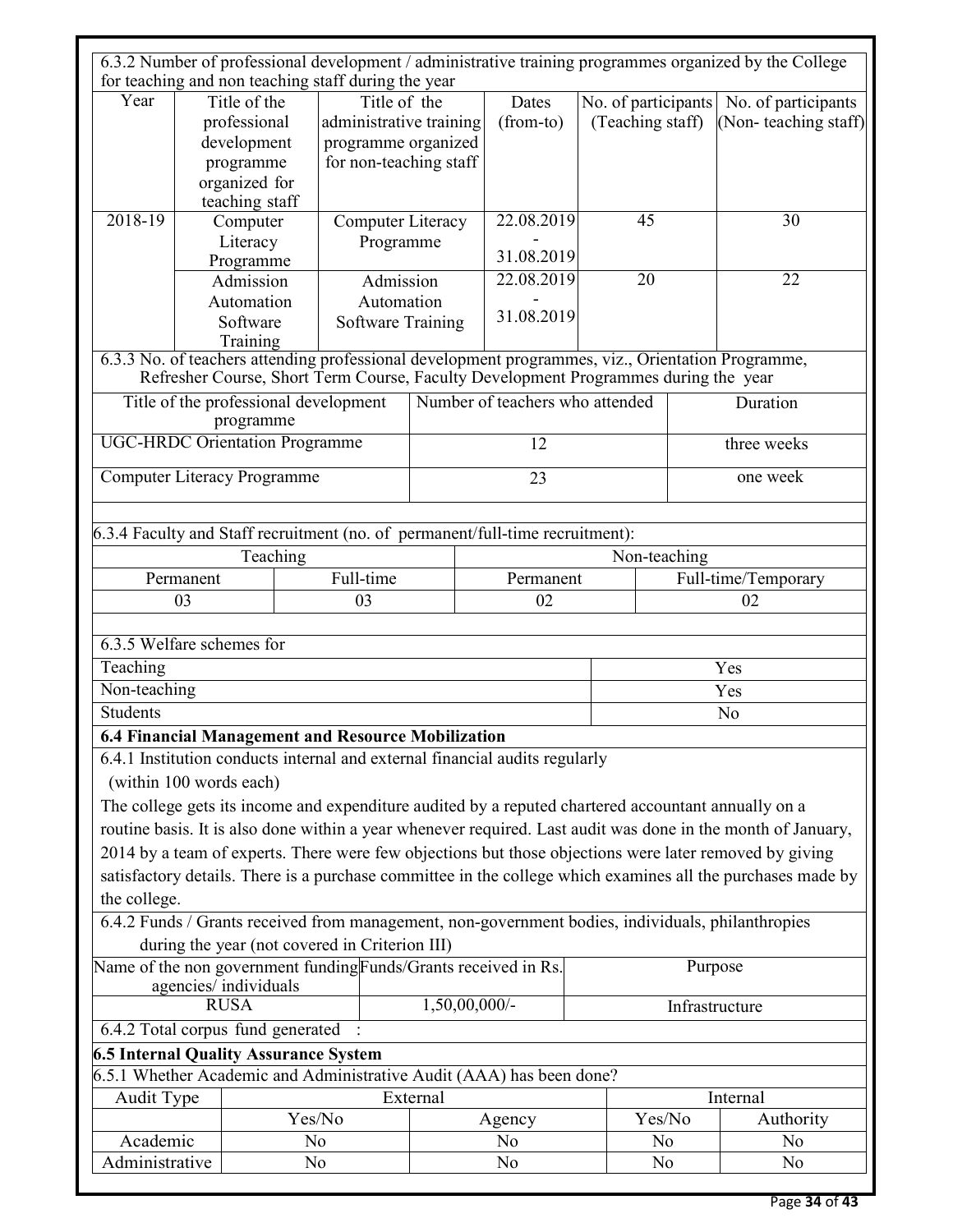|              | 6.5.2 Activities and support from the Parent-Teacher Association (at least three)                             |                |            |              |           |  |  |  |
|--------------|---------------------------------------------------------------------------------------------------------------|----------------|------------|--------------|-----------|--|--|--|
|              |                                                                                                               |                |            |              |           |  |  |  |
|              | The college has Parent-Teacher Association (PTA) which regularly convenes Parents' Meet.                      |                |            |              |           |  |  |  |
| $\bullet$    | Parents' Meet usually takes place on important days, such as the Foundation Day, Independence Day,            |                |            |              |           |  |  |  |
|              | Republic Day, etc.                                                                                            |                |            |              |           |  |  |  |
| ٠            | Parent-Teacher Association in its meetings always discusses issues relating to our college.                   |                |            |              |           |  |  |  |
| $\bullet$    | PTA launches several drives regarding plantation and cleanliness.                                             |                |            |              |           |  |  |  |
|              | It also provides financial assistance to the needy students and staff at the time of festivals.               |                |            |              |           |  |  |  |
|              | 6.5.3 Development programmes for support staff (at least three)                                               |                |            |              |           |  |  |  |
| $\bullet$    | <b>Computer Training Programme</b>                                                                            |                |            |              |           |  |  |  |
|              | <b>Admission Software Handling Programme</b>                                                                  |                |            |              |           |  |  |  |
|              | <b>Internet Browsing Programme</b>                                                                            |                |            |              |           |  |  |  |
|              |                                                                                                               |                |            |              |           |  |  |  |
|              | 6.5.4 Post Accreditation initiative(s) (mention at least three)                                               |                |            |              |           |  |  |  |
|              | Feedback from students                                                                                        |                |            |              |           |  |  |  |
| ٠            | Feedback from parents                                                                                         |                |            |              |           |  |  |  |
| ٠            | Analysis of students' & parents' feedback                                                                     |                |            |              |           |  |  |  |
| $\bullet$    | Financial Audit (Internal & External).                                                                        |                |            |              |           |  |  |  |
| 6.5.5        |                                                                                                               |                |            |              |           |  |  |  |
|              | a. Submission of Data on AISHE portal                                                                         | Yes            |            |              |           |  |  |  |
|              | b. Participation in NIRF                                                                                      | N <sub>0</sub> |            |              |           |  |  |  |
|              | c. ISO Certification                                                                                          | N <sub>o</sub> |            |              |           |  |  |  |
|              |                                                                                                               |                |            |              |           |  |  |  |
|              | d. NBA or any other quality audit<br>6.5.6 Number of Quality Initiatives undertaken during the year           | N <sub>o</sub> |            |              |           |  |  |  |
|              |                                                                                                               |                |            | Duration     | Number of |  |  |  |
| Year         | Name of quality initiative by                                                                                 |                | Date of    |              |           |  |  |  |
|              | IQAC<br>conducting<br>participants                                                                            |                |            |              |           |  |  |  |
|              |                                                                                                               |                |            |              |           |  |  |  |
|              |                                                                                                               |                | activity   |              |           |  |  |  |
| 2018         | Signing of MoU with Muzaffarpur Institute of<br>$\bullet$                                                     |                | 03.10.2018 |              |           |  |  |  |
|              | Technology (MIT), Muzaffarpur.                                                                                |                | 03.10.2018 |              |           |  |  |  |
| 2019         | Signing of MoU with Government                                                                                |                |            |              |           |  |  |  |
|              | Polytechnic College, Muzaffarpur.                                                                             |                |            |              |           |  |  |  |
|              | Proposal to start Women's Study Center.                                                                       |                | 24.11.2018 |              |           |  |  |  |
|              | <b>CRITERION VII - INSTITUTIONAL VALUES AND BEST PRACTICES</b>                                                |                |            |              |           |  |  |  |
|              | 7.1 - Institutional Values and Social Responsibilities                                                        |                |            |              |           |  |  |  |
|              | 7.1.1 Gender Equity (Number of gender equity promotion programmes organized by the institution during         |                |            |              |           |  |  |  |
|              | the year)                                                                                                     |                |            |              |           |  |  |  |
|              | Title of the programme                                                                                        | Period         |            | Participants |           |  |  |  |
|              |                                                                                                               |                | Female     |              | Male      |  |  |  |
|              |                                                                                                               |                |            |              |           |  |  |  |
|              |                                                                                                               |                |            |              |           |  |  |  |
|              | 7.1.2 Environmental Consciousness and Sustainability/Alternate Energy initiatives such as:                    |                |            |              |           |  |  |  |
|              | Percentage of power requirement of the College met by the renewable energy sources                            |                |            |              |           |  |  |  |
|              |                                                                                                               |                |            |              |           |  |  |  |
|              | Eco Club of the college consisting of a team of teachers, local environmental activists and students act as a |                |            |              |           |  |  |  |
|              | nodal agency for taking initiatives for green audit. Besides forestation undertaken by this agency and the    |                |            |              |           |  |  |  |
|              | Forest Department of Bihar Government, the Department of Botany of this college is making sincere             |                |            |              |           |  |  |  |
|              | efforts for mapping and conserving the bio-diversity of L. S. College campus. It shall be pertinent here to   |                |            |              |           |  |  |  |
| century old. | add that the vast sprawling campus of college has a rich variety of flora, some of which are more than a      |                |            |              |           |  |  |  |

Г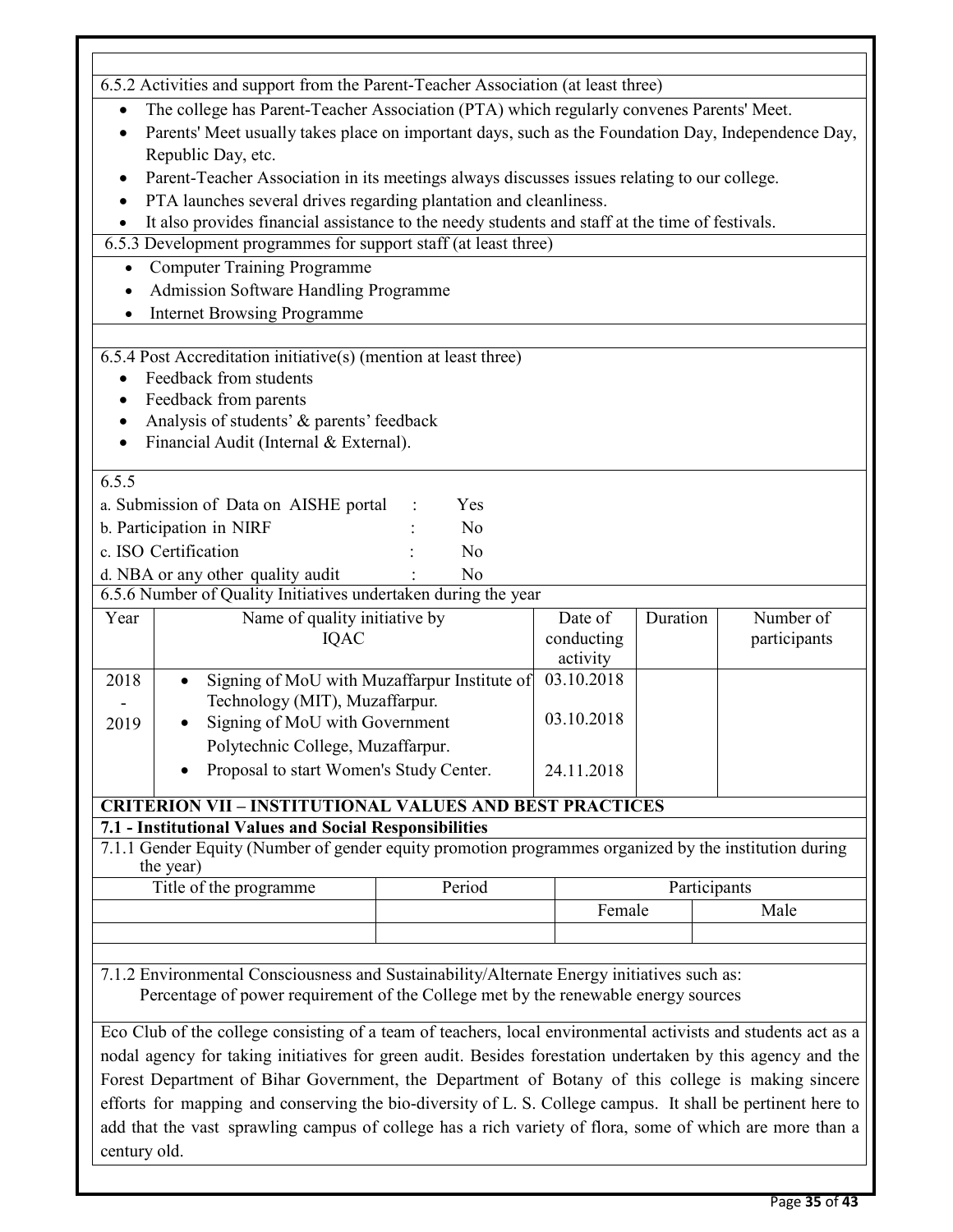| 7.1.3 Differently abled (Divyangjan) friendliness                                                                                              |                                                                  |                                                                |        |                                           |                                                  |  |
|------------------------------------------------------------------------------------------------------------------------------------------------|------------------------------------------------------------------|----------------------------------------------------------------|--------|-------------------------------------------|--------------------------------------------------|--|
| Items of Facilities                                                                                                                            |                                                                  |                                                                | Yes/No |                                           | No. of Beneficiaries                             |  |
| Physical facilities                                                                                                                            |                                                                  |                                                                | Yes    |                                           | 32                                               |  |
| Provision for lift                                                                                                                             |                                                                  | No                                                             |        |                                           |                                                  |  |
| Ramp/Rails                                                                                                                                     |                                                                  | Yes                                                            | 05     |                                           |                                                  |  |
| <b>Braille Software/facilities</b>                                                                                                             |                                                                  |                                                                | Yes    |                                           | 05                                               |  |
| <b>Rest Rooms</b>                                                                                                                              |                                                                  |                                                                | Yes    |                                           | 02                                               |  |
| Scribes for examination                                                                                                                        |                                                                  |                                                                | Yes    |                                           | 01                                               |  |
| Special skill development for differently abled<br>students                                                                                    |                                                                  |                                                                | Yes    |                                           | 01                                               |  |
| Any other similar facility                                                                                                                     |                                                                  | Yes                                                            |        |                                           |                                                  |  |
| 7.1.4 Inclusion and Situatedness<br>Enlist most important initiatives taken to address locational advantages and disadvantages during the year |                                                                  |                                                                |        |                                           |                                                  |  |
| Number of<br>Year<br>initiatives to<br>address<br>locational<br>advantages and<br>disadvantages                                                | Number of<br>engage with and<br>contribute to local<br>community | Date and<br>initiatives taken to duration of the<br>initiative |        | Name of the<br><b>Issues</b><br>addressed | Number of<br>participating<br>students and staff |  |
| 7.1.5 Human Values and Professional Ethics                                                                                                     |                                                                  |                                                                |        |                                           |                                                  |  |
| Code of conduct (handbooks) for various stakeholders                                                                                           |                                                                  |                                                                |        |                                           |                                                  |  |
| Title                                                                                                                                          | Date of Publication                                              |                                                                |        |                                           | Follow up (maximum 100 words each)               |  |
|                                                                                                                                                |                                                                  |                                                                |        |                                           |                                                  |  |
| 7.1.6 Activities conducted for promotion of universal Values and Ethics                                                                        |                                                                  |                                                                |        |                                           |                                                  |  |
| Activity                                                                                                                                       |                                                                  | Duration                                                       |        |                                           | Number of participants                           |  |
|                                                                                                                                                |                                                                  |                                                                |        |                                           |                                                  |  |
| 7.1.7 Initiatives taken by the institution to make the campus eco-friendly (at least five)                                                     |                                                                  |                                                                |        |                                           |                                                  |  |
| The College building has adopted electronic chokes and LED bulbs for reducing the electricity                                                  |                                                                  |                                                                |        |                                           |                                                  |  |

consumption. On account of the college building being airy and having high ceiling the use of air conditioning is extremely limited. Computers, printers, copiers, etc. which are not in use are shut down. It is ensured that fans and lights are switched off in unoccupied classrooms and laboratories. Students and staff have been sensitized to the need of energy conservation. Energy conservation project has been carried out by our students.

Eco Club of the college consisting of a team of teachers, local environmental activists and students act as a nodal agency for taking initiatives for green audit. Besides forestation undertaken by this agency and the Forest Department of Bihar Government, the Department of Botany of this college is also making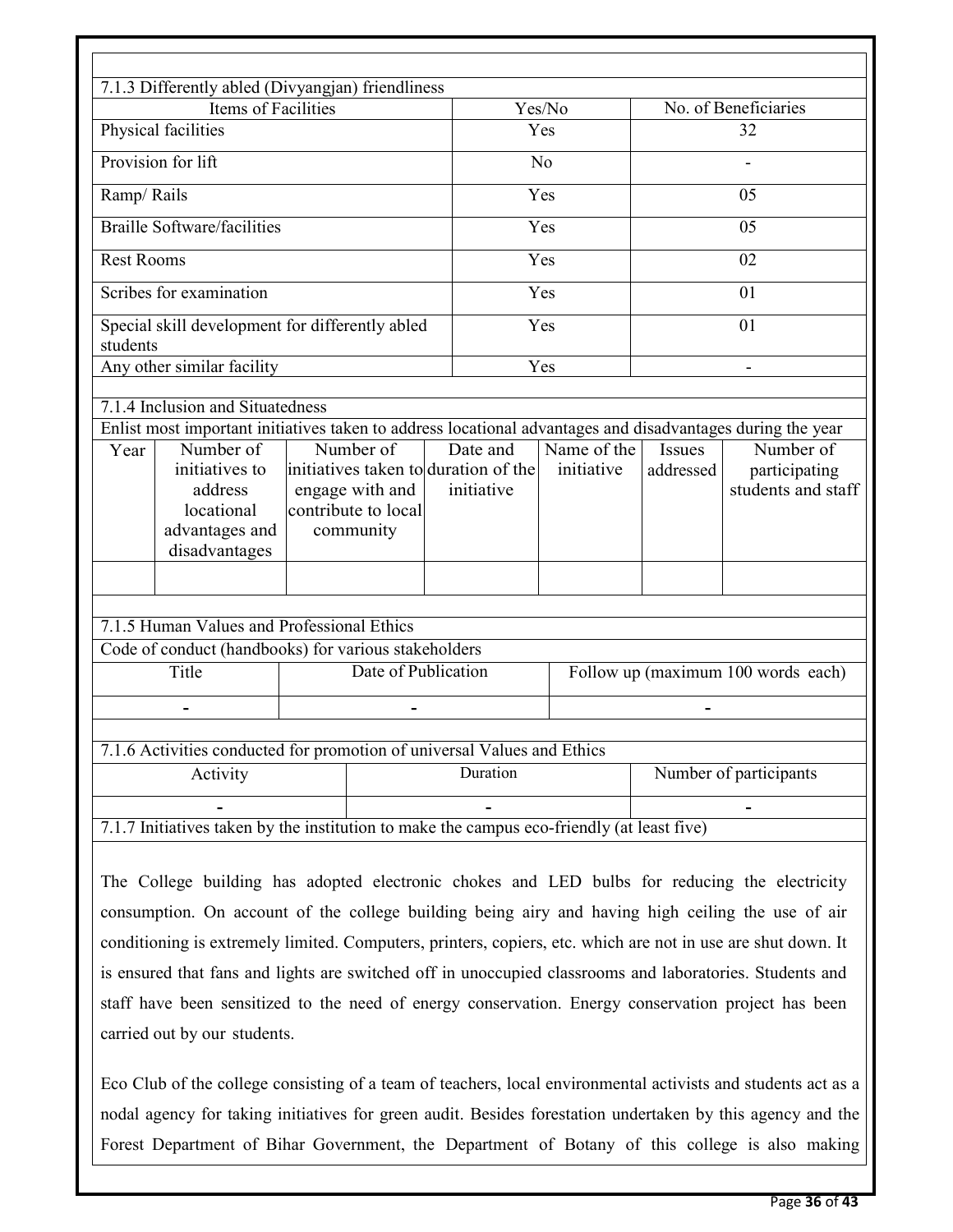sincere efforts for mapping and conserving the bio-diversity of L. S. College Campus. It shall be pertinent here to add that the vast sprawling campus of college has a rich variety of flora, some of which are more

than a century old.

#### **7.2 Best Practices**

Describe at least two institutional best practices

Upload details of two best practices successfully implemented by the institution as per NAAC format on your institutional website. Provide the ink

#### **Best Practices**

# **1.Title: Value oriented Socio-Scientific Education.**

#### (a) **Goal:**

L. S. College was founded in 1899 in the backdrop of emerging nationalism. As such it contributed a lot to the cause of freedom struggle as the best practice of the institution. The nation building programmes were further incorporated as best practices when we got freedom from British imperialism. Since 1947 the college has been alive to the growing challenges of our time which demand incorporation of scientific and technological education. But the college is also very particular about the fact that lopsided scientific and technological education bereft of value oriented conventional education will not do for building that Bharat which our great forefathers dreamt of. Hence, the college tries to establish a balance between the technological and vocational education and conventional one. The goal has been to produce students possesed with holistic personality dedicated to the collective service to the society and the nation.

#### **(b) Context:**

The faculty members of different departments, the IQAC members, and the top administration have realized over the years that the higher education bereft of the value oriented teaching and learning has resulted in producing students as robots who, though men and women of genius in their particular fields of instruction, are not proving themselves to be good citizens. They are becoming more and more moneycentric. This has led to the growth of a very deadly syndrome of caring for the narrow self-interest at the cost of the exploitation of others. Keeping in view the glorious past of this college which grew to serve the collective interest of the society and the emerging nation of India, we have decided to preserve its laudable tradition and see that if we retain the contents of the value of oriental education along with technical and vocational instruction, we may be able to produce students who would be helpful in creating a society free from corruption, poverty and exploitation our society, our nation is terribly beset with these days.

#### **(c) Practice:**

In actual practice, we enlist some of the noted values of Indian culture and socio-scientific pattern of instructions and discuss them periodically. For example, they are nationalism and patriotism, cultural pluralities and their respect, socioeconomic understanding of the rural and urban societies and our service to them, joint family as a social unit and its values, tolerance towards different religious faiths and values attached to them for a peaceful and prosperous life, inter-personal relationships and human respect for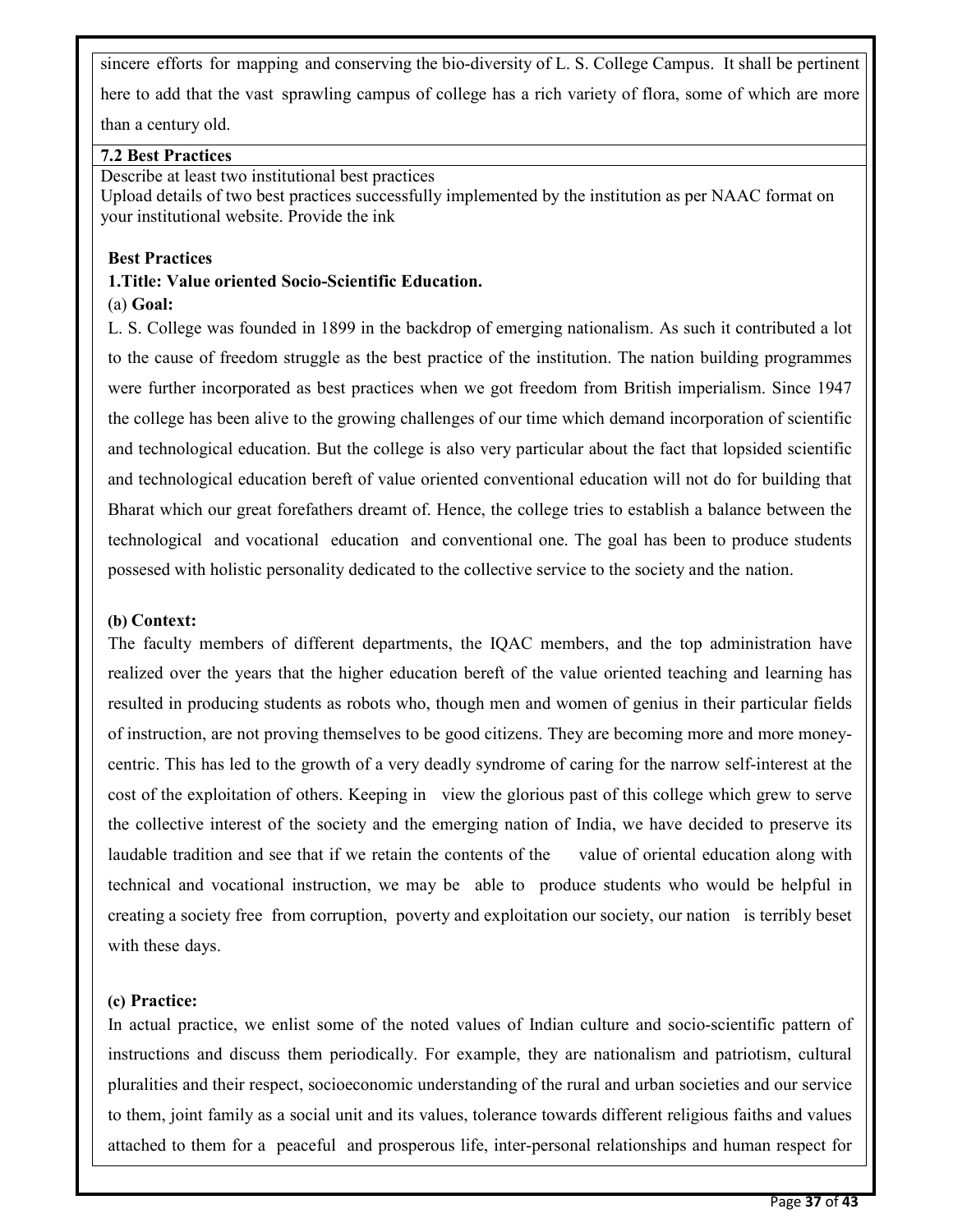womankind, a concern for the marginalized and the depressed sections of the society, values embedded in health and hygiene, particularly in the context of growing allurement towards drug addiction among youths in and around the campus.

Every department of the college organizes debates, talks, discussions, cultural activities, paintings, essay writings, project works, etc. on the issues involved. The college administration too, from time to time, organizes such debates and discussions and holds cultural activities on important dates like Independence Day, Republic Day, the Foundation Day of the college and others which nourish and enrich the avowed values of nationalism patriotism, social service and brotherhood. Our NSS and NCC units are very keen to see that socio-economic services to the community are well attended. For this purpose these units periodically organize philanthropic activities. We also organize parents, teachers-cum-students meet to discuss the above-mentioned issues. From time to time, the college organizes sports activities to enrich not only the values embedded in health and hygiene but also to promote values of cooperative life and national pride. The faculty members of different departments meet together, particularly in the Department of History, to discuss the necessity of value-oriented education along with the growing need of promoting and adopting the Info tech instruction.

#### **(d) Evidence of Success:**

The evidence of success in the field of value-oriented socio-scientific education can be gleaned from the following points:

- The College was granted Heritage Status by UGC in 2015.
- Students from all over North Bihar first prefer to seek admission to this college.
- The cut-off marks for admission to this college in comparison with others have always been very high.
- The ranking position of the students of this college in the university has been very high.
- The pass percentage of students of this college has been high in comparison with other institutions of the university.
- We have a long list of value-oriented and scientific research publications. Besides, we have a grate number of research scholars.
- In order to promote national and secular values, the college has organized a series of lectures inviting Scholars not lesser than Engineer Ashgar Ali, Badrinarayan, Mammen Mathew, Md. Sajjad, Harisbansh and others.
- Our students have taken to field studies to promote nationalism, patriotism and collective service to the nation.
- To cater to the job requirement needs of the marginalized and disadvantaged group of students, we have set up a Community College.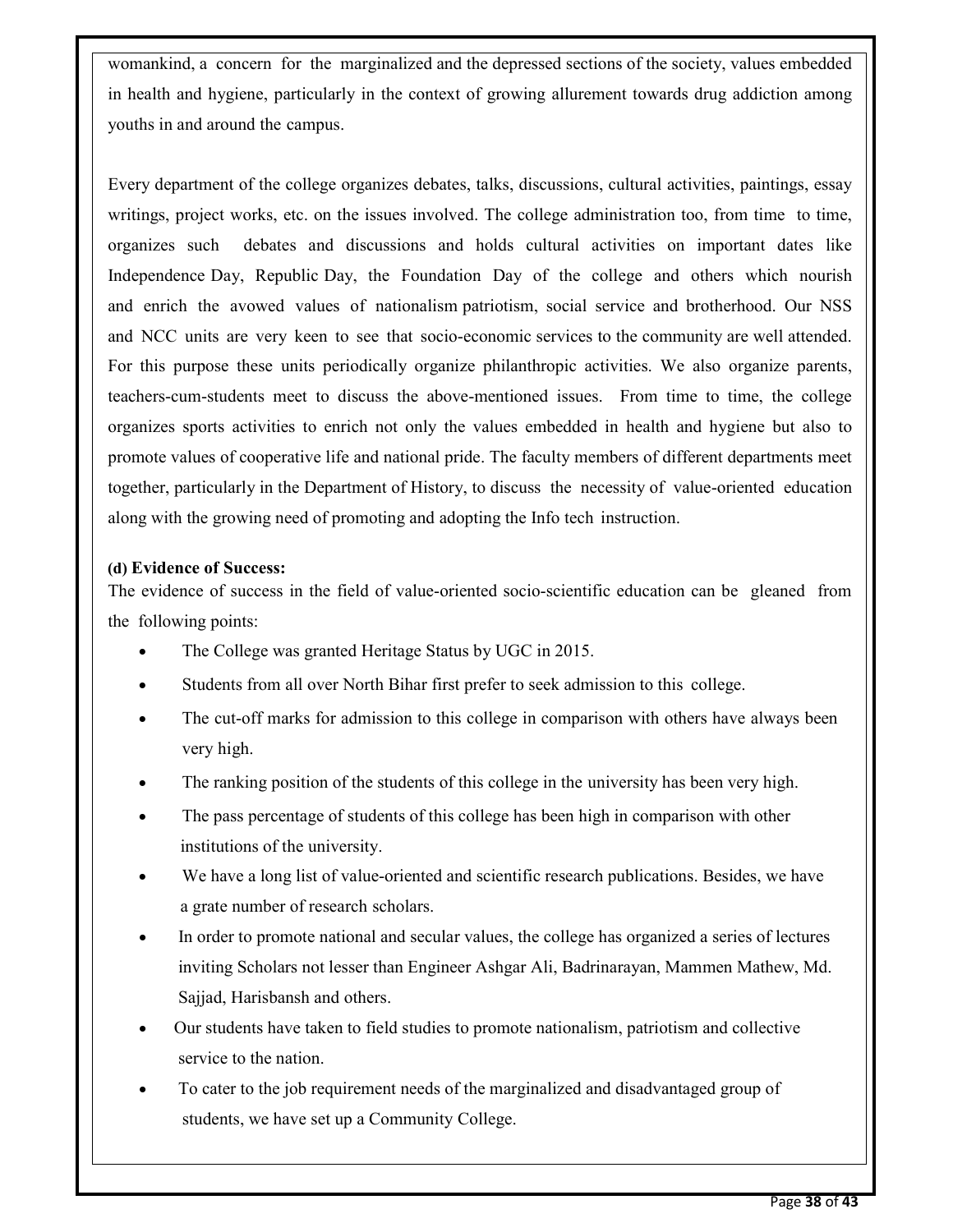#### **(e) Problems encountered and Resources required:**

Problems encountered and resources required are as follows:

- A systematic attack on the values of conventional Indian culture of sacrifice and service to others.
- It is well evident that we are faced with the onset of globalization as an outcome of the western concept of consumerism. They are easily swayed away by the slogan of "earn and burn". In this way, they are neglecting our age-old values of sacrifice and service to others. It is a pity that central and state governments are also upholding the global consumerism. Hence their educational policies are to promote prominently such type of education which generates employment. Employment is a necessity but not the only necessity of a person. A person devoid of noble virtues would be just like animals. That is what we are becoming these days. But the problem is that the consumerism wind is blowing too hard for the noble virtues of Indian ethos to stand. L. S. College is trying hard to preserve and promote the noble virtues of Indian culture along with meeting the employment challenges of the time.

#### **(f) Resources required:**

- We need financial help from Government, Government-aided institutions and NGOs along with community support.
- We are in dire need of human resources upholding the ideals of value-oriented socio-scientific education.

 **(g)** If the college achieves autonomous status, we will be in a better position to carry out our best practices to our maximum satisfaction.

#### **2. Title: Inclusive Education for the Differently abled & Socio- economically Disadvantaged.**

**(a) Goal:** 

- It aims at creating an environment of belongingness and mutual respect and help for each human being on campus.
- It endeavours to promote an atmosphere of socio-economic justice on campus.
- There is an attempt to meet the global requirement of human rights obligations committed by our welfare state and the nation.
- Having set up these goals and tried to achieve them optimally, the college aspires to be one of the most positive-looking educational institutions of the state and the country.

#### **(b) Context:**

IQAC members of the college feel deeply concerned about the census result in 2011 that 2.1 percent people in India are differently abled and out of which 1.9 million are only in Bihar. It is one of the highest percentages of the total differently abled persons. It has been found that in Muzaffarpur they are not only differently abled but most of them hail from socio-economically disadvantaged groups. Hence, they are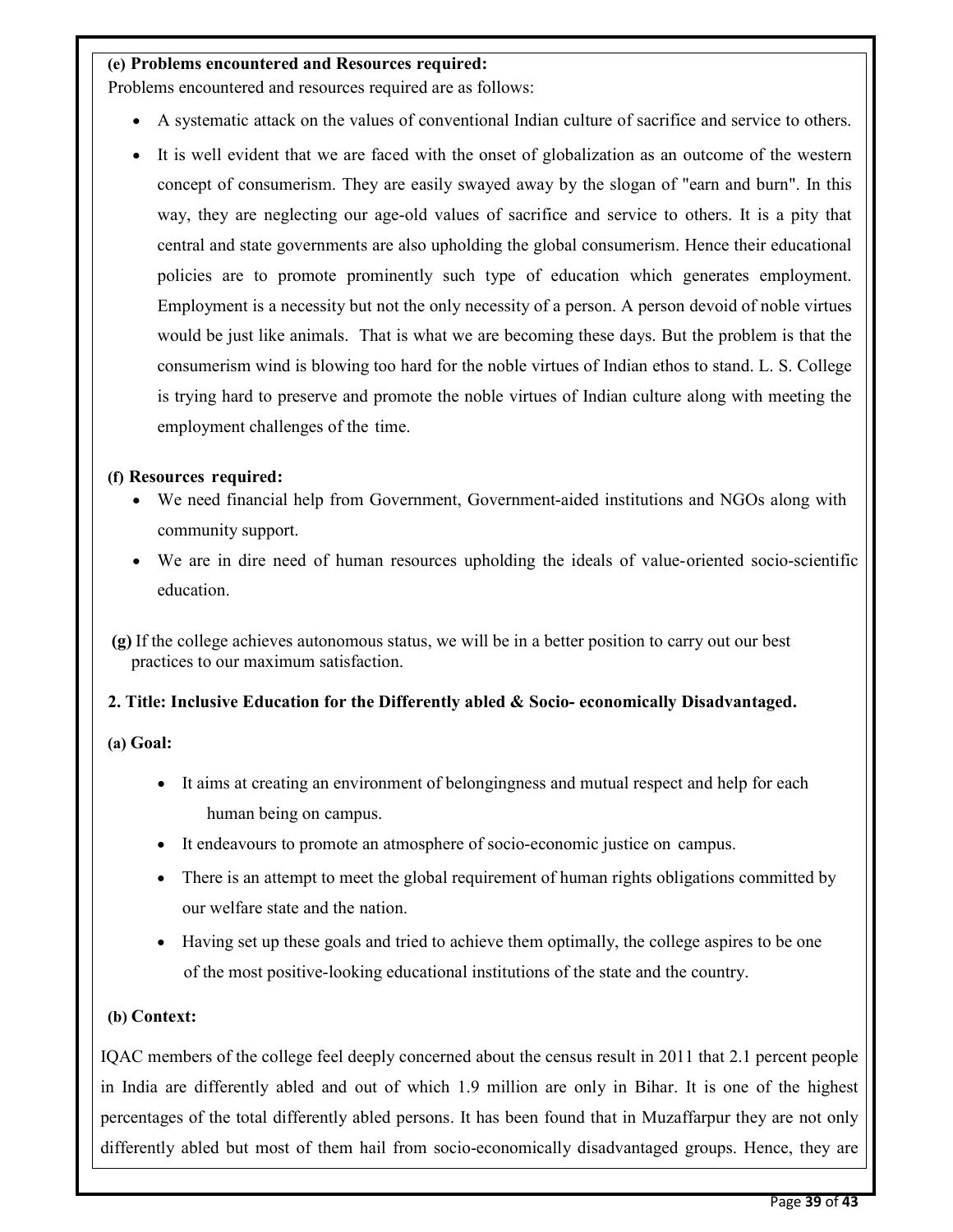often faced with awesome disadvantageous position in comparison with the general students. Sometimes, they are exposed to isolation and humiliation. This they feel much when they come having received their schooling from special schools made for them. They find that general colleges are not very much friendly to them. Having been faced with such challenging issues, we have decided to take up the cause of inclusive education policies and programme to lessen the difficulties of such students and to instill in them a sense of dignity, self-respect and socio-economic security.

#### **(c) Practice:**

- (a) The college, with the aid of our differently abled Prof. (Dr) Sangeeta Agarwal, Head of the Department of Sanskrit, has established an **Enabling Unit** for visually impaired and low vision students. The LSC-SIGHT project has been designed, keeping in view the special needs and challenges of the visually handicapped in particular and of low vision in general. The project LSC-SIGHT would involve the practices, such as:
	- It would print books in audio-formats.
	- Audio format CDs would be provided to visually challenged students.
	- It would provide equipment for hearing, such as head phones.
	- The unit would provide comfortable sitting arrangements.
	- The unit would try to convert important texts of the library into Braille Script.
	- The unit would also work as counselling cell not only for its own students but also for all such students who come to the cell.
	- A certificate programme for the visually challenged includes varied tasks like scanning, editing, reading, teaching, etc.
	- It is geared to provide personal and family guidance for helping the visually impaired. It also intends to support visually impaired and slow vision students to take art in co-curricular activities and make them feel an essential part of the society.
	- It has been found that many visually impaired ones are deprived of available opportunities owing to the lack of finances and awareness. This LSC-SIGHT intends to provide them with these services.

With a view to helping the socio-economically disadvantaged group of students, the college has adopted the practice of generously granting all the financial facilities provided by the state and central governments like full-free studentship, half-free studentship, poor boys' fund scheme, hostel accommodation on college campus, remedial coaching, competitive examination coaching, English-enhancing classes through language labs, opening up of Community College with courses like Automobile Engineering and Financial Management, Human Rights certificate course, by organizing awareness programmes of promoting socio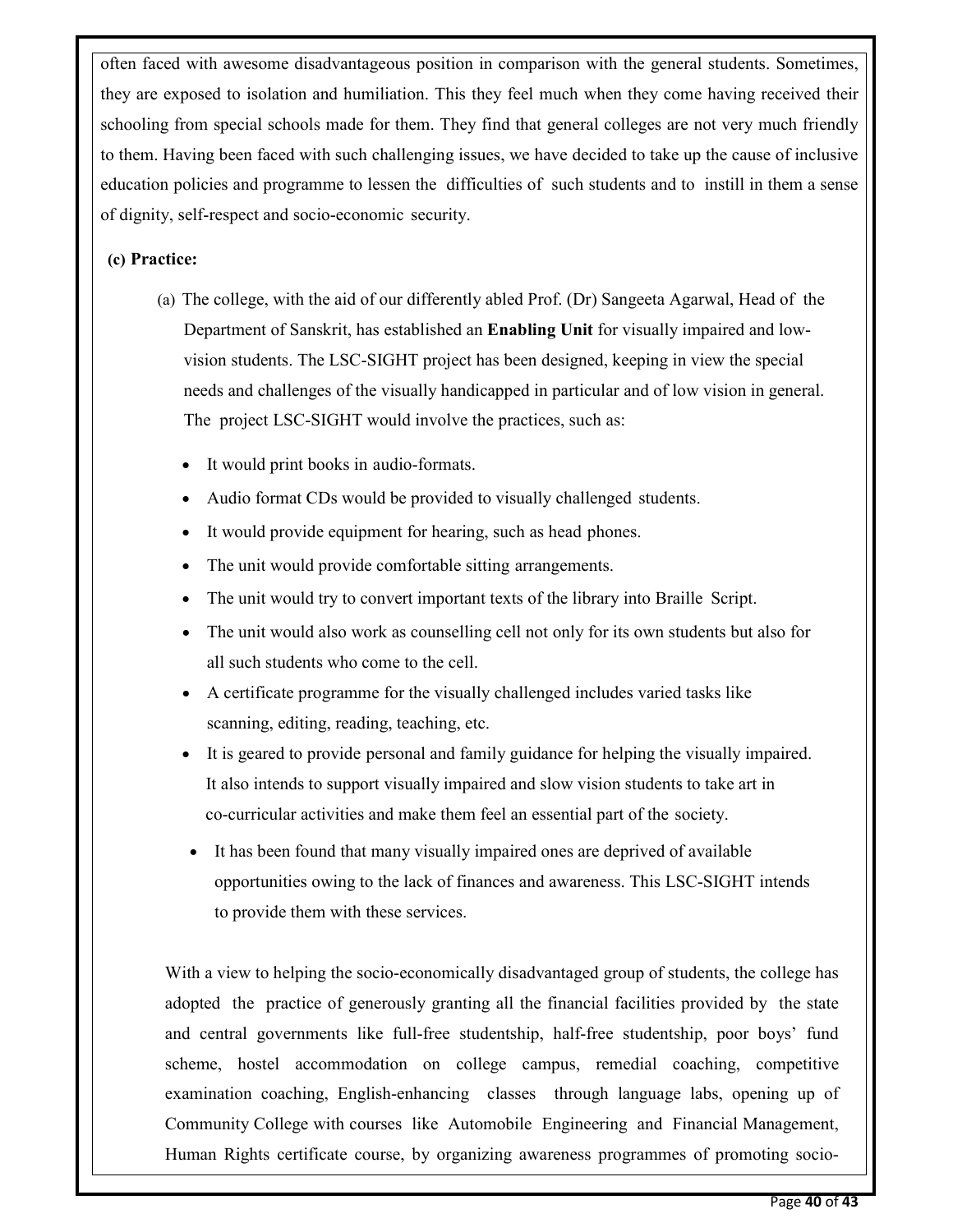economic justice, such as debates, seminars, others activities. In all these, the NSS and NCC units of the college play very vital roles. In these activities, we are not confined simply to our campus, but we venture to take up such activities even beyond the campus, such as the slum areas and socio-economically depressed areas of habitations.

#### **(d) Evidence of Success:**

Our esteemed teacher Dr. Sangita Agrawal has been generously helping such students in her own capacity on campus and outside campus. With the establishment of LSC-SIGHT, we are trying to provide basic facilities to the visually handicapped and the low-vision students.

- As far as other facilities provided to them, we have the evidences of making the college campus wheel-chair friendly.
- We have a good number of students enrolled in various disciplines who are socioeconomically disadvantaged, such as:

| Year    |      |        | ОВС  |        |
|---------|------|--------|------|--------|
|         | Male | Female | Male | Female |
| 2018-19 | 332  | 34     | 1052 | 248    |

#### **(e) Problems encountered and Resources required:**

We are faced with unawareness of policies and programmes regarding differently abled persons, though the constitution of India has signed and ratified the United Nations Convention on the Rights of Persons with Disabilities (UNCRPD) as early as in 2008. Another problem encountered is lack of adequate financial support and paucity of committed resource persons. Still, we hope to overcome them with our strong will and dedication to the cause and would keep up the reputation of the college.

Weblink : www.lscollege.ac.in

#### **7.3 Institutional Distinctiveness**

Provide the details of the performance of the institution in one area distinctive to its vision, priority and thrust Provide the weblink of the institution in not more than 500 words

In the backdrop of emerging Indian nationalism in the last quarter of the 19th century with its quest for an educational system incorporating the ethos of Indian value system and nationalism, Langat Singh College was founded in 1899 with broad based community support. In the course of time, it has evolved into the most prestigious institution of learning in North Bihar. Its claim of being a parent institution of present B. R. A. Bihar University is justifiable on account of the fact that all the postgraduate departments of the university have branched out from this very institution. The overarching aim of the institution is to shape the students into a sensitized, self reliant citizens of the country imbued with the ideals of secularism and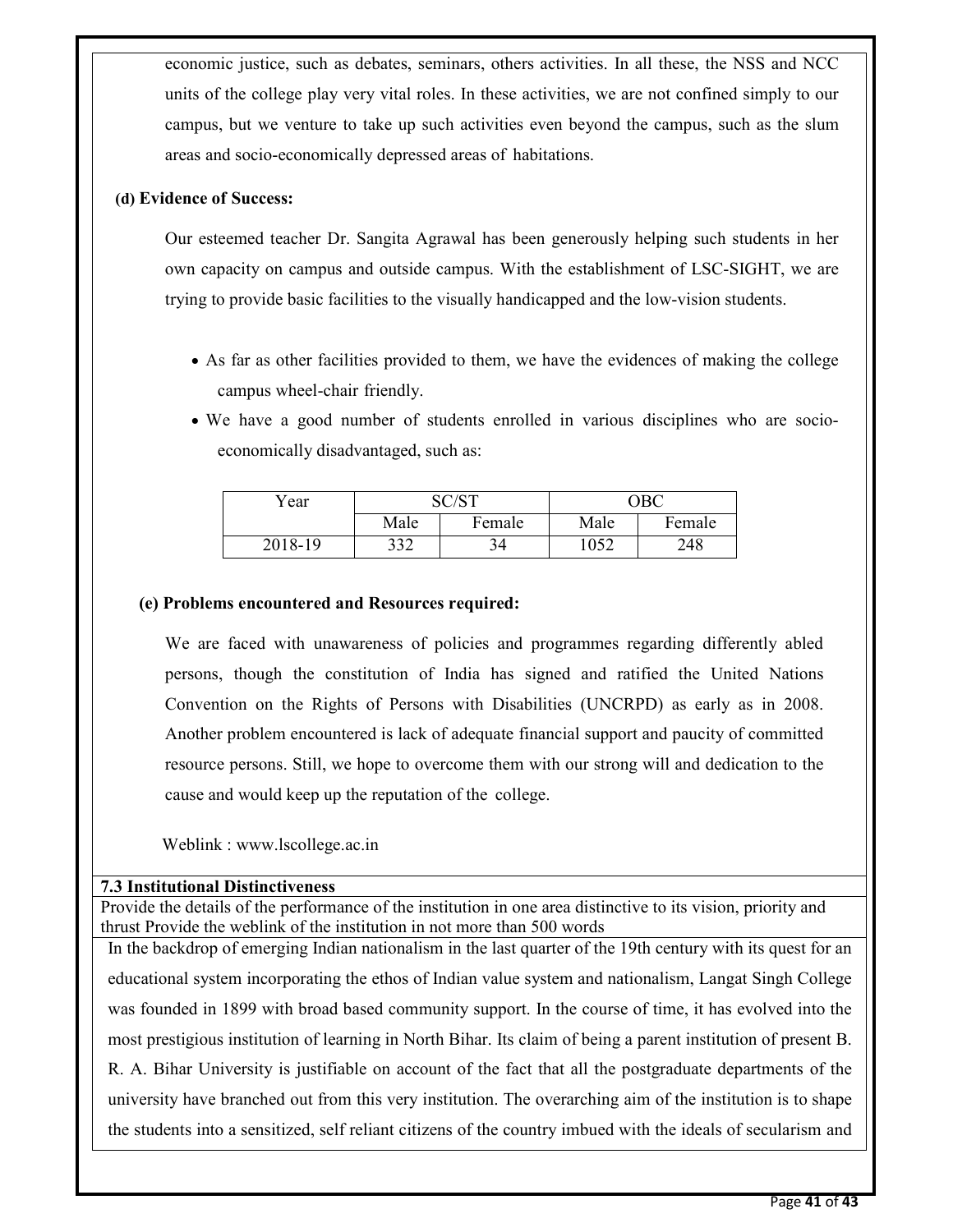### scientific temper.

Like any other pristine institution, the college has vision, mission and objectives which are fundamental and timeless in nature; but the flexibility is also reflected in the above categories with the incorporation of the needs of the changing time and the demands of the society.

Weblink :www.lscollege.ac.in